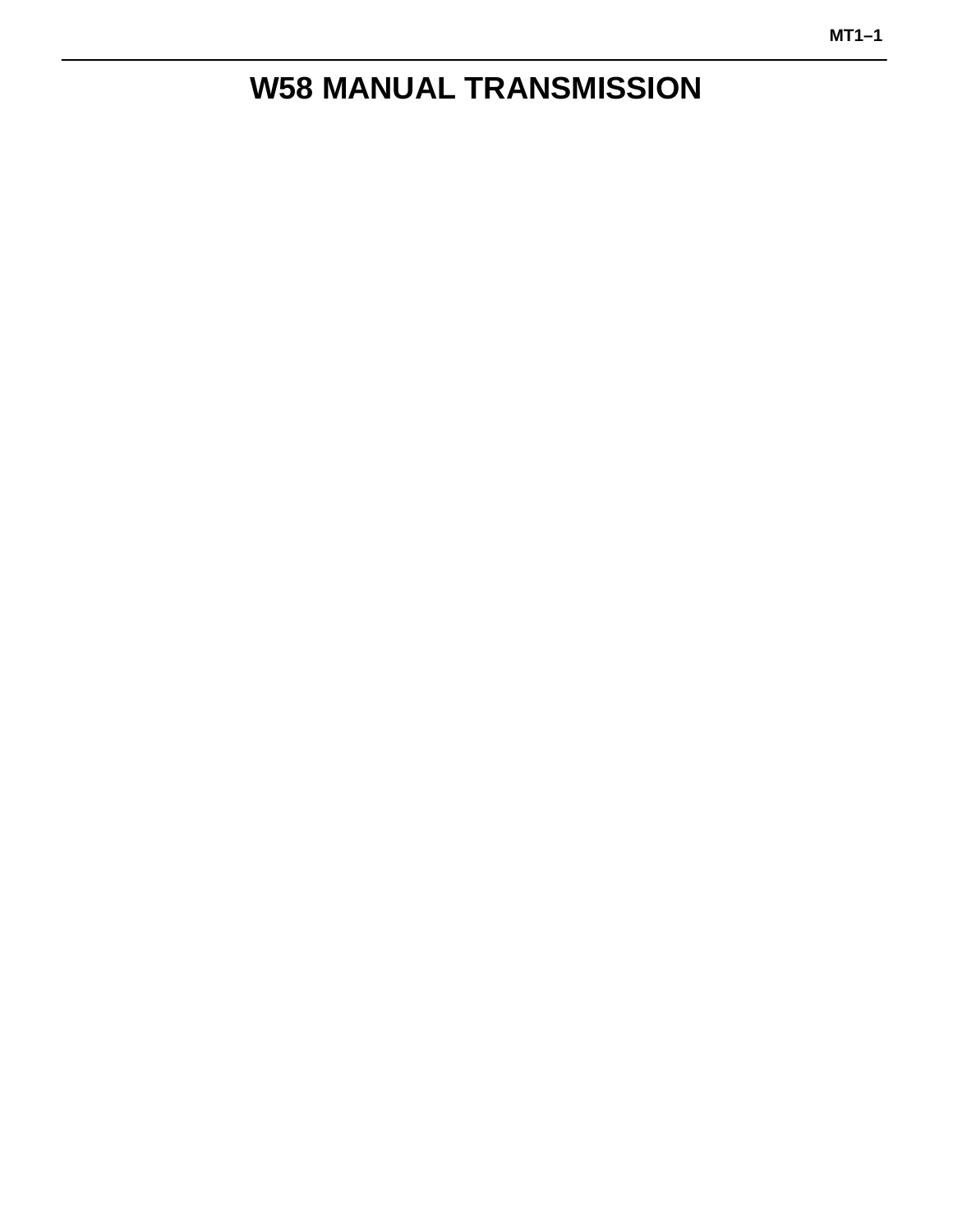# **OPERATION**

• The illustrations below show the engagements of transmission gears.

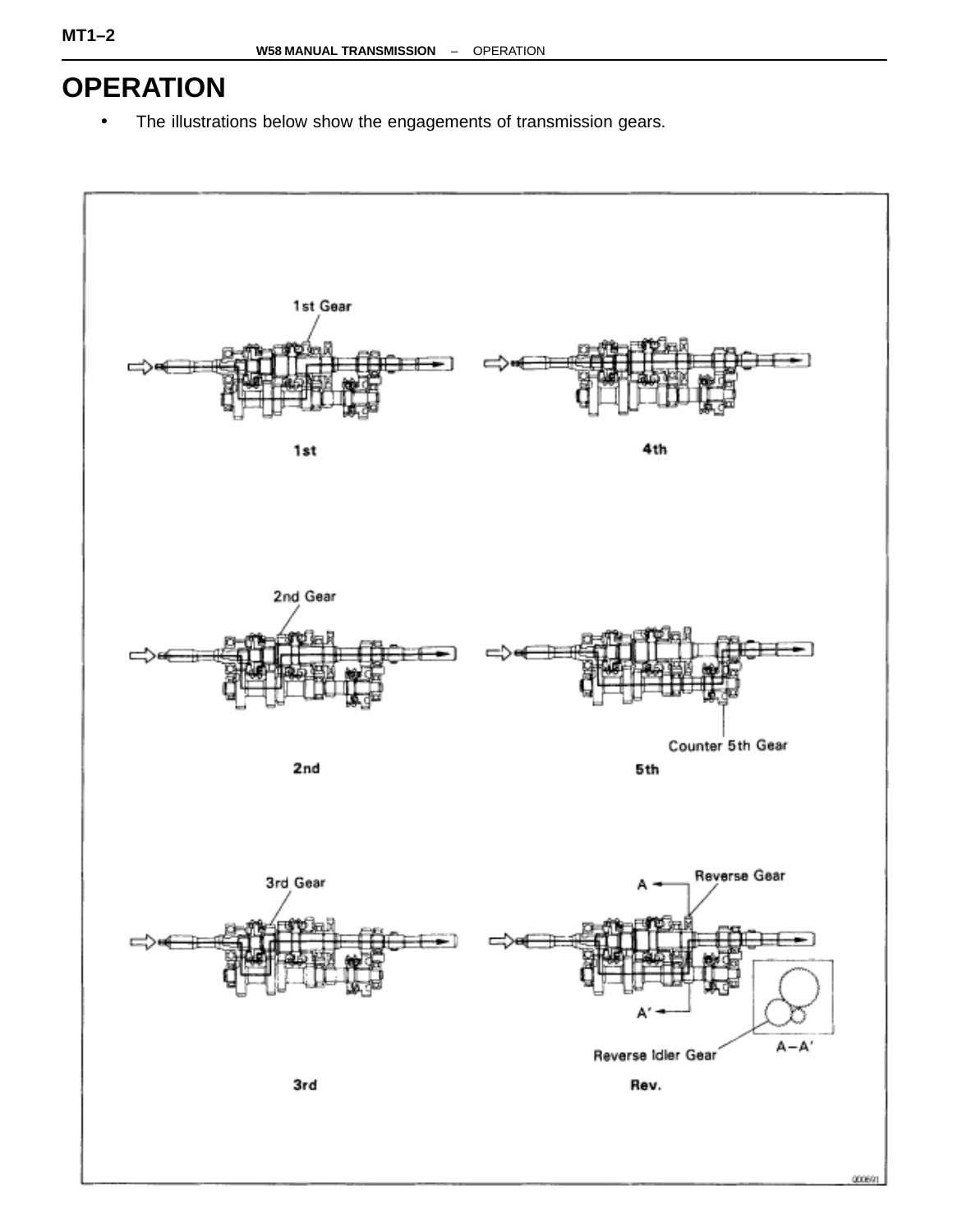# <span id="page-2-0"></span>**PREPARATION SST (SPECIAL SERVICE TOOLS**

| 09304-12012             | <b>Input Shaft Front Bearing</b><br>Replacer              |                                                    |
|-------------------------|-----------------------------------------------------------|----------------------------------------------------|
| 09308-00010             | Oil Seal Puller                                           |                                                    |
| 09308-10010             | Oil Seal Puller                                           |                                                    |
|                         |                                                           |                                                    |
| 09312-20011             | Transmission Gear Remover &<br>Replacer                   |                                                    |
|                         | (09313-00010) Reverse Gear Remover                        |                                                    |
|                         | (09313-00030) Rear Bearing Remover                        |                                                    |
| (09313-00040) Plate "A" |                                                           |                                                    |
| (09313-00050) Plate "B" |                                                           |                                                    |
| 09316-60010             | Transmission & Transfer Bearing<br>Replacer               |                                                    |
|                         | (09316-00010) Replacer Pipe                               |                                                    |
| $(09316 - 00070)$       | Replacer "F"                                              |                                                    |
| 09325-20010             | Transmission Oil Plug                                     |                                                    |
| 09506-35010             | Differential Drive Pinion Rear<br><b>Bearing Replacer</b> | Input shaft bearing<br>Output shaft center bearing |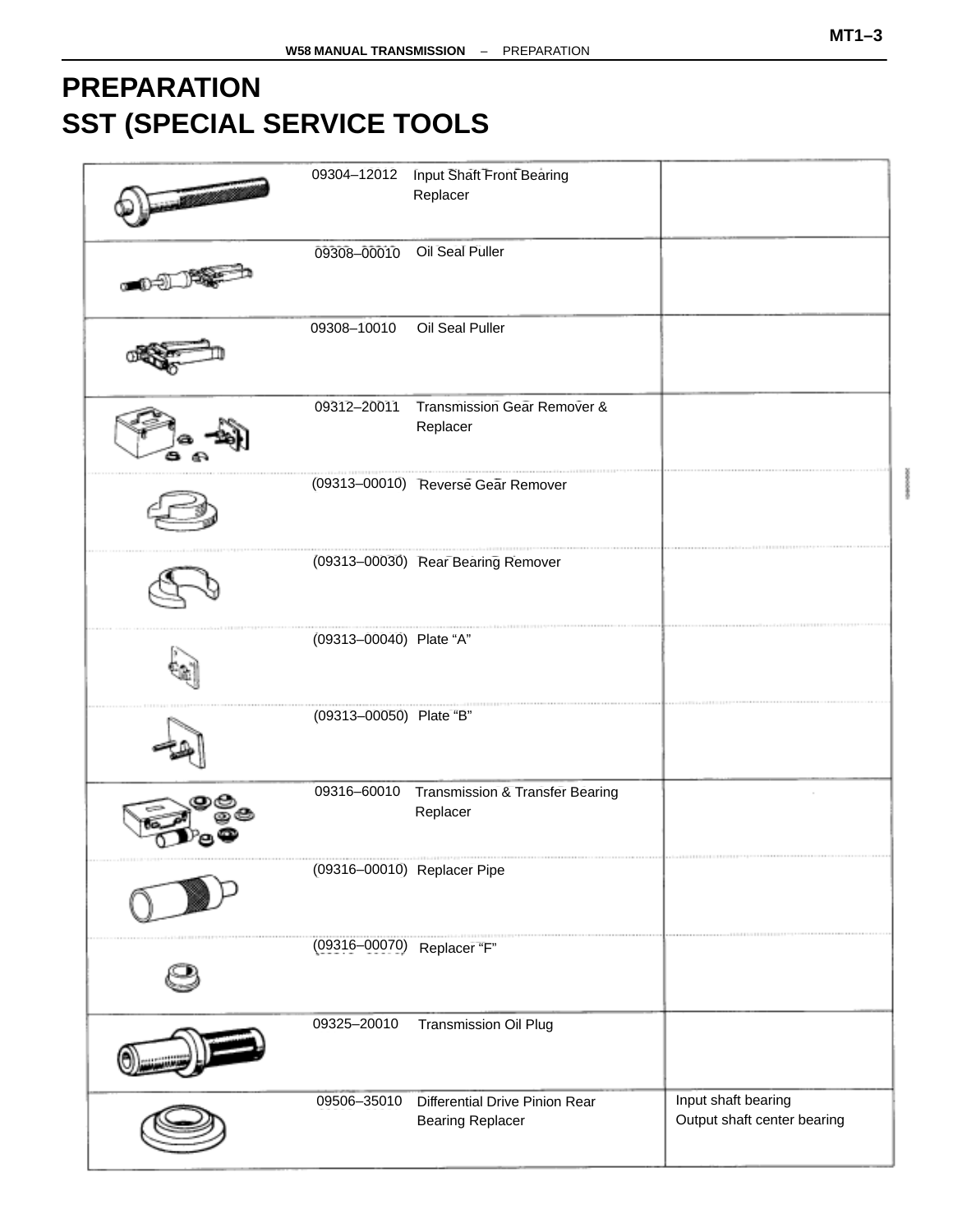| 09608-12010            | Front Hub & Drive Pinion Bearing<br>Replacer Set                  |                                 |
|------------------------|-------------------------------------------------------------------|---------------------------------|
|                        | (09608-00020) Remover & Replacer Handle                           |                                 |
|                        | (09608-00050) Drive Pinion Front Bearing Cup<br>Replacer          | Extension housing outer race    |
|                        | 09608-20012 Front Hub & Drive Pinion Bearing<br><b>Tool Set</b>   |                                 |
| (09608-00080) Replacer |                                                                   | Front bearing retainer oil seal |
| (09608-03020) Handle   |                                                                   |                                 |
| 09608-35014            | Axle Hub & Drive Pinion Bearing<br><b>Tool Set</b>                |                                 |
| (09608-06020) Handle   |                                                                   |                                 |
|                        | (09608-06090) Front Hub Outer & Steering<br>Worm Bearing Replacer | Counter gear bearing outer race |
|                        | (09608-06100) Front Hub Outer Bearing Replacer                    | Extension housing outer race    |
| 09950-00020            | <b>Bearing Remover</b>                                            |                                 |
| 09950-40010            | Puller B Set                                                      |                                 |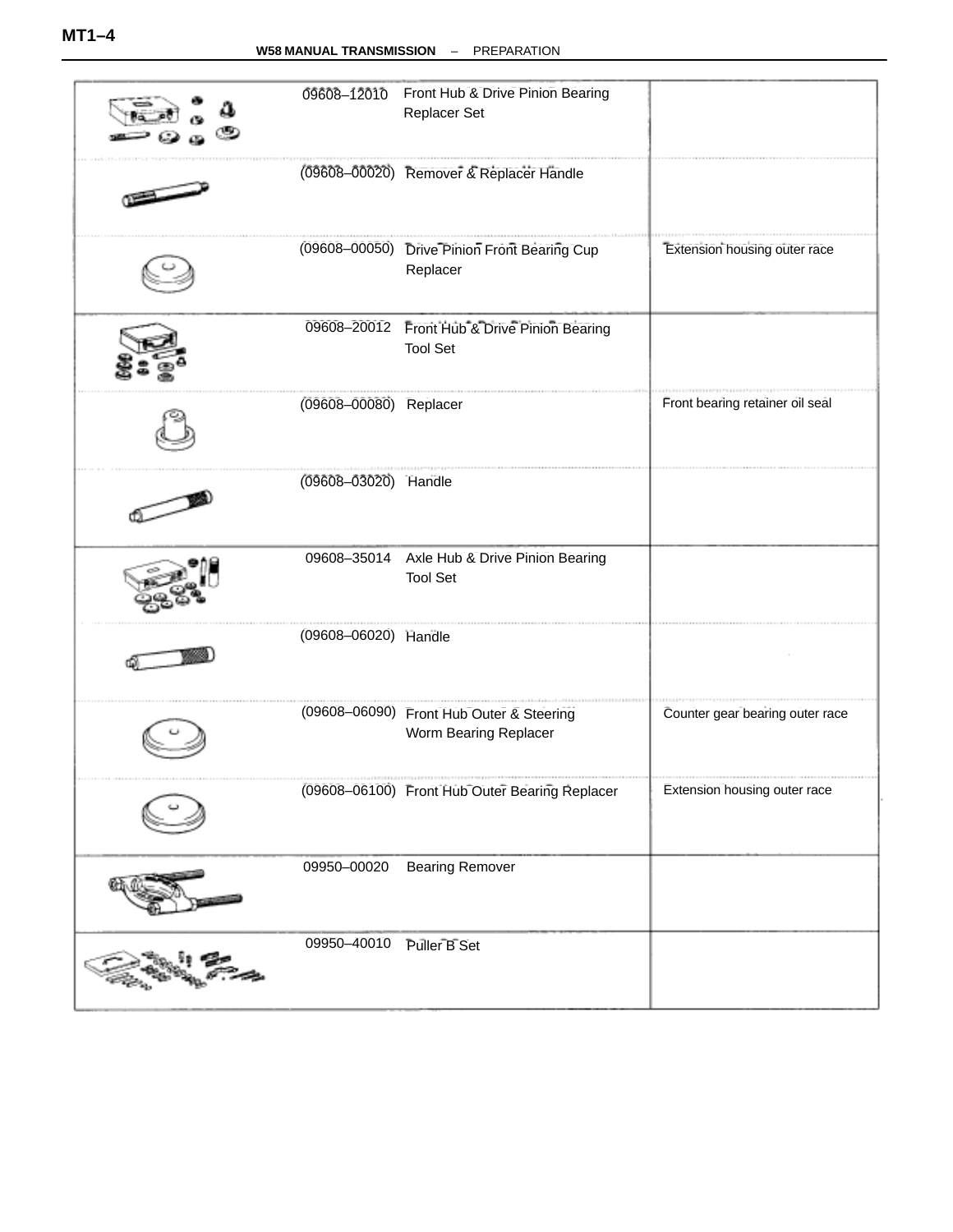### **RECOMMENDED TOOLS**

| <b>DELIVERED</b>              | 09031-00030 Pin Punch ♦ |                                     |  |
|-------------------------------|-------------------------|-------------------------------------|--|
|                               |                         | 09042-00020 Torx Socket T40 ♦       |  |
| $\alpha=1.5$ and $\alpha=1.5$ |                         | 09905-00012 Snap Ring No.1 Expand ♦ |  |

### **EQUIPMENT**

| Calipers       |  |
|----------------|--|
| Dial indicator |  |
| Micrometer     |  |
| Torque wrench  |  |
| Feeler gauge   |  |

### **LUBRICANT**

| ltem                    | Capacity                              | <b>Classification</b>  |
|-------------------------|---------------------------------------|------------------------|
|                         |                                       | API GL-3, GL-4 or GL-5 |
| Manual transmission oil | 2.6 liters (2.7 US qts, 2.3 lmp. qts) | SAE 75W-90             |

# **SSM (SPECIAL SERVICE MATERIALS)**

| 08826-00090 | Seal Packing 1281,<br>THREE BOND 1281 or equivalent<br>(FIPG)   | Transmission case x<br>Intermediate plate<br>Front bearing retainer x<br>Transmission case |
|-------------|-----------------------------------------------------------------|--------------------------------------------------------------------------------------------|
| 08833-00080 | Adhesive 1344,<br>THREE BOND 1344,<br>LOCTITE 242 or equivalent | Straight screw plug<br>Front bearing retainer bolt                                         |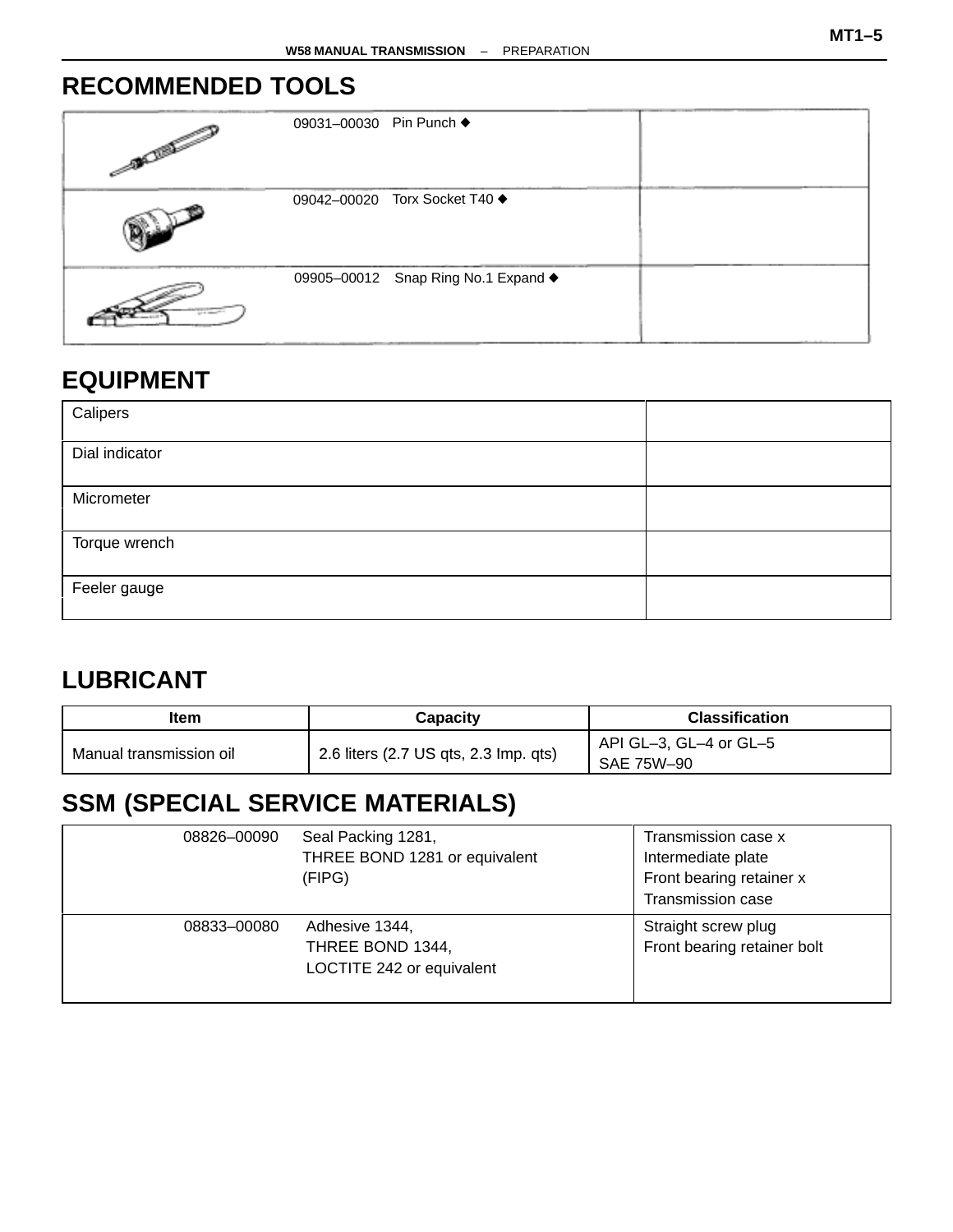## **TROUBLESHOOTING**

Use the table below to help you find the cause of the problem. The numbers indicate the priority of the likely cause of the problem. Check each part in order. If necessary, replace these parts.

| See page                        |                 | $MT2-2$     |                      | $MT1-11$            | $MT1-11$                   | $MT1-11$                 | $MT1-11$                      | $MT1-12$          | $MT1-12$               | $MT1-12$                  | $\frac{1}{24}$<br>34                | $MT1 - 26,34$                 |  |  |
|---------------------------------|-----------------|-------------|----------------------|---------------------|----------------------------|--------------------------|-------------------------------|-------------------|------------------------|---------------------------|-------------------------------------|-------------------------------|--|--|
| Parts<br>Name<br>Trouble        | Oil (Level low) | Oil (Wrong) | Oil (Level too high) | (Damaged)<br>Gasket | Oil seal (Worn or damaged) | O-Ring (Worn or damaged) | Locking ball spring (Damaged) | Shift fork (Worn) | Gear (Worn or damaged) | Bearing (Worn or damaged) | Synchronizer ring (Worn or damaged) | Shifting key spring (Damaged) |  |  |
| Noise                           | 1               | 2           |                      |                     |                            |                          |                               |                   | 3                      | з                         |                                     |                               |  |  |
| Oil leakage                     |                 |             | 1                    | 2                   | 2                          | з                        |                               |                   |                        |                           |                                     |                               |  |  |
| Hard to shift or will not shift |                 |             |                      |                     |                            |                          |                               |                   |                        |                           | 1                                   | $\overline{2}$                |  |  |
| Jumps out of gear               |                 |             |                      |                     |                            |                          | 1                             | 2                 | з                      | з                         |                                     |                               |  |  |
|                                 |                 |             |                      |                     |                            |                          |                               |                   |                        |                           |                                     |                               |  |  |
|                                 |                 |             |                      |                     |                            |                          |                               |                   |                        |                           |                                     |                               |  |  |
|                                 |                 |             |                      |                     |                            |                          |                               |                   |                        |                           |                                     |                               |  |  |

# **PRECAUTION**

**When working with FIPG material, you must observe the following.**

- **Using a razor blade and gasket scraper, remove all the old FIPG material from the gasket surfaces.**
- **Thoroughly clean all components to remove all the loose material.**
- **Clean both sealing surfaces with a non–residue solvent.**
- **Apply the FIPG in an approx. 1 mm (0.04 in.) wide bead along the sealing surface.**
- **Parts must be assembled within 10 minutes of application. Otherwise, the FIPG material must be removed and reapplied.**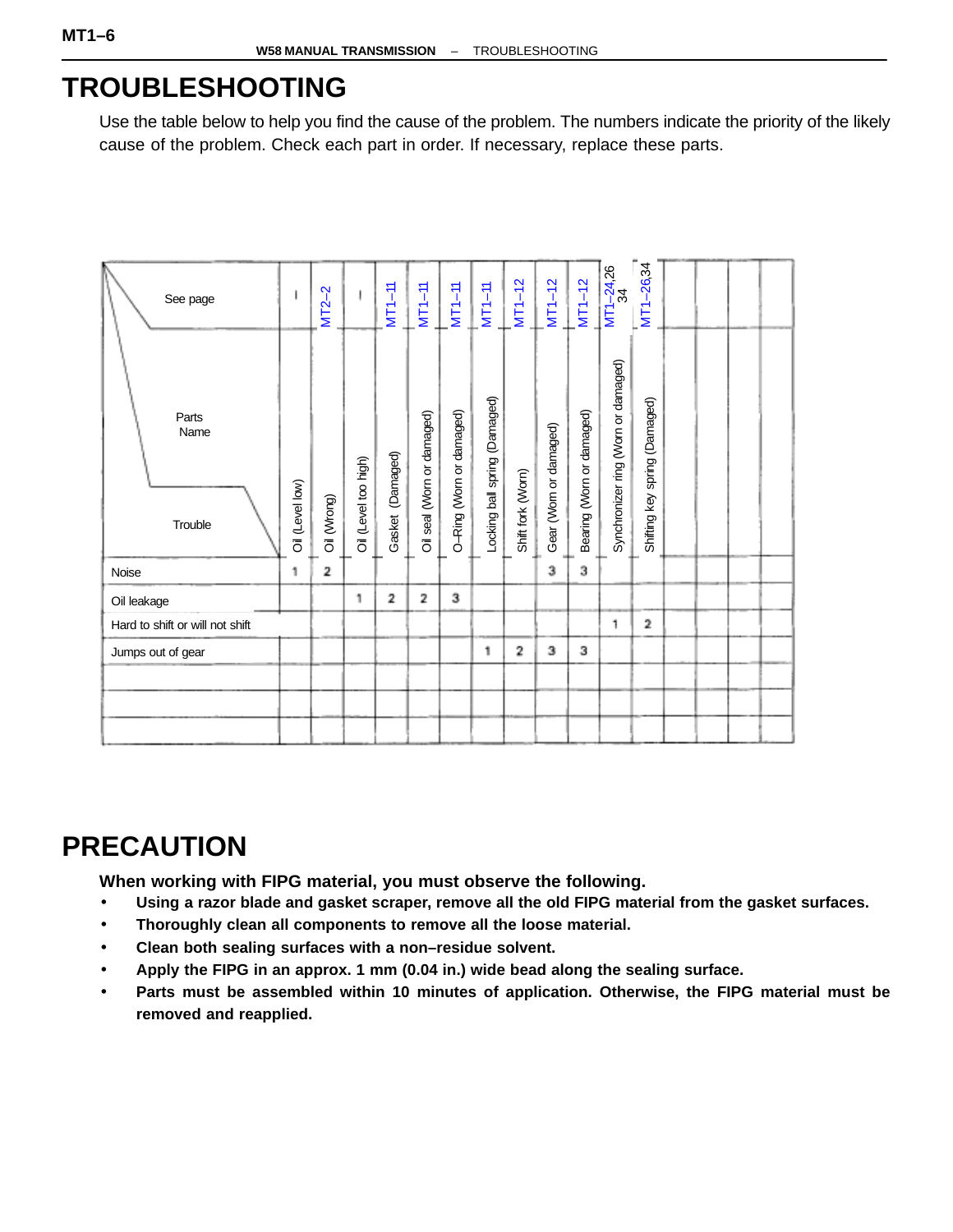## **TROUBLESHOOTING**

Use the table below to help you find the cause of the problem. The numbers indicate the priority of the likely cause of the problem. Check each part in order. If necessary, replace these parts.

| See page                        |                 | $MT2-2$     |                      | $MT1-11$            | $MT1-11$                  | $MT1-11$                 | $MT1-11$                      | $MT1 - 12$        | $MT1 - 12$             | $MT1-12$                  | $\frac{1}{24}$<br>34               | MT1-26,34                           |  |  |
|---------------------------------|-----------------|-------------|----------------------|---------------------|---------------------------|--------------------------|-------------------------------|-------------------|------------------------|---------------------------|------------------------------------|-------------------------------------|--|--|
| Parts<br>Name<br>Trouble        | Oil (Level low) | Oil (Wrong) | Oil (Level too high) | (Damaged)<br>Gasket | Oil seal (Wom or damaged) | O-Ring (Worn or damaged) | Locking ball spring (Damaged) | Shift fork (Worn) | Gear (Worn or damaged) | Bearing (Worn or damaged) | Synchronizer ring (Wom or damaged) | (Damaged)<br>spring<br>Shifting key |  |  |
| Noise                           | 1               | 2           |                      |                     |                           |                          |                               |                   | 3                      | з                         |                                    |                                     |  |  |
| Oil leakage                     |                 |             | 1                    | 2                   | 2                         | з                        |                               |                   |                        |                           |                                    |                                     |  |  |
| Hard to shift or will not shift |                 |             |                      |                     |                           |                          |                               |                   |                        |                           | 1                                  | $\overline{2}$                      |  |  |
| Jumps out of gear               |                 |             |                      |                     |                           |                          | 1                             | 2                 | з                      | з                         |                                    |                                     |  |  |
|                                 |                 |             |                      |                     |                           |                          |                               |                   |                        |                           |                                    |                                     |  |  |
|                                 |                 |             |                      |                     |                           |                          |                               |                   |                        |                           |                                    |                                     |  |  |

# **PRECAUTION**

**When working with FIPG material, you must observe the following.**

- **Using a razor blade and gasket scraper, remove all the old FIPG material from the gasket surfaces.**
- **Thoroughly clean all components to remove all the loose material.**
- **Clean both sealing surfaces with a non–residue solvent.**
- **Apply the FIPG in an approx. 1 mm (0.04 in.) wide bead along the sealing surface.**
- **Parts must be assembled within 10 minutes of application. Otherwise, the FIPG material must be removed and reapplied.**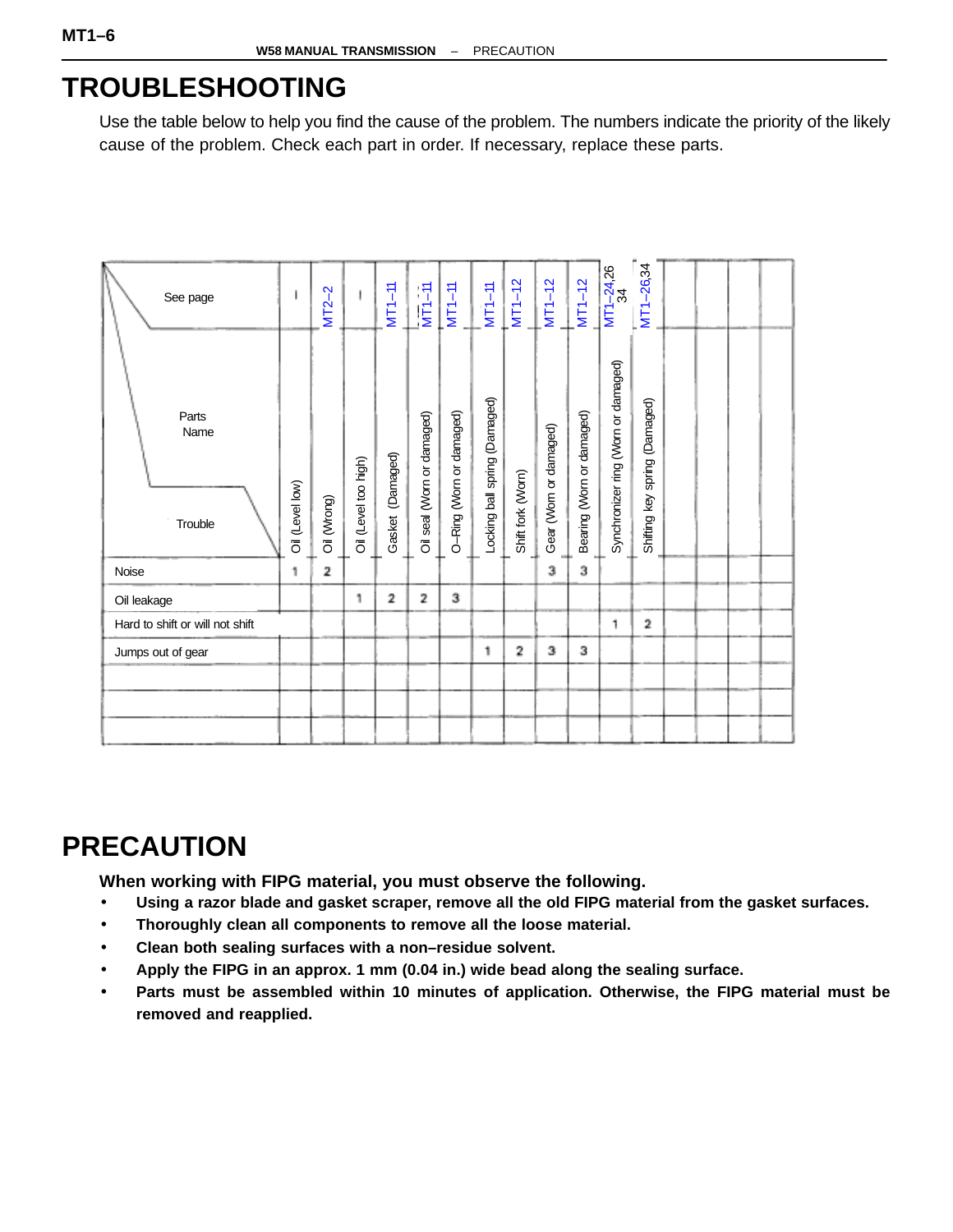## **ASSEMBLY REMOVAL AND INSTALLATION**

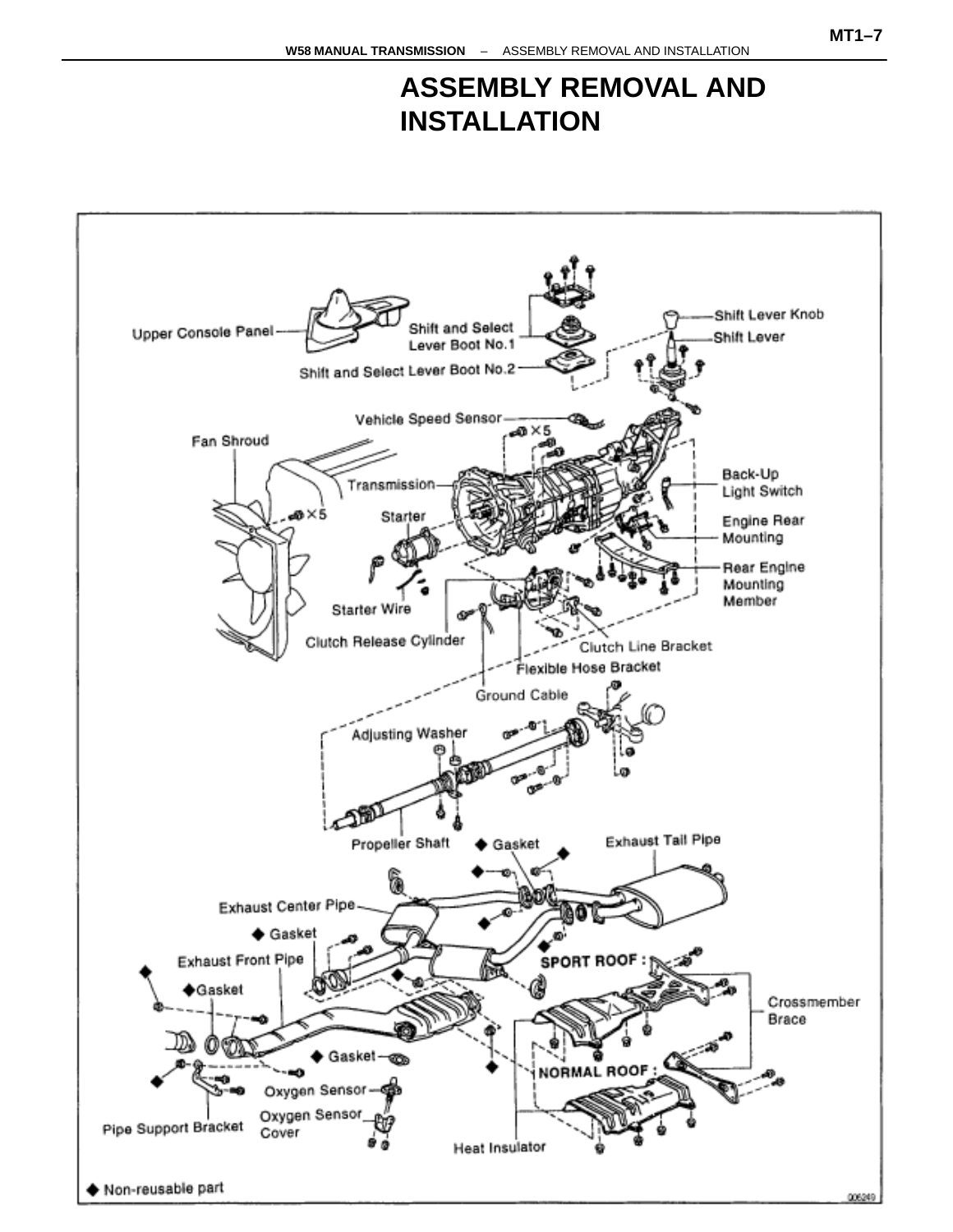### **TRANSMISSION REMOVAL**

**Installation is in the reverse order of removal.** INSTALLATION HINT: After installation, check and inspect item as follows.

- Road test the vehicle.
- **1. REMOVE FAN SHROUD SET BOLTS** Remove the 5 bolts.
- **2. REMOVE UPPER CONSOLE PANEL, SHIFT LEVER BOOT AND MOUNTING BOLTS**
- (a) Remove the shift lever knob.
- (b) Using a screwdriver, pry out the upper console panel.

- (c) Remove the 4 mounting bolts.
- (d) Remove the shift and select lever boot No.1 and No.2.



004094

- 004227
- (e) Remove the 4 mounting bolts. **Torque: 7.8 N**⋅**m (80 kgf**⋅**cm, 69 in.**⋅**lbf)**
- **3. RAISE VEHICLE NOTICE: Be sure the vehicle is securely supported.**
- **4. DRAIN TRANSMISSION OIL**

**Oil grade:**

**API GL–3, GL–4 or GL–5**

**Viscosity:**

**SAE 75W–90**

**Capacity:**

**2.6 liters (2.7 US qts, 2.3 Imp.qts)**

- **5. REMOVE EXHAUST FRONT PIPE AND PIPE SUPPORT BRACKET**
- (a) Remove the 2 nuts, cover and oxygen sensor. **Torque: 18 N**⋅**m (180 kgf**⋅**cm, 13 ft**⋅**lbf)**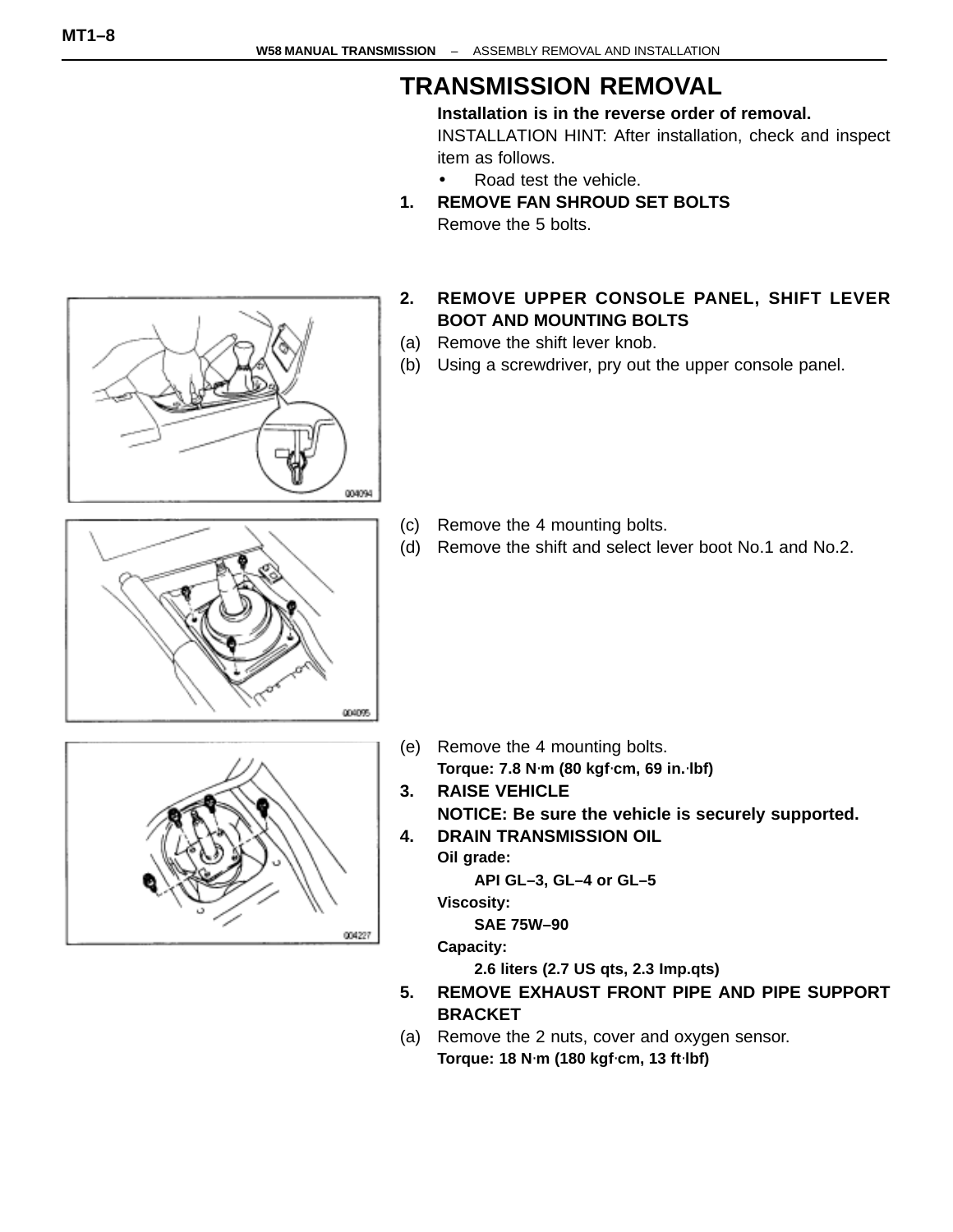

- (b) Remove the 2 bolts and nuts. **Torque: 43 N**⋅**m (440 kgf**⋅**cm, 32 ft**⋅**lbf)**
- (c) Remove the 2 bolts and pipe support bracket. **Torque: 37 N**⋅**m (380 kgf**⋅**cm, 27 ft**⋅**lbf)**



- (d) Remove the 2 bolts and nuts. **Torque: 43 N**⋅**m (440 kgf**⋅**cm, 32 ft**⋅**lbf)**
- (e) Remove the exhaust front pipe.



- **6. REMOVE EXHAUST CENTER PIPE**
- (a) Remove the 4 nuts. **Torque: 19 N**⋅**m (195 kgf**⋅**cm, 14 ft**⋅**lbf)**
- (b) Disconnect the exhaust center pipe from the 2 rings.
- (c) Remove the exhaust center pipe.
- **7. REMOVE HEAT INSULATOR** Remove the 4 nuts and heat insulator. **Torque: 5.4 N**⋅**m (55 kgf**⋅**cm, 48 in.**⋅**lbf)**

#### **8. REMOVE CROSSMEMBER BRACE** Normal Roof:

Remove the 4 bolts and center floor crossmember brace. Sport Roof:

Remove the 6 bolts and center floor crossmember brace. **Torque: 13 N**⋅**m (130 kgf**⋅**cm, 9 ft**⋅**lbf)**

**9. REMOVE PROPELLER SHAFT (See page [PR–7,](#page-2-0) 13)**



#### **10. REMOVE TRANSMISSION SHIFT LEVER**

- (a) Remove the bolt and nut. **Torque: 19 N**⋅**m (195 kgf**⋅**cm, 14 ft**⋅**lbf)**
- (b) Remove the transmission shift lever, inside the vehicle.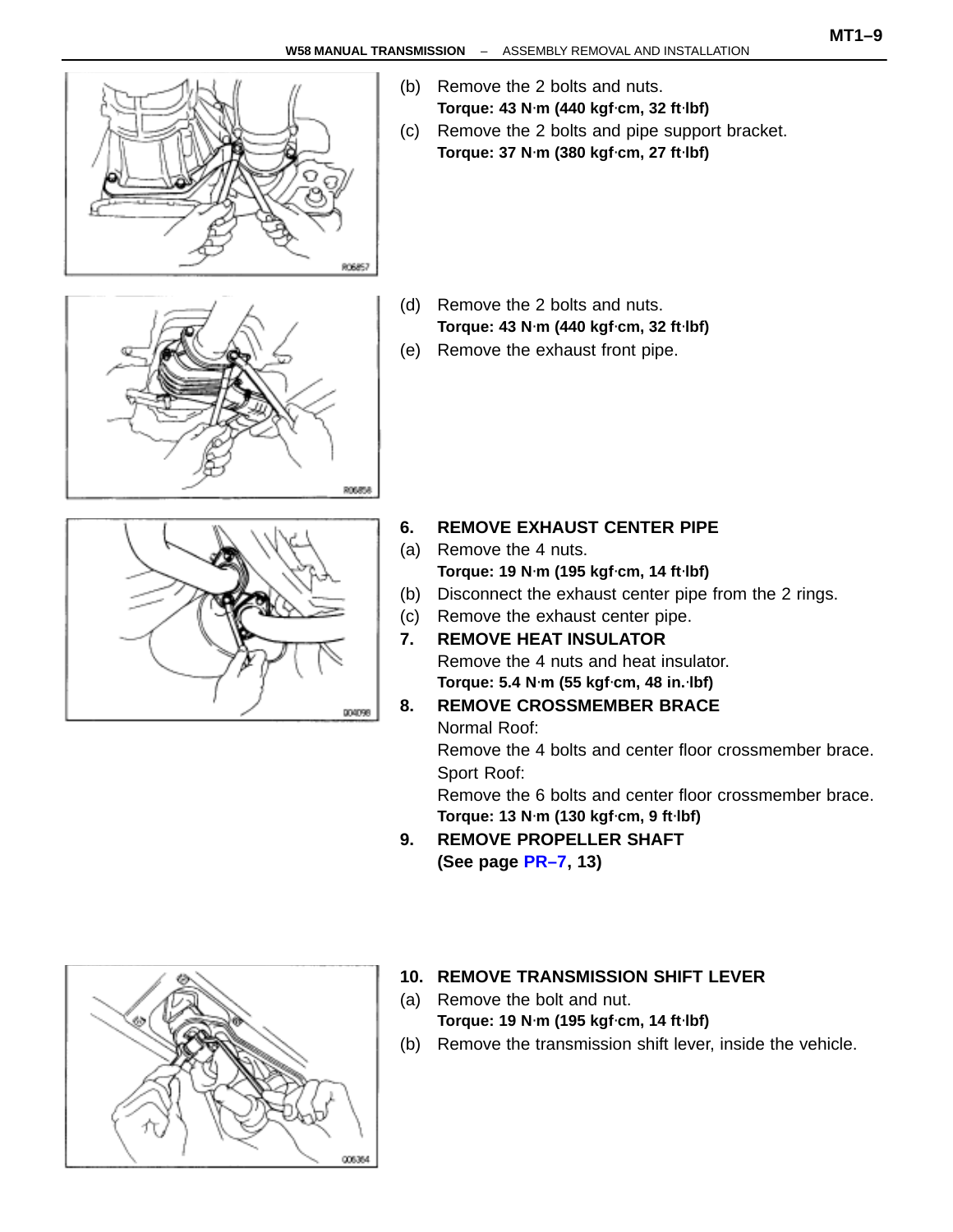- **11. REMOVE CLUTCH RELEASE CYLINDER AND GROUND CABLE**
- (a) Remove the 2 bolts and clutch release cylinder. **Torque: 13 N**⋅**m (130 kgf**⋅**cm, 9 ft**⋅**lbf)**
- (b) Remove the bolt, ground cable and flexible hose bracket. **Torque: 37 N**⋅**m (380 kgf**⋅**cm, 27 ft**⋅**lbf)**
- **12. REMOVE STARTER**
- (a) Remove the nut and disconnect the starter wire.
- (b) Disconnect the starter wire connector.
- (c) Remove the 2 bolts and starter. **Torque: 39 N**⋅**m (400 kgf**⋅**cm, 29 ft**⋅**lbf)**
- **13. DISCONNECT BACK–UP LIGHT SWITCH CONNECTOR**
- **14. DISCONNECT VEHICLE SPEED SENSOR CONNECTOR**



**15. REMOVE TRANSMISSION MOUNTING BOLTS** Remove the 3 transmission mounting bolts. **Torque:**

> **Bolt A: 72 N**⋅**m (730 kgf**⋅**cm, 53 ft**⋅**lbf) Bolt B: 37 N**⋅**m (380 kgf**⋅**cm, 27 ft**⋅**lbf)**

- **16. JACK UP TRANSMISSION SLIGHTLY** Using a transmission jack, support the transmission.
- **17. REMOVE REAR ENGINE MOUNTING MEMBER**
- (a) Remove the 4 bolts and nuts. **Torque:**

**Nut: 13 N**⋅**m (135 kgf**⋅**cm, 10 ft**⋅**lbf) Bolt: 25 N**⋅**m (260 kgf**⋅**cm, 19 ft**⋅**lbf)**

- (b) Remove the rear engine mounting member.
- **18. REMOVE ENGINE REAR MOUNTING** Remove the 3 bolts and engine rear mounting from the transmission.

**Torque: 25 N**⋅**m (250 kgf**⋅**cm, 18 ft**⋅**lbf)**



#### **19. REMOVE TRANSMISSION**

- (a) Remove the 3 remaining transmission mounting bolts. **Torque: 72 N**⋅**m (730 kgf**⋅**cm, 53 ft**⋅**lbf)**
- (b) Lower the engine rear side and remove the transmission from the engine.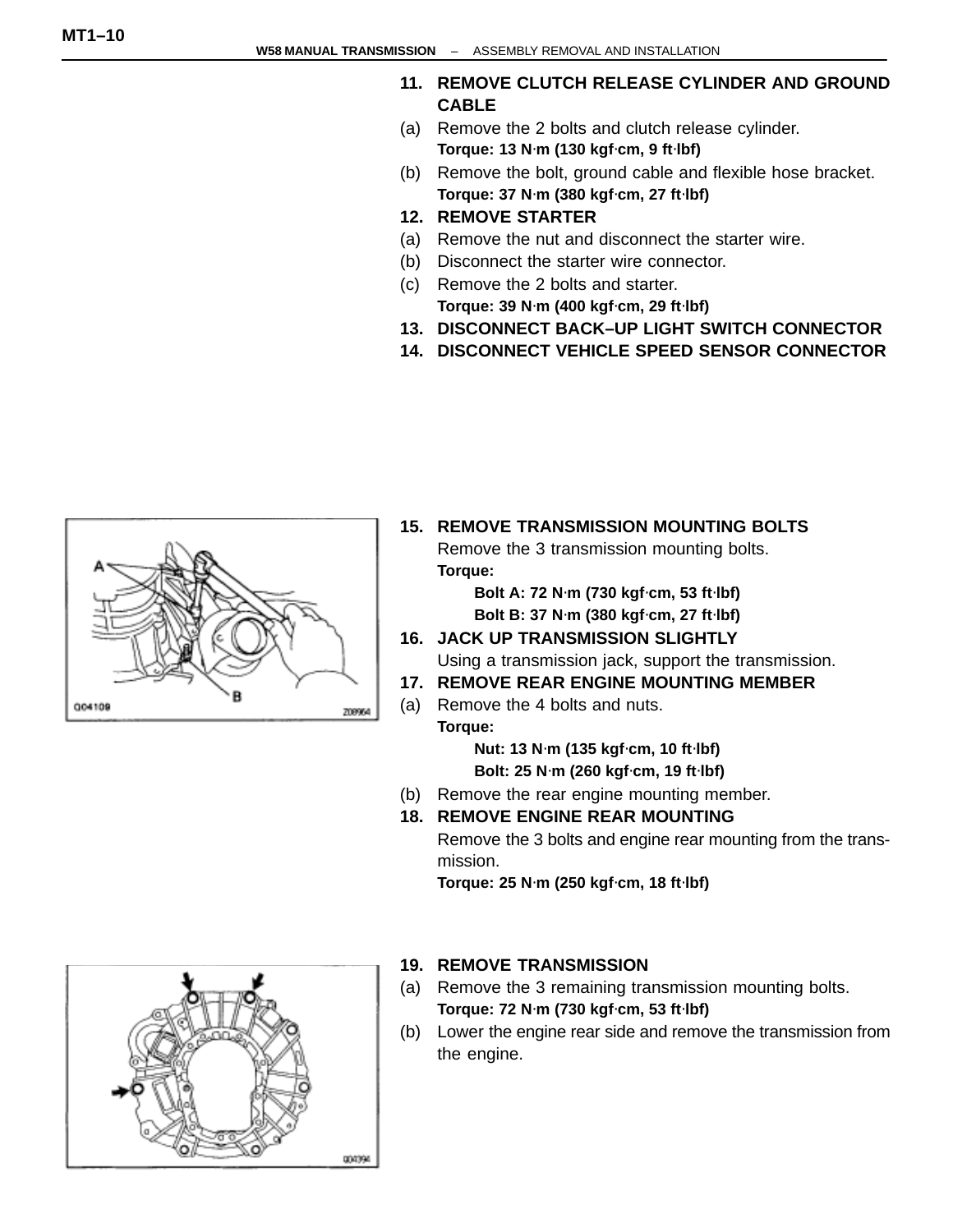### **COMPONENT PARTS REMOVAL COMPONENTS**

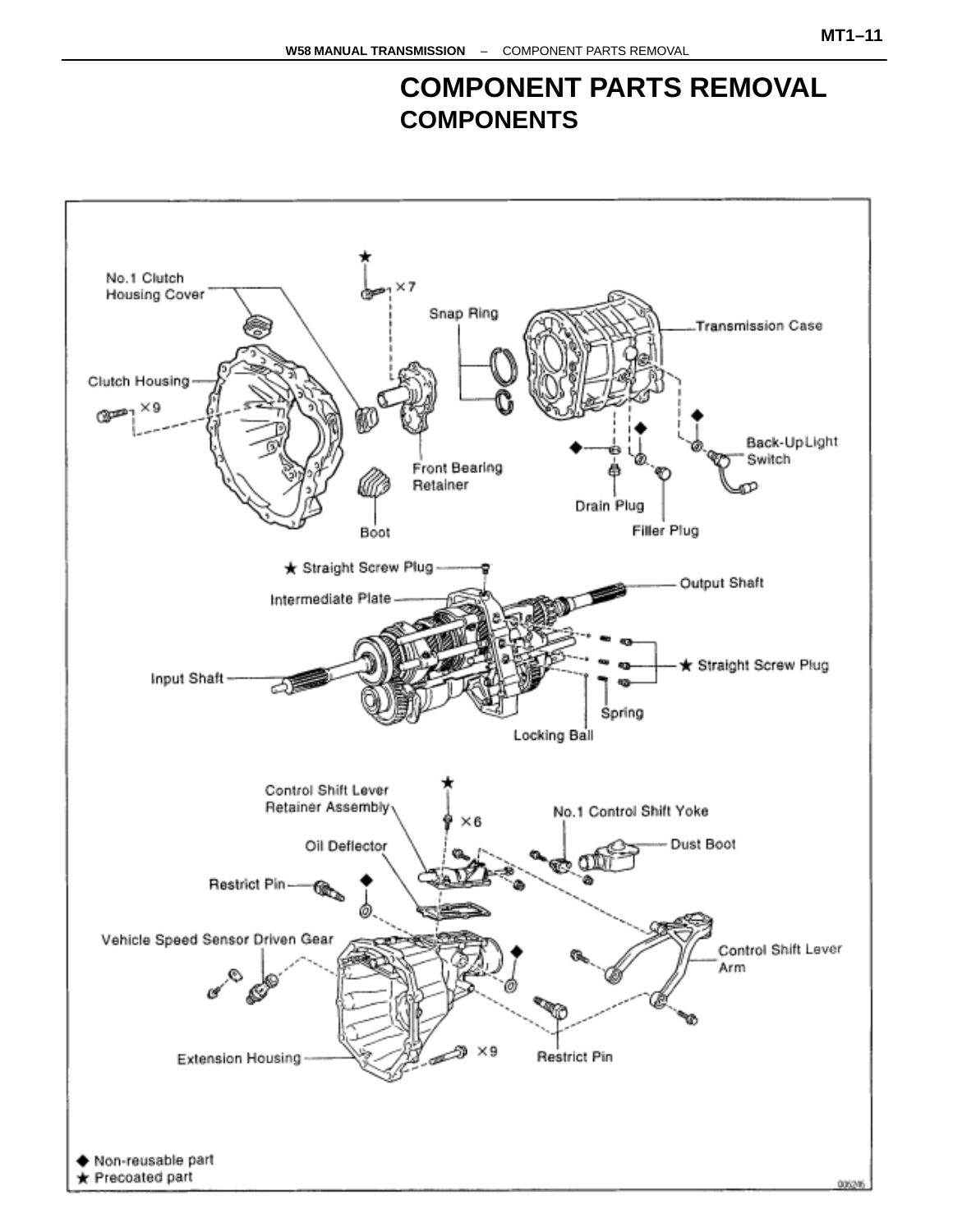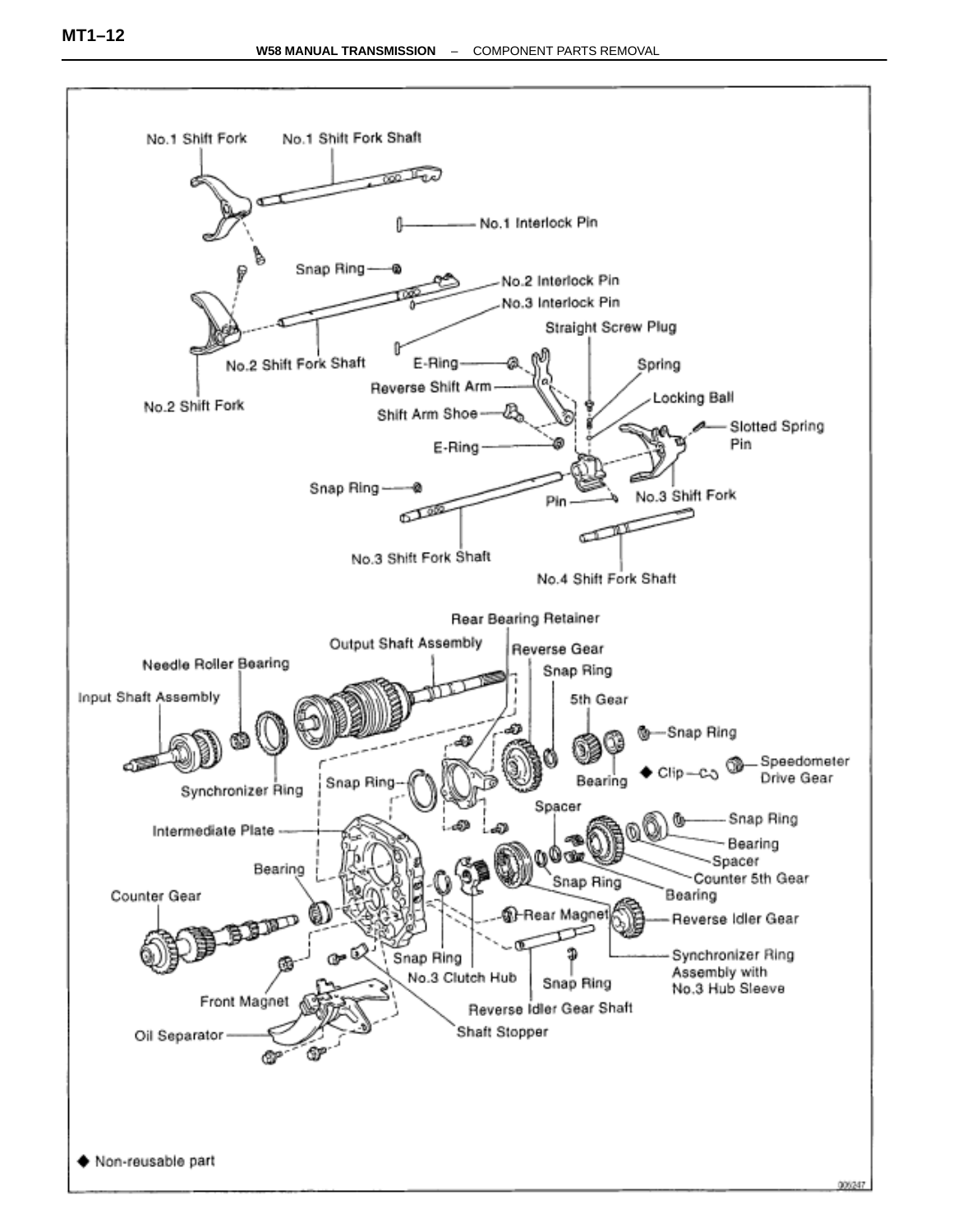### **BASIC SUBASSEMBLY SEPARATION**

**Assembly is in the reverse order of separation.**

- **1. REMOVE BACK–UP LIGHT SWITCH Torque: 40 N**⋅**m (410 kgf**⋅**cm, 30 ft**⋅**lbf)**
- **2. REMOVE VEHICLE SPEED SENSOR DRIVEN GEAR Torque: 13 N**⋅**m (130 kgf**⋅**cm, 9 ft**⋅**lbf)**
- **3. REMOVE CLUTCH HOUSING FROM TRANSMISSION CASE**

Remove the 9 bolts and clutch housing from the transmission case.

**Torque: 37 N**⋅**m (380 kgf**⋅**cm, 27 ft**⋅**lbf)**

- **4. REMOVE CONTROL SHIFT LEVER ARM, DUST BOOT AND NO. 1 CONTROL SHIFT YOKE**
- (a) Remove the 3 mounting bolts and control shift lever arm. **Torque:**

**Bolt B: 25 N**⋅**m (250 kgf**⋅**cm, 18 ft**⋅**lbf) Bolt C: 19 N**⋅**m (195 kgf**⋅**cm, 14 ft**⋅**lbf)**

- (b) Remove the dust boot.
- (c) Remove the bolt and No. 1 control shift yoke from the control shaft.

**Torque:**

**Bolt A: 19 N**⋅**m (195 kgf**⋅**cm, 14 ft**⋅**lbf)**

- **5. REMOVE CONTROL SHIFT LEVER RETAINER ASSEMBLY**
- (a) Remove the 6 bolts. **Torque: 18 N**⋅**m (185 kgf**⋅**cm, 13 ft**⋅**lbf)**
- (b) Remove the control shift lever retainer assembly and oil deflector.
- **6. REMOVE 2 RESTRICT PINS**

INSTALLATION HINT: Install the black pin on the reverse gear/5th gear side.

**Torque: 40 N**⋅**m (410 kgf**⋅**cm, 30 ft**⋅**lbf)**



#### **7. REMOVE EXTENSION HOUSING**

(a) Remove the shift lever housing set bolt. **Torque: 39 N**⋅**m (400 kgf**⋅**cm, 29 ft**⋅**lbf)**

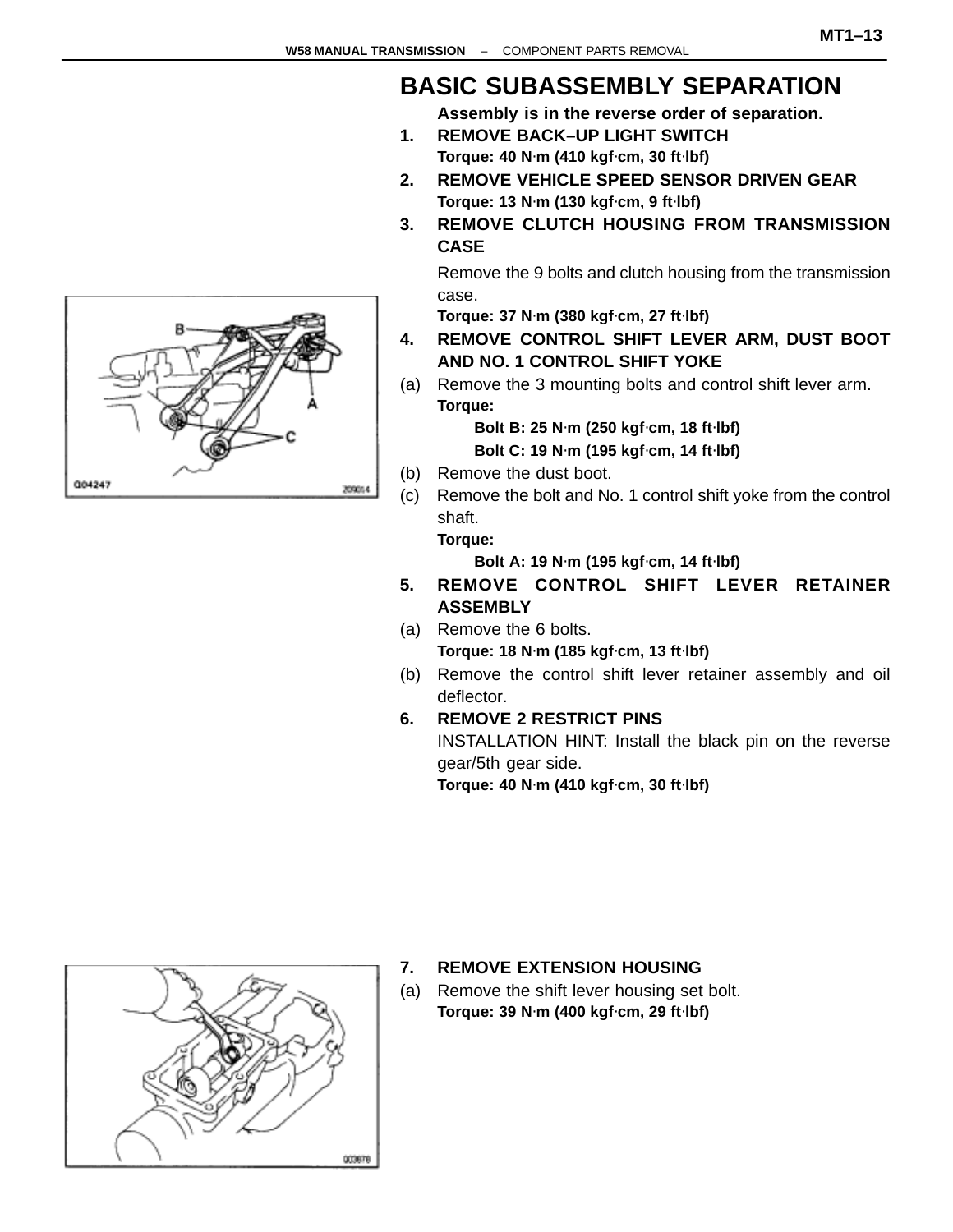

(b) Remove the 9 bolts. **Torque: 37 N**⋅**m (380 kgf**⋅**cm, 27 ft**⋅**lbf)**



### INSTALLATION HINT:

- Remove any FIPG material and be careful not to drop oil on the contacting surface of the transmission case or intermediate plate.
- Apply FIPG to the transmission case, as shown.

#### **FIPG:**

#### **Part No.08826–00090, THREE BOND 1281 or equivalent**

- Align each bearing outer race and each shift fork shaft end with the case holes.
- Using a plastic hammer, tap on the case to install it.
- (c) Using a plastic hammer, carefully tap the extension housing.
- (d) Disengage the shift and select lever from the shift head.
- (e) Pull out the extension housing.
- **8. REMOVE FRONT BEARING RETAINER AND BEARING SNAP RINGS**
- (a) Remove the 7 bolts and front bearing retainer. **Torque: 25 N**⋅**m (250 kgf**⋅**cm, 18 ft**⋅**lbf)** INSTALLATION HINT:
	- Remove any FIPG material and be careful not to drop oil on the contacting surface of the front bearing retainer or transmission case.
	- Apply FIPG to the retainer, as shown and install it to the transmission case.

#### **FIPG:**

#### **Part No.08826–00090, THREE BOND 1281 or equivalent**

• Apply sealant to the bolt threads. **Sealant:**

> **Part No.08833–00080, THREE BOND 1344, LOCTITE 242 or equivalent**

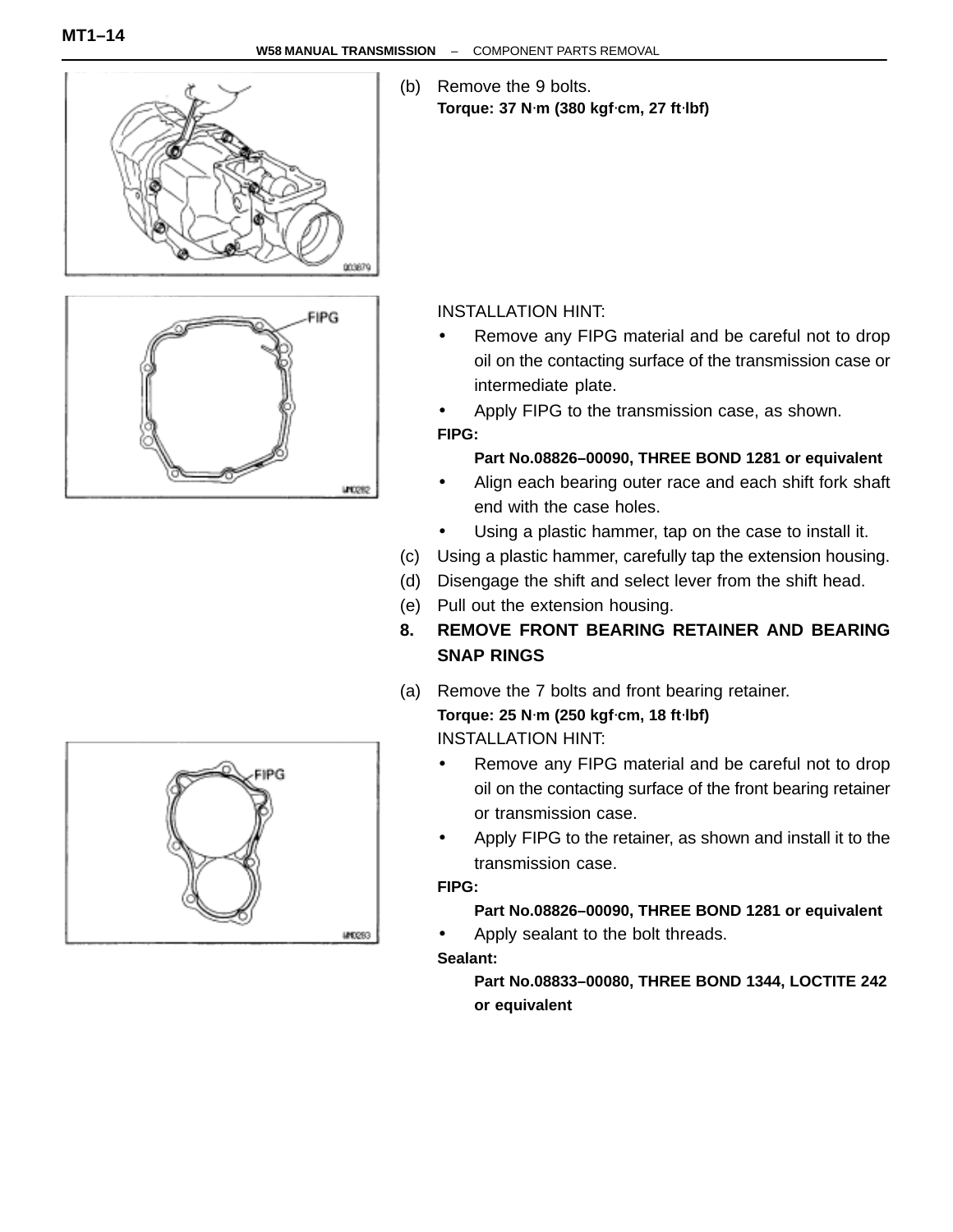

- (b) Using a snap ring expander, remove the 2 bearing snap rings.
- **9. SEPARATE INTERMEDIATE PLATE FROM TRANSMIS-SION CASE**
- (a) Using a plastic hammer, carefully tap the transmission case.
- (b) Pull the transmission case from the intermediate plate.





- **10. MOUNT INTERMEDIATE PLATE IN VISE**
- (a) Use the 2 long clutch housing bolts, plate washers and suitable nuts, as shown.

**NOTICE: Increase or decrease plate washers so that the bolt tip does not stand proud of the nut.**

- (b) Mount the intermediate plate in a vise.
- **11. REMOVE OIL SEPARATOR** Remove the 2 bolts and oil separator. **Torque: 18 N**⋅**m (185 kgf**⋅**cm, 13 ft**⋅**lbf)**
- **12. REMOVE FRONT MAGNET**
- **13. REMOVE LOCKING BALL AND SPRING**
- (a) Using a hexagon wrench, remove the 4 straight screw plugs. **Torque: 25 N**⋅**m (250 kgf**⋅**cm, 18 ft**⋅**lbf)** INSTALLATION HINT: Apply sealant to the plug threads. **Sealant:**

**Part No.08833–00080, THREE BOND 1344, LOC–TITE 242 or equivalent**

(b) Using a magnetic finger, remove the 3 springs and balls.





- **14. REMOVE SHIFT FORKS, SHIFT FORK SHAFTS AND REVERSE IDLER GEAR**
- (a) Remove the No. 1 shift fork set bolt. **Torque: 20 N**⋅**m (200 kgf**⋅**cm, 14 ft**⋅**lbf)**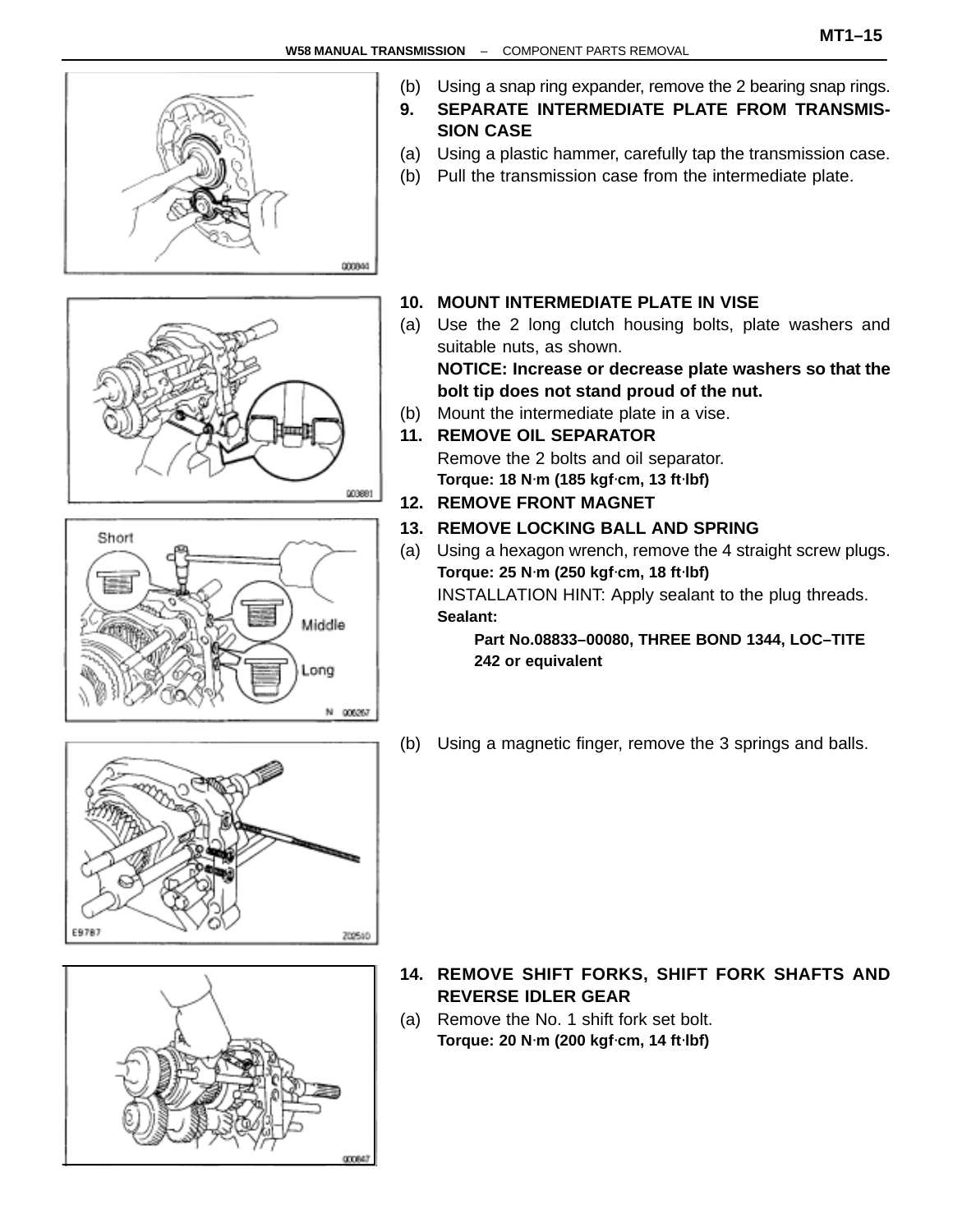

(b) Remove the No.2 shift fork set bolt. **Torque: 20 N**⋅**m (200 kgf**⋅**cm, 14 ft**⋅**lbf)**

(c) Remove the bolt and reverse idler gear shaft stopper. **Torque: 25 N**⋅**m (250 kgf**⋅**cm, 18 ft**⋅**lbf)**

003883

urocas

(d) Remove the reverse idler gear and shaft with the snap ring.

(e) Remove the No.1 shift fork and shaft.



- W0308 WM0031 202541
- (f) Using a magnetic finger, remove the No.1 and No.2 interlock pins. INSTALLATION HINT: Apply MP grease to the No.1 and No.2 interlock pins.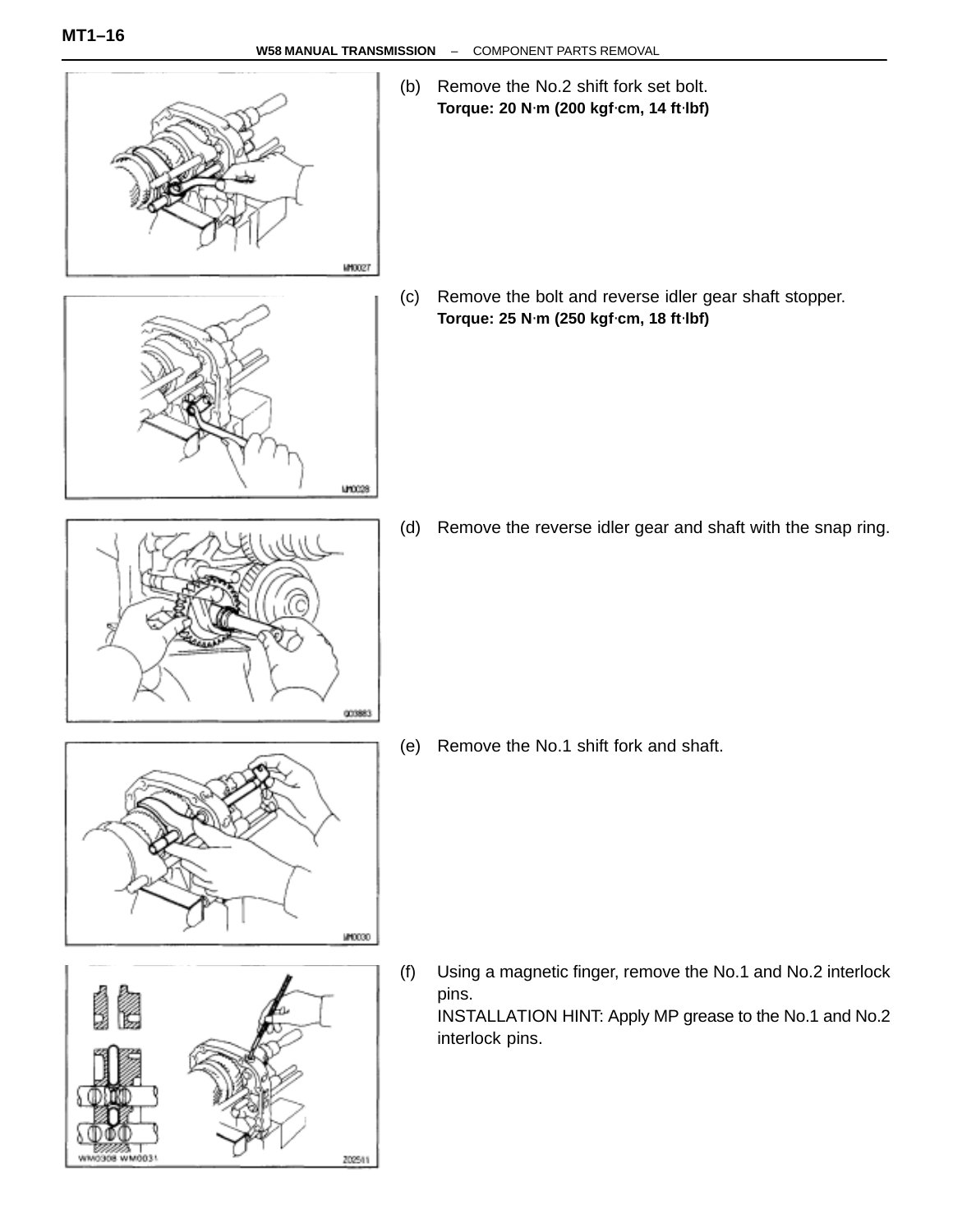



202524

E9793

WM0310 WM0033

(j) Using a pin punch and hammer, drive out the No. 3 fork shaft pin.



(k) Using a hexagon wrench, remove the plug. **Torque: 25 N**⋅**m (250 kgf**⋅**cm, 18 ft**⋅**lbf)** INSTALLATION HINT: Apply sealant to the plug. **Sealant:**

**Part No.08833–00080, THREE BOND 1344, LOCTITE 242 or equivalent**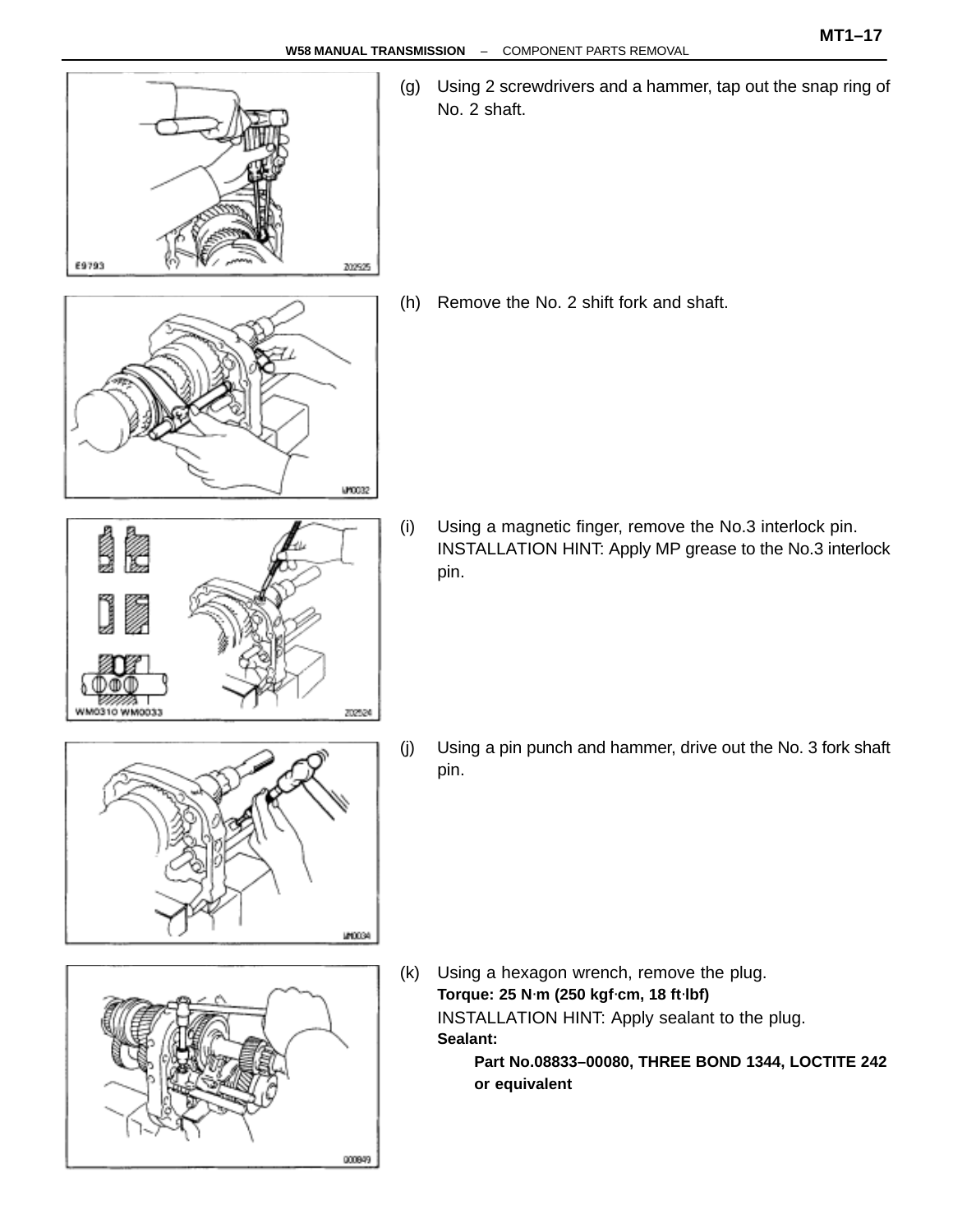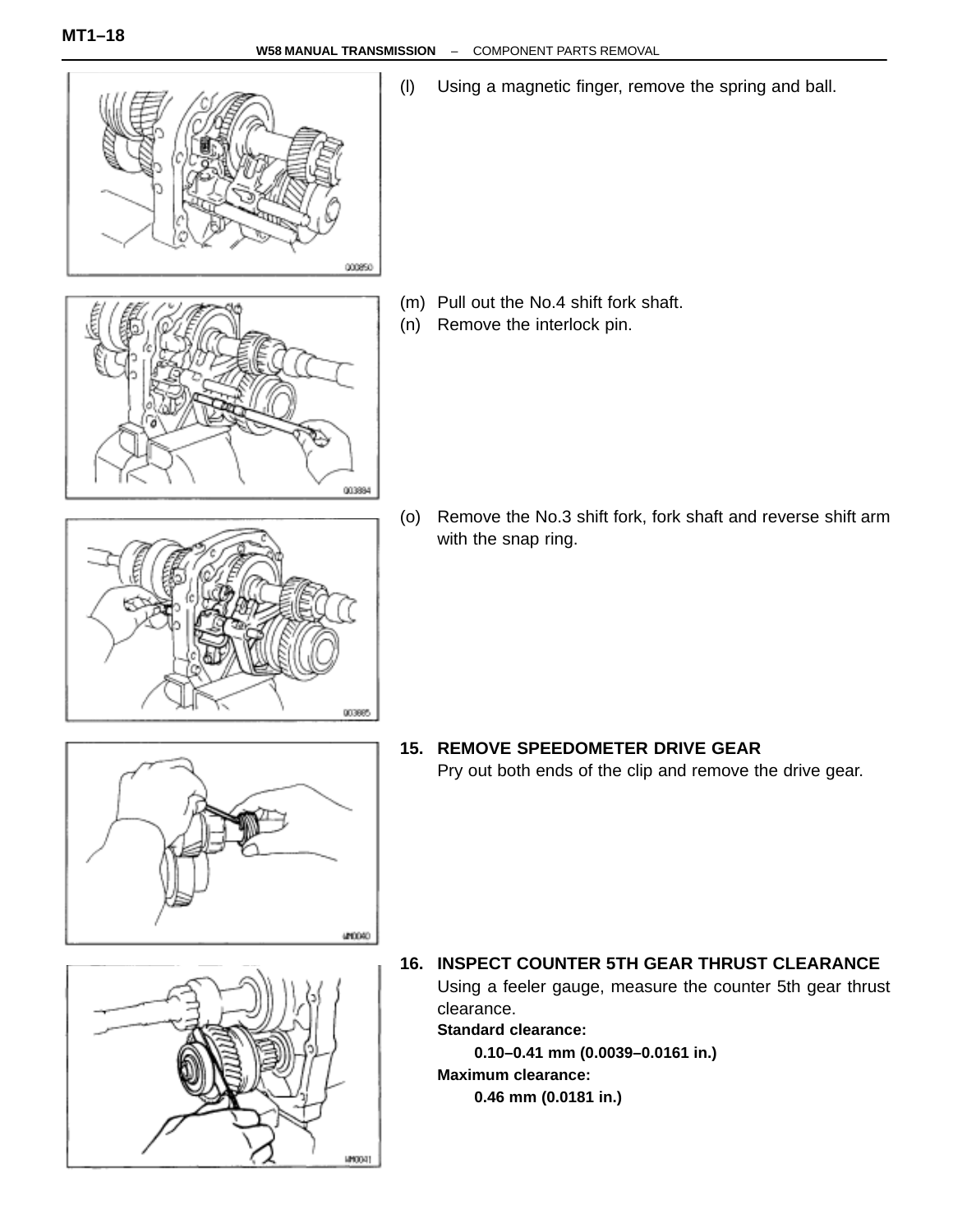









### **17. REMOVE COUNTER REAR BEARING, SPACER, COUNTER 5TH GEAR AND NEEDLE ROLLER BEARING**

(a) Using a snap ring expander, remove the snap ring. INSTALLATION HINT: Select a snap ring that will allow mini mum axial play.

| Mark | Thickness mm (in.)        |
|------|---------------------------|
|      | 1.90-1.95 (0.0748-0.0768) |
| 2    | 1.96-2.01 (0.0772-0.0791) |
| 3    | 2.02-2.07 (0.0795-0.0815) |
| 4    | 2.08-2.13 (0.0819-0.0839) |
| 5    | 2.14-2.19 (0.0843-0.0862) |
| 6    | 2.20-2.25 (0.0866-0.0886) |
|      | 2.26-2.31 (0.0890-0.0909) |
|      |                           |

(b) Using SST, remove the rear bearing, spacer, 5th gear and bearing.

SST 09950–40010

#### **NOTICE: Be careful not to catch the output shaft rear bearing roller on the counter 5th gear.**

INSTALLATION HINT:

- Install the needle roller bearing to the counter 5th gear.
- Install the counter 5th gear with the 5th gear gaps aligned with the synchronizer corn ring pin.

INSTALLATION HINT:

- Using a socket wrench and hammer, drive in the bearing.
- When driving in the bearing, support the counter shaft in front with 3–5 lb hammer or equivalent.
- (c) Remove the spacer.
- **18. REMOVE SYNCHRONIZER RING ASSEMBLY WITH NO.3 HUB SLEEVE AND NO.3 CLUTCH HUB**
- (a) Remove the synchronizer ring assembly with the No.3 hub sleeve from the No.3 clutch hub.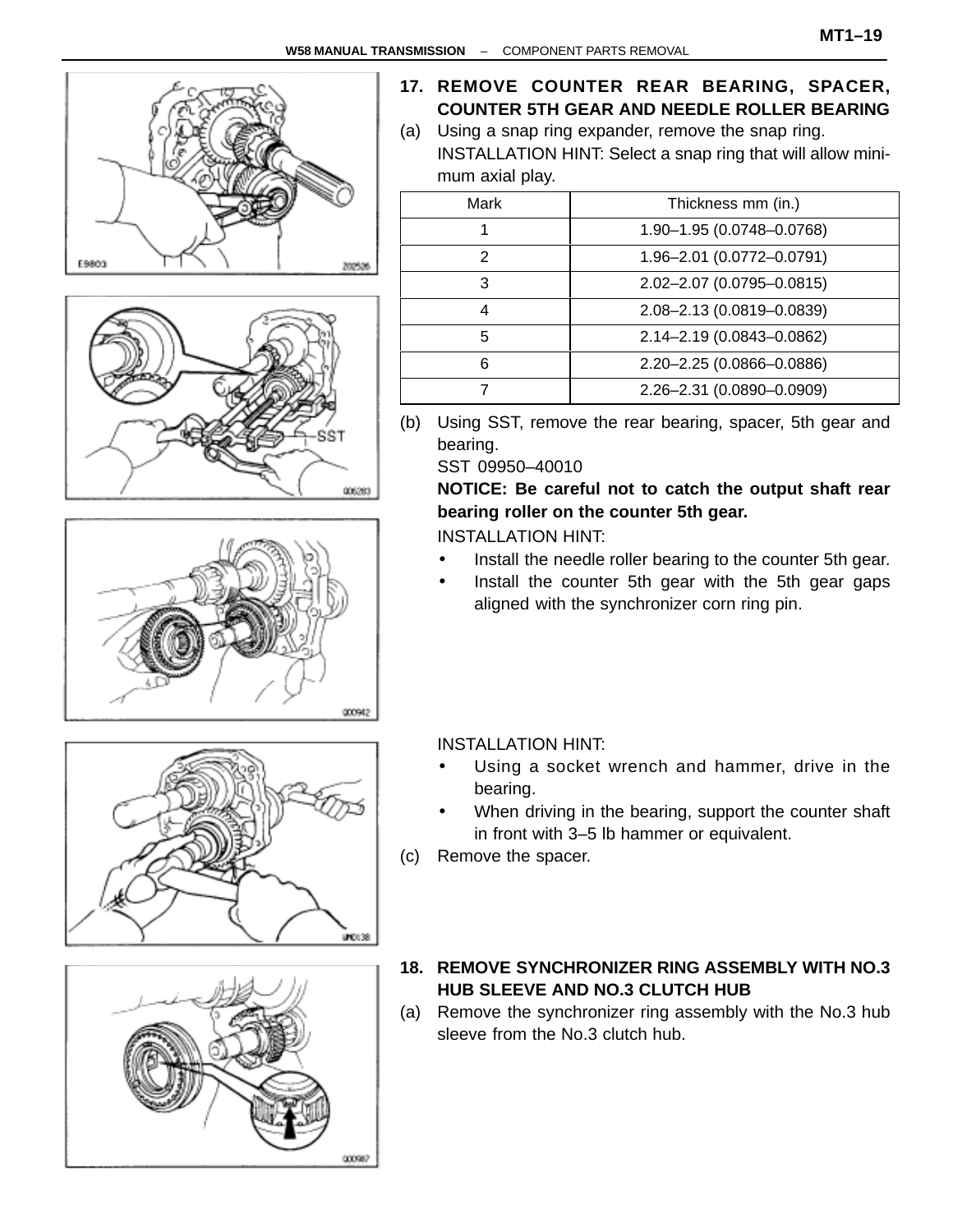Front





- (b) Remove the spacer.
- (c) Using 2 screwdrivers and a hammer, tap out the snap ring. INSTALLATION HINT: Select a snap ring that will allow minimum axial play.

| Mark | Thickness mm (in.)        |
|------|---------------------------|
|      | 2.06-2.11 (0.0811-0.0831) |
|      | 2.12-2.17 (0.0835-0.0854) |
|      | 2.18-2.23 (0.0858-0.0878) |
|      | 2.24-2.29 (0.0882-0.0902) |

(d) Using SST, remove the No.3 clutch hub. SST 09950–40010

INSTALLATION HINT:

- Using SST and a hammer, drive in the No.3 clutch hub. SST 09316–60010 (09316–00010, 09316–00070)
- When installing the No.3 clutch hub, support the counter shaft in front with a 3–5 lb hammer or equivalent.



001581



#### **19. REMOVE REAR MAGNET**

- **20. REMOVE OUTPUT SHAFT REAR BEARING AND 5TH GEAR**
- (a) Using 2 screwdrivers and a hammer, tap out the snap ring. INSTALLATION HINT: Select a snap ring that will allow minimum axial play.

| Mark            | Thickness mm (in.)        |
|-----------------|---------------------------|
| 8               | 2.31-2.36 (0.0909-0.0929) |
| 9               | 2.37-2.42 (0.0933-0.0953) |
| 10              | 2.43-2.48 (0.0957-0.0976) |
| 11              | 2.49-2.54 (0.0980-0.1000) |
| 12 <sup>2</sup> | 2.55-2.60 (0.1004-0.1024) |
| 13              | 2.61-2.66 (0.1028-0.1047) |
| 14              | 2.68-2.73 (0.1055-0.1075) |
| 15              | 2.74-2.79 (0.1079-0.1098) |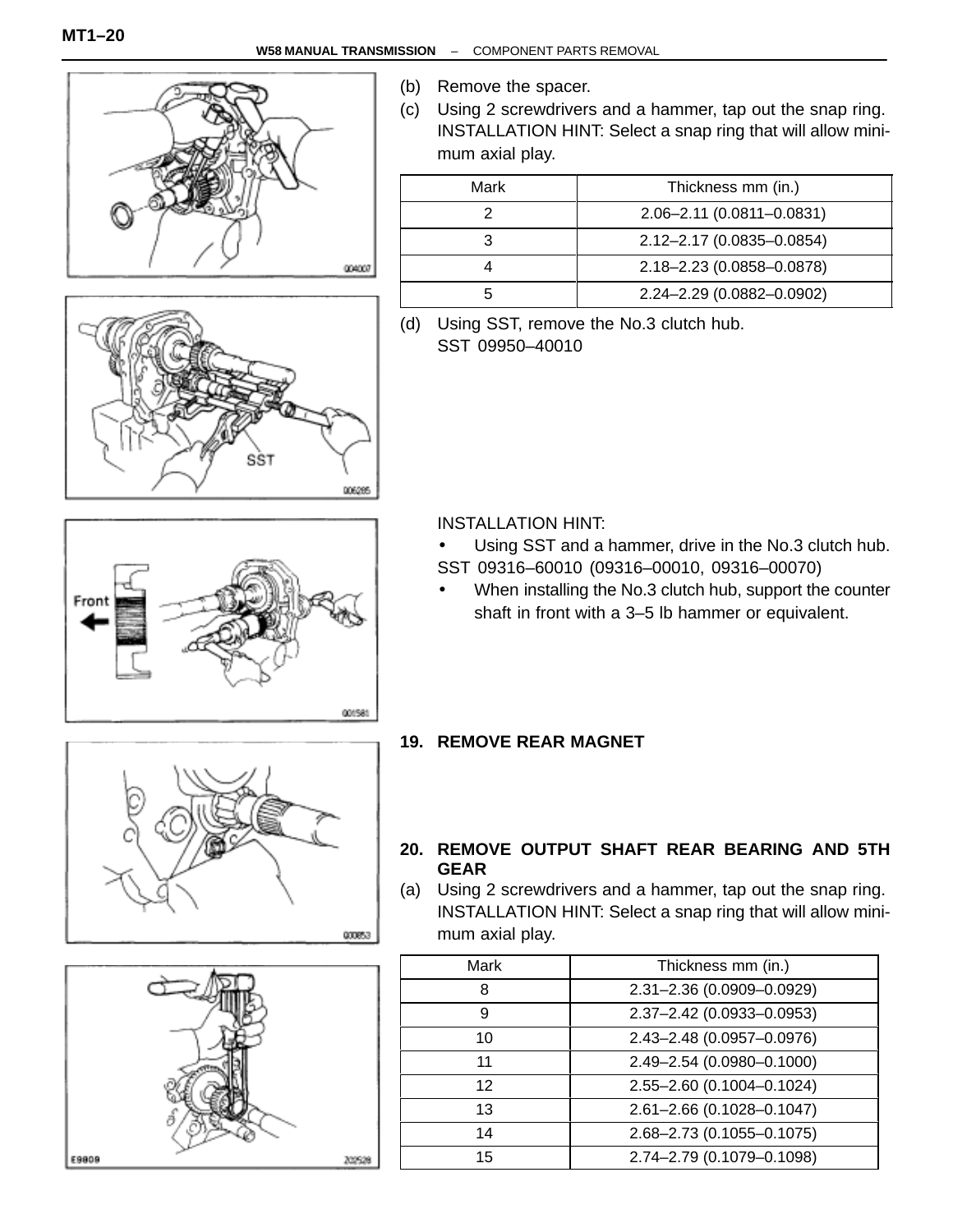

SST

**£9902** 

(b) Using SST, remove the rear bearing and 5th gear. SST 09312–20011 (09313–00030, 09313–00040, 09313–00050)

INSTALLATION HINT: Using SST, install the 5th gear and rear bearing.

SST 09312–20011 (09313–00010, 09313–00030, 09313–00040, 09313–00050)



207209

#### **21. REMOVE REVERSE GEAR**

(a) Using a snap ring expander, remove the snap ring. INSTALLATION HINT: Select a snap ring that will allow minimum axial play.

| Mark            | Thickness mm (in.)        |
|-----------------|---------------------------|
| 5               | 2.25-2.30 (0.0886-0.0906) |
| 11              | 2.30-2.35 (0.0906-0.0925) |
| 12 <sup>2</sup> | 2.35-2.40 (0.0925-0.0945) |
| 13              | 2.40-2.45 (0.0945-0.0965) |
| 14              | 2.45-2.50 (0.0965-0.0984) |
| 15              | 2.50-2.55 (0.0984-0.1004) |
| 16              | 2.55-2.60 (0.1004-0.1024) |
| 17              | 2.61-2.66 (0.1028-0.1047) |
| 18              | 2.67-2.72 (0.1051-0.1071) |
| 19              | 2.73-2.78 (0.1075-0.1094) |
| 20              | 2.79-2.84 (0.1098-0.1118) |
| 21              | 2.85-2.90 (0.1122-0.1142) |
| 22              | 2.91-2.96 (0.1146-0.1165) |
| 23              | 2.97-3.02 (0.1169-0.1189) |
|                 |                           |

 (b) Using SST, remove the reverse gear. SST 09950–40010

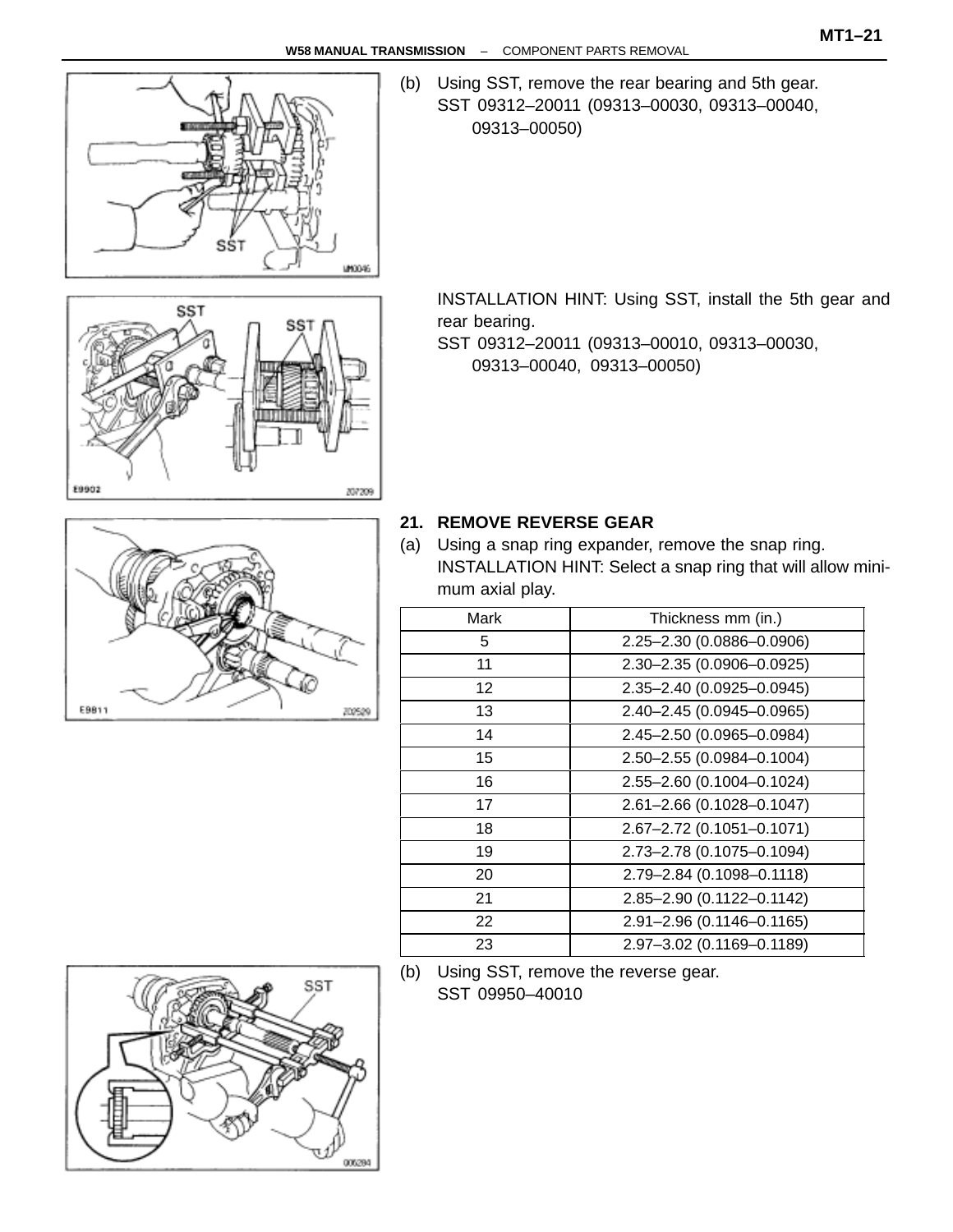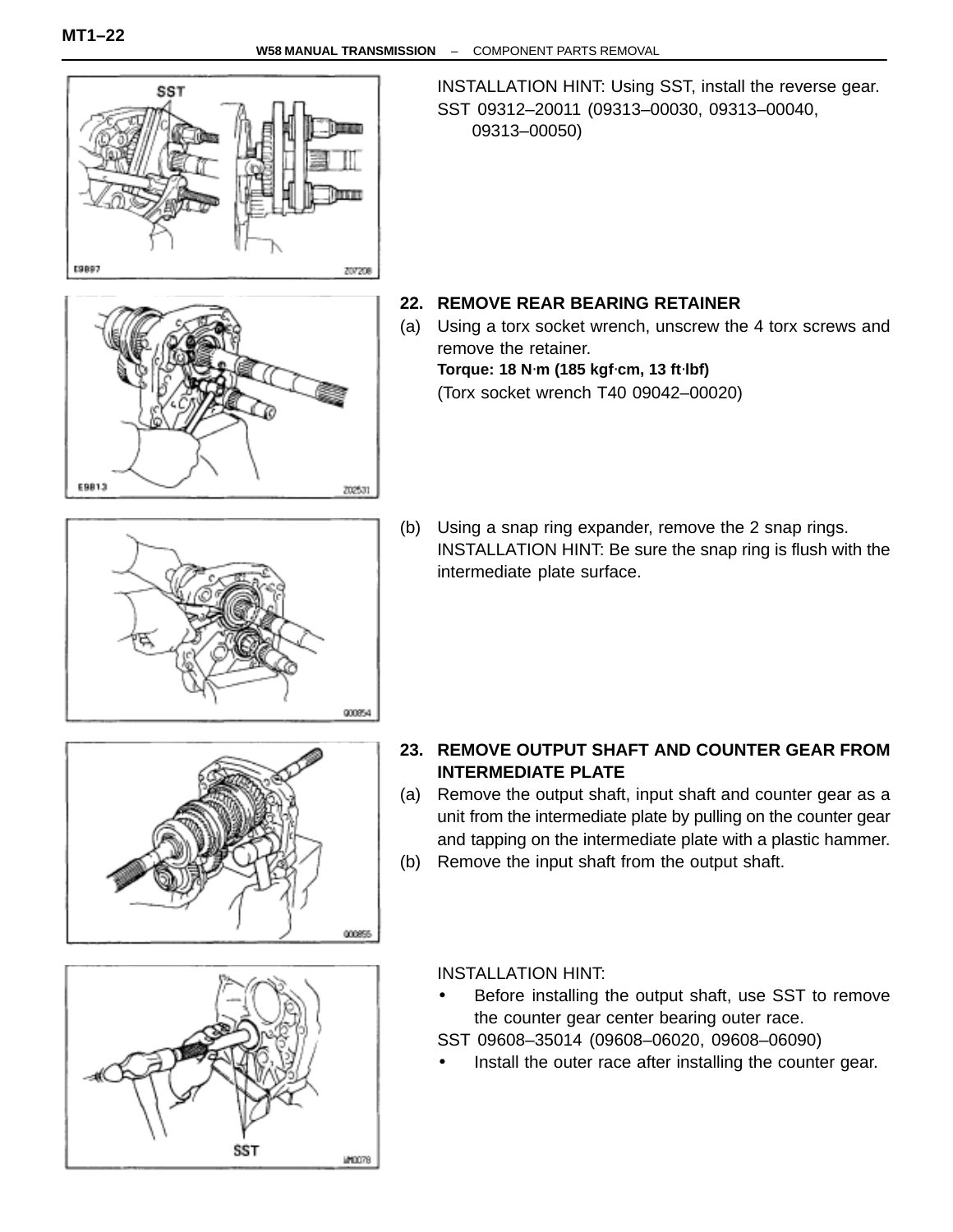

Install the output shaft into the intermediate plate by pulling on the output shaft and tapping on the intermediate plate.

INSTALLATION HINT:

- Apply gear oil to the needle roller bearing.
- Install the needle roller bearing to the input shaft.

000876

202662

06662



Install the input shaft and counter gear together.

• Using SST and a hammer, install the counter gear center bearing outer race.

SST 09316–60010 (09316–00010)

**NOTICE: Be careful not to damage the bearing rollers.**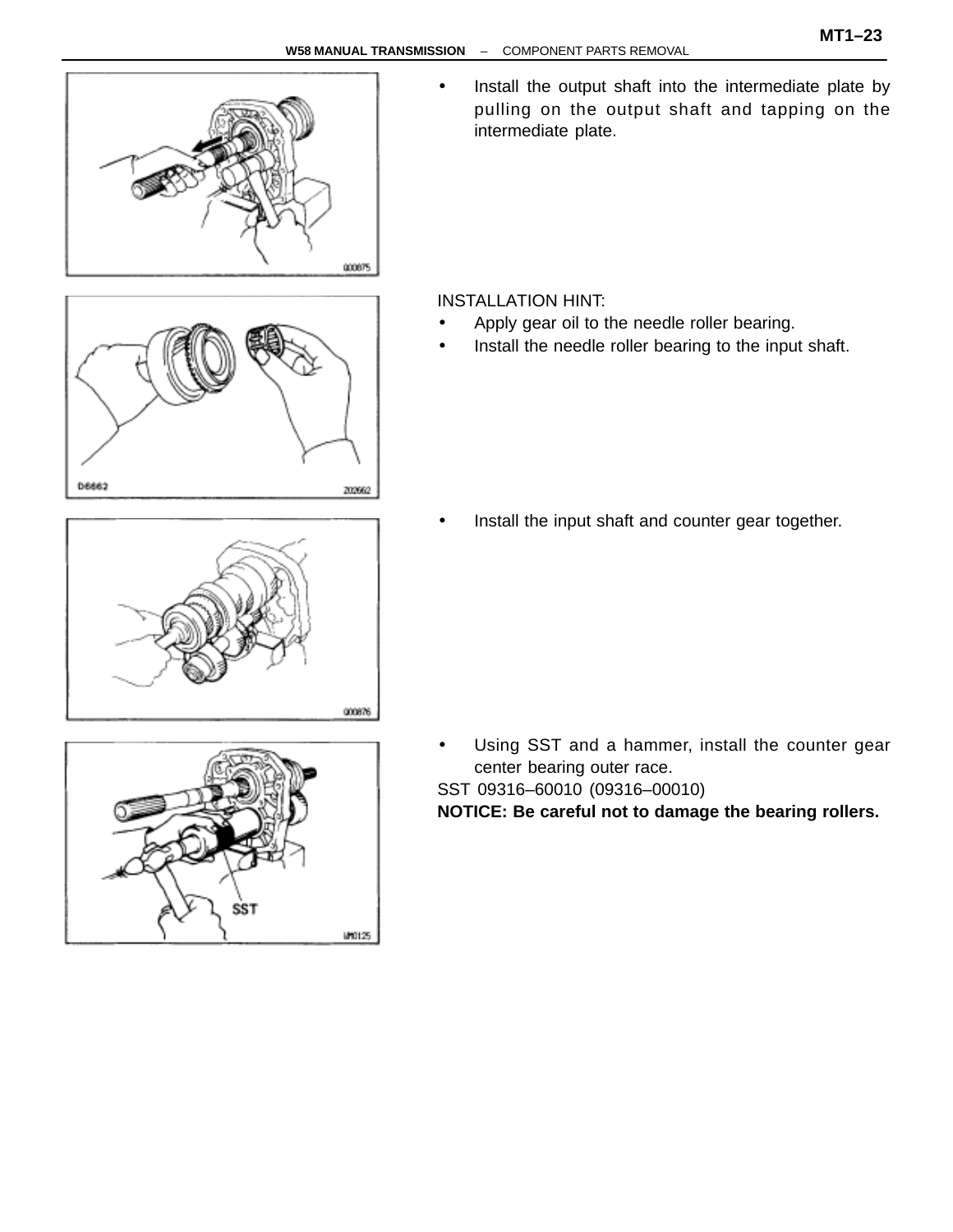### **INPUT SHAFT COMPONENTS**





### **INPUT SHAFT INSPECTION**

### **INSPECT SYNCHRONIZER RING**

- (a) Check for wear or damage.
- (b) Check the braking effect of the synchronizer ring. Turn the synchronizer ring in one direction while pushing it to the gear cone. Check that the ring locks.

If the braking effect is insufficient, apply a small amount of fine lapping compound between the synchronizer ring and gear cone.

Lightly rub the synchronizer ring and gear cone together. **NOTICE: Ensure the fine lapping compound is completely washed off after rubbing.**

(c) Check again the braking effect of the synchronizer ring. If it does not lock, replace the synchronizer ring.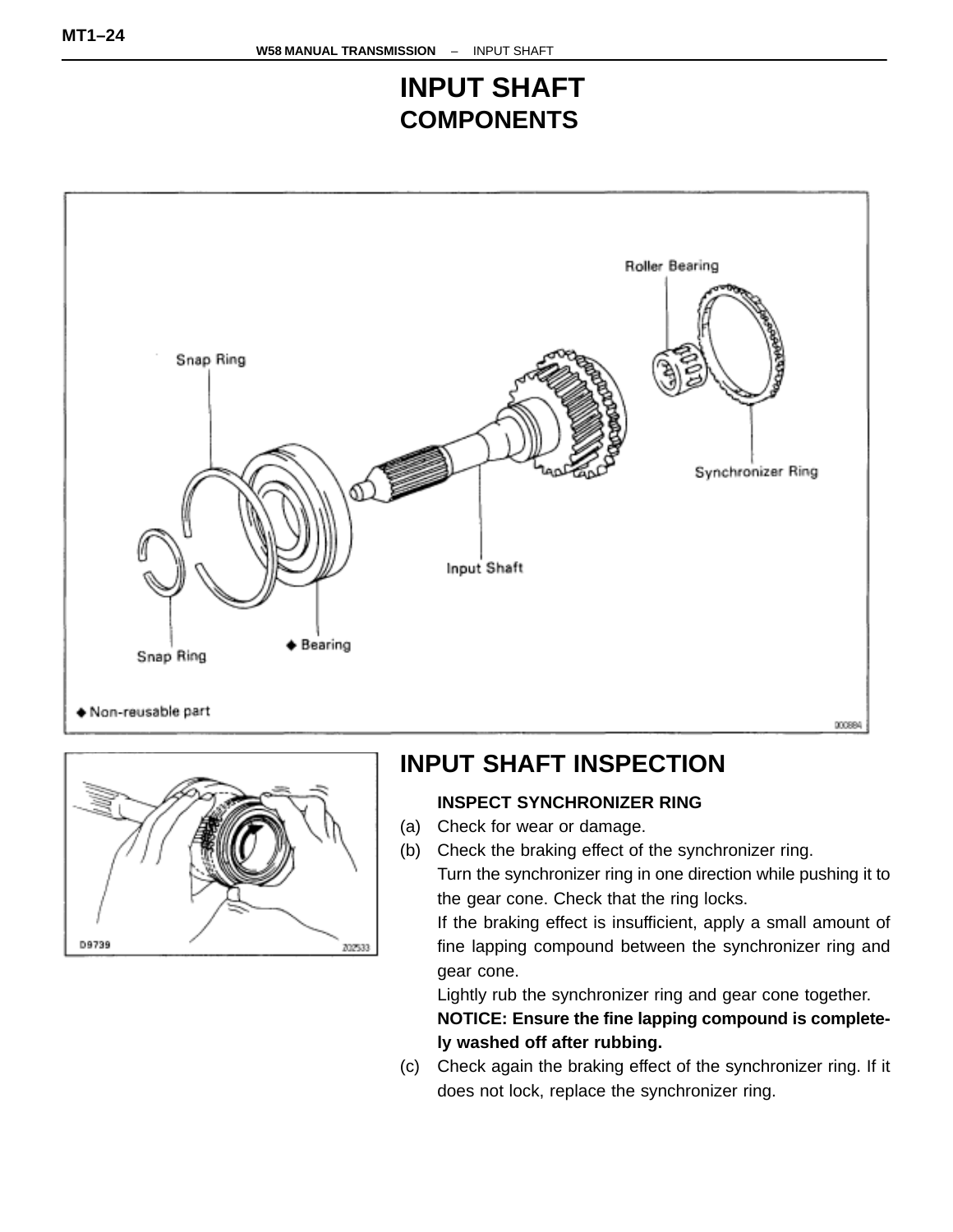

(d) Using a feeler gauge, measure the clearance between the synchronizer ring back and gear spline end. **Minimum clearance:**

#### **0.5 mm (0.020 in.)**

HINT: When replacing either a synchronizer ring or gear, apply a small amount of fine lapping compound between the synchronizer ring and gear cone.

Lightly rub the synchronizer ring and gear cone together. **NOTICE:**

- **When replacing both the synchronizer ring and gear, there is no need to apply any compound or to rub them together.**
- **NOTICE: Ensure the fine lapping compound is completely washed off after rubbing.**



### **BEARING REPLACEMENT**

#### **IF NECESSARY, REPLACE INPUT SHAFT BEARING**

- (a) Using a snap ring expander, remove the snap ring.
- (b) Using a press, remove the bearing.



(d) Select a snap ring that will allow minimum axial play.

| Mark | Thickness mm (in.)        |
|------|---------------------------|
|      | 2.05-2.10 (0.0807-0.0827) |
| 2    | 2.10-2.15 (0.0827-0.0846) |
| 3    | 2.15-2.20 (0.0846-0.0866) |
| 4    | 2.20-2.25 (0.0866-0.0886) |
| 5    | 2.25-2.30 (0.0886-0.0906) |
| 11   | 2.30-2.35 (0.0906-0.0925) |
| 12   | 2.35-2.40 (0.0925-0.0945) |

(e) Using a snap ring expander, install the snap ring.

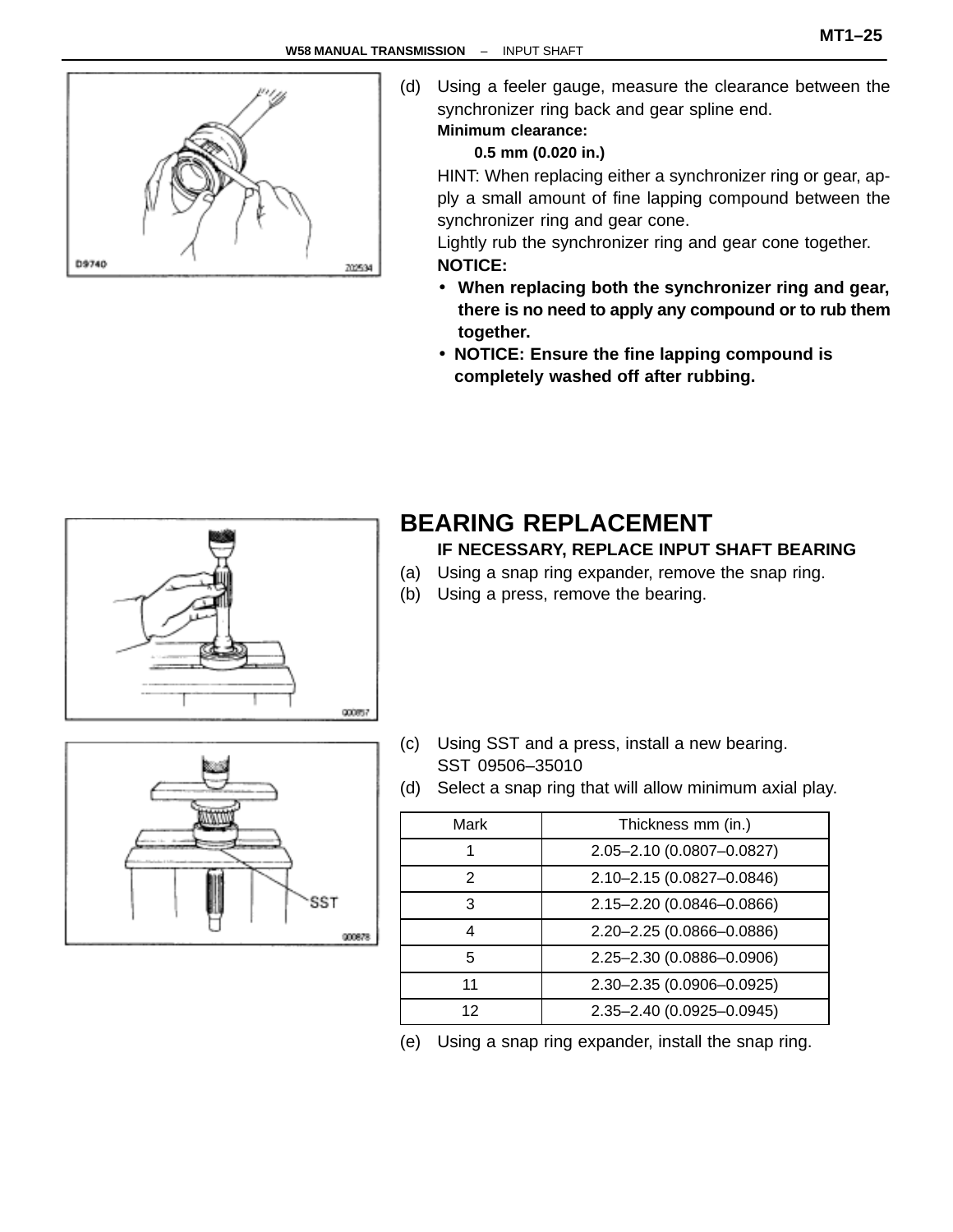### **OUTPUT SHAFT COMPONENTS**





### **OUTPUT SHAFT DISASSEMBLY**

#### **1. INSPECT EACH GEAR THRUST CLEARANCE** Using a feeler gauge, measure the thrust clearance of each

gear.

#### **Standard clearance:**

**0.10–0.25 mm (0.0039–0.0098 in.)**

#### **Maximum clearance:**

**0.30 mm (0.0118 in.)**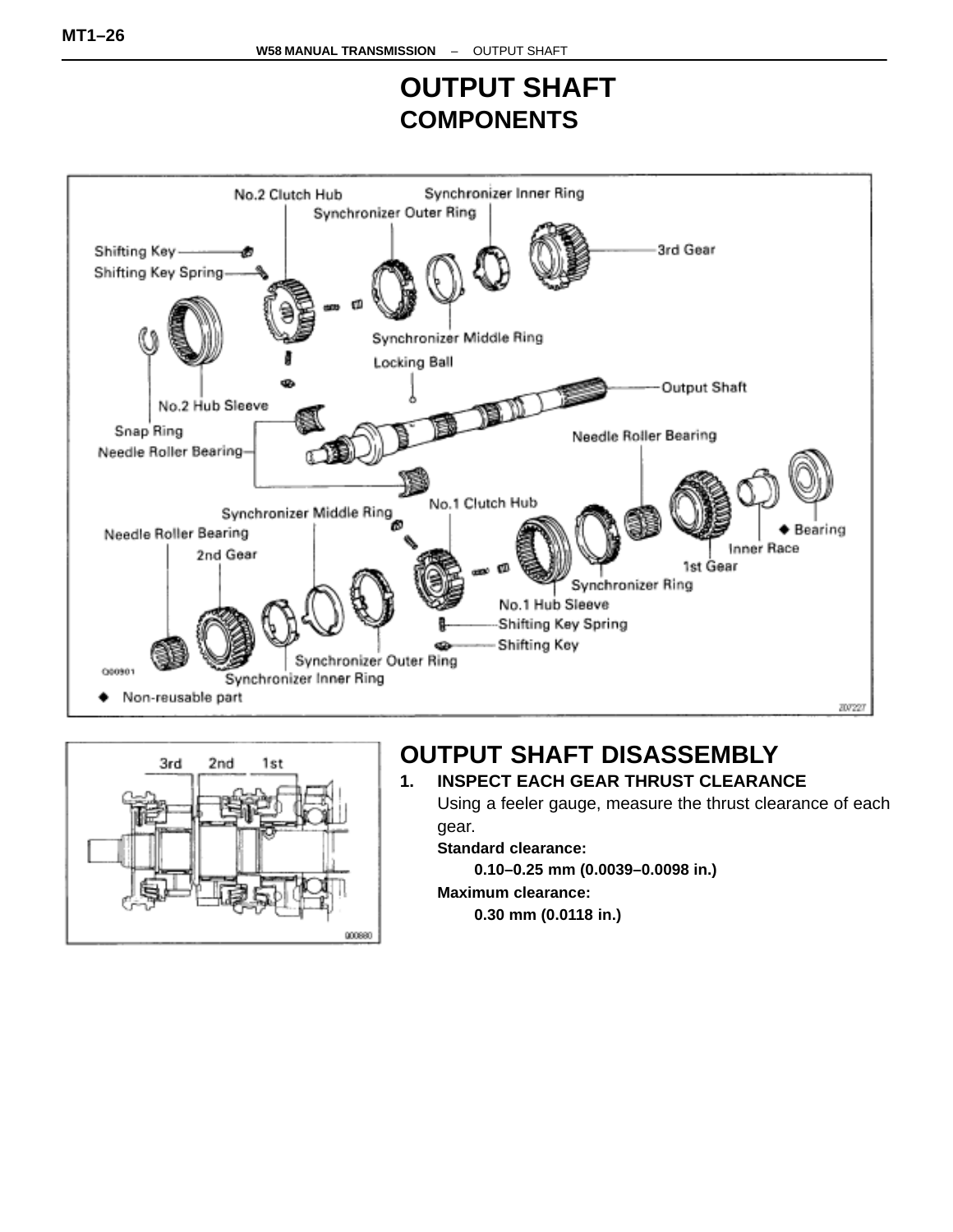

#### **2. INSPECT EACH GEAR RADIAL CLEARANCE**

Using a dial indicator, measure the radial clearance of each gear.

**Standard clearance:**

**1st and 2nd gear**

**0.009–0.060 mm (0.0004–0.0024 in.)**

**3rd gear**

**0.015–0.066 mm (0.0006–0.0026 in.)**

**Maximum clearance:**

**1st and 2nd gear**

**0.150 mm (0.0059 in.)**

#### **3rd gear**

**0.200 mm (0.0079 in.)**

If the clearance exceeds the maximum, replace the gear, shaft or needle roller bearing.



- **3. REMOVE OUTPUT SHAFT CENTER BEARING AND 1ST GEAR ASSEMBLY**
- (a) Shift the No.1 hub sleeve onto the 2nd gear.
- (b) Using a press, remove the center bearing, 1st gear, needle roller bearing, inner race and synchronizer ring.



#### **4. REMOVE LOCKING BALL**

Using a magnetic finger, remove the locking ball.



- **5. REMOVE NO. 1 HUB SLEEVE ASSEMBLY, 2 ND GEAR AND NEEDLE ROLLER BEARING** Using a press, remove the parts from the shaft as an assembly.
- **6. REMOVE NO.1 HUB SLEEVE, SHIFTING KEYS AND SPRINGS FROM NO. 1 CLUTCH HUB**
- (a) Remove the No. 1 clutch hub from the No. 1 hub sleeve.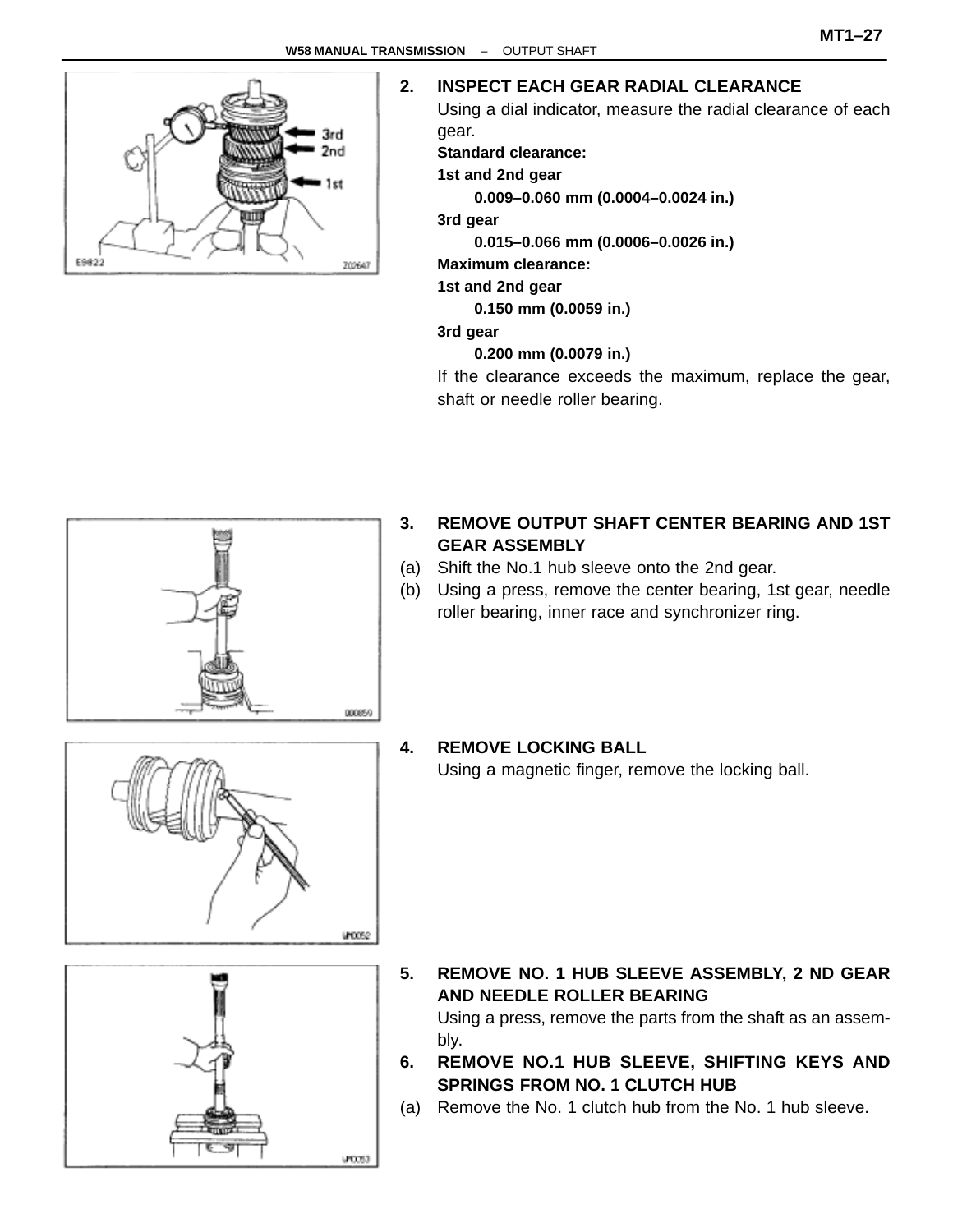IM0055



- (b) Push the shifting key spring with a screwdriver, remove the 3 shifting keys and key springs.
- **7. REMOVE NO.2 HUB SLEEVE ASSEMBLY AND 3RD GEAR**
- (a) Using a snap ring expander, remove the snap ring.
- (b) Using a press, remove the No.2 hub sleeve, synchronizer ring and 3rd gear.
- **8. REMOVE NO.2 HUB SLEEVE, SHIFTING KEYS AND SPRINGS FROM NO.2 CLUTCH HUB**
- (a) Remove the No. 2 clutch hub from the No. 2 hub sleeve.



ШШ

(b) Push the shifting key spring with a screwdriver, remove the 3 shifting keys and key springs.



### **OUTPUT SHAFT COMPONENT PARTS INSPECTION**

- **1. INSPECT 1ST GEAR SYNCHRONIZER RING**
- (a) Check for wear or damage.
- (b) Check the braking effect of the synchronizer ring. Turn the synchronizer ring in one direction while pushing it to the gear cone. Check that the ring locks.

If the braking effect is insufficient, apply a small amount of fine lapping compound between the synchronizer ring and gear cone.

Lightly rub the synchronizer ring and gear cone together. **NOTICE: Ensure the fine lapping compound is completely washed off after rubbing.**

(c) Check again the braking effect of the synchronizer ring. If it does not lock, replace the synchronizer ring.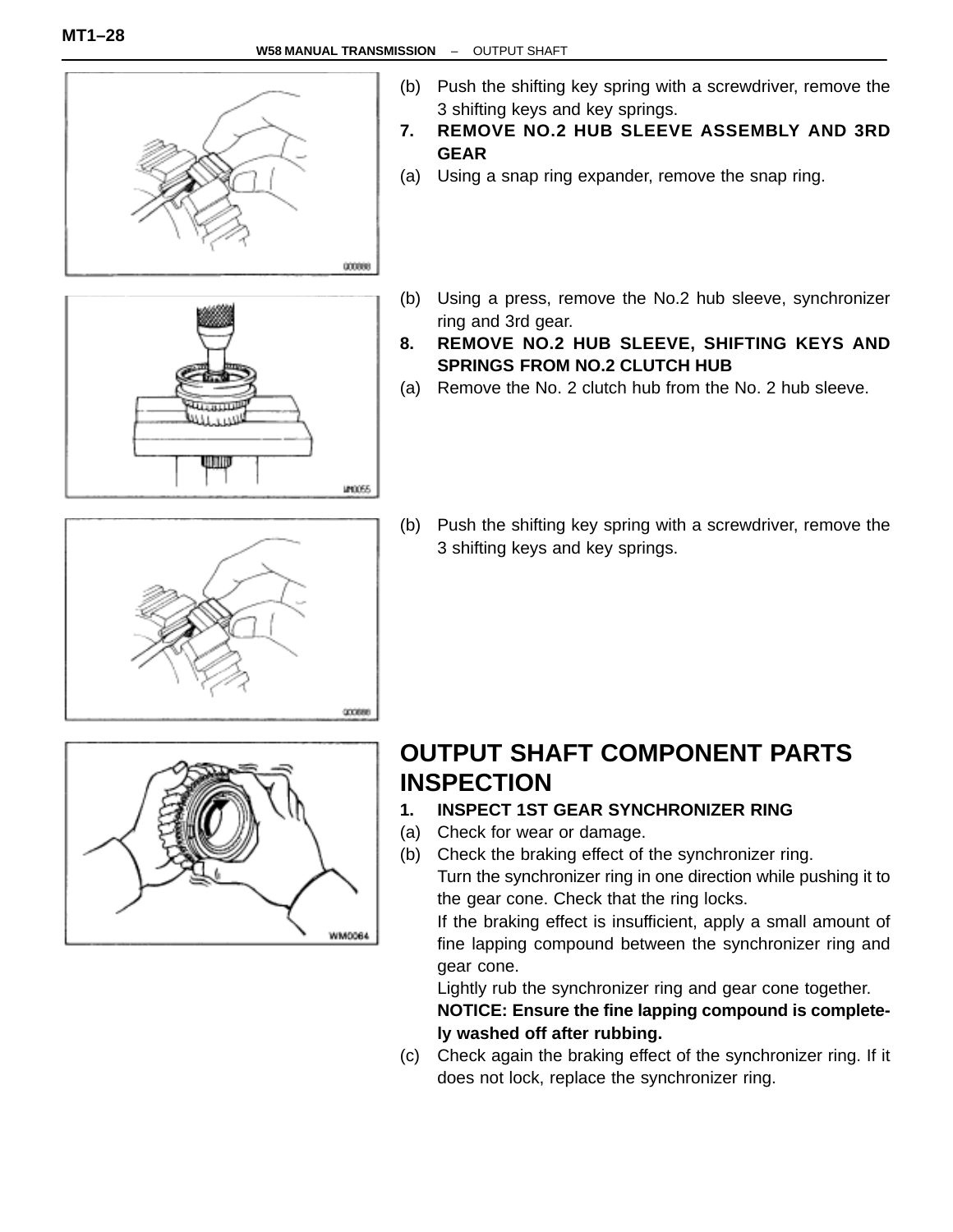



(d) Using a feeler gauge, measure the clearance between the synchronizer ring back and gear spline end. **Minimum clearance:**

#### **0.5 mm (0.020 in.)**

HINT: When replacing either a synchronizer ring or gear, apply a small amount of fine lapping compound between the synchronizer ring and gear cone.

Lightly rub the synchronizer ring and gear cone together. **NOTICE:**

- **When replacing both the synchronizer ring and gear, there is no need to apply any compound or to rub them together.**
- **Ensure the fine lapping compound is completely washed off after rubbing.**



- **2. INSPECT 2 ND AND 3 RD GEAR SYNCHRONIZER RINGS**
- (a) Check for wear or damage.
- (b) Install the synchronizer inner ring, middle ring and outer ring to each gear.



(c) Check the braking effect of the synchronizer ring. Turn the synchronizer ring in one direction while pushing it to the gear cone. Check that the ring locks. If it does not lock, replace the synchronizer ring.



(d) Using a feeler gauge, measure the clearance between the synchronizer ring back and the gear spline end. **Minimum clearance:**

#### **0.7 mm (0.028 in.)**

If the clearance is less than the minimum, replace the synchronizer ring.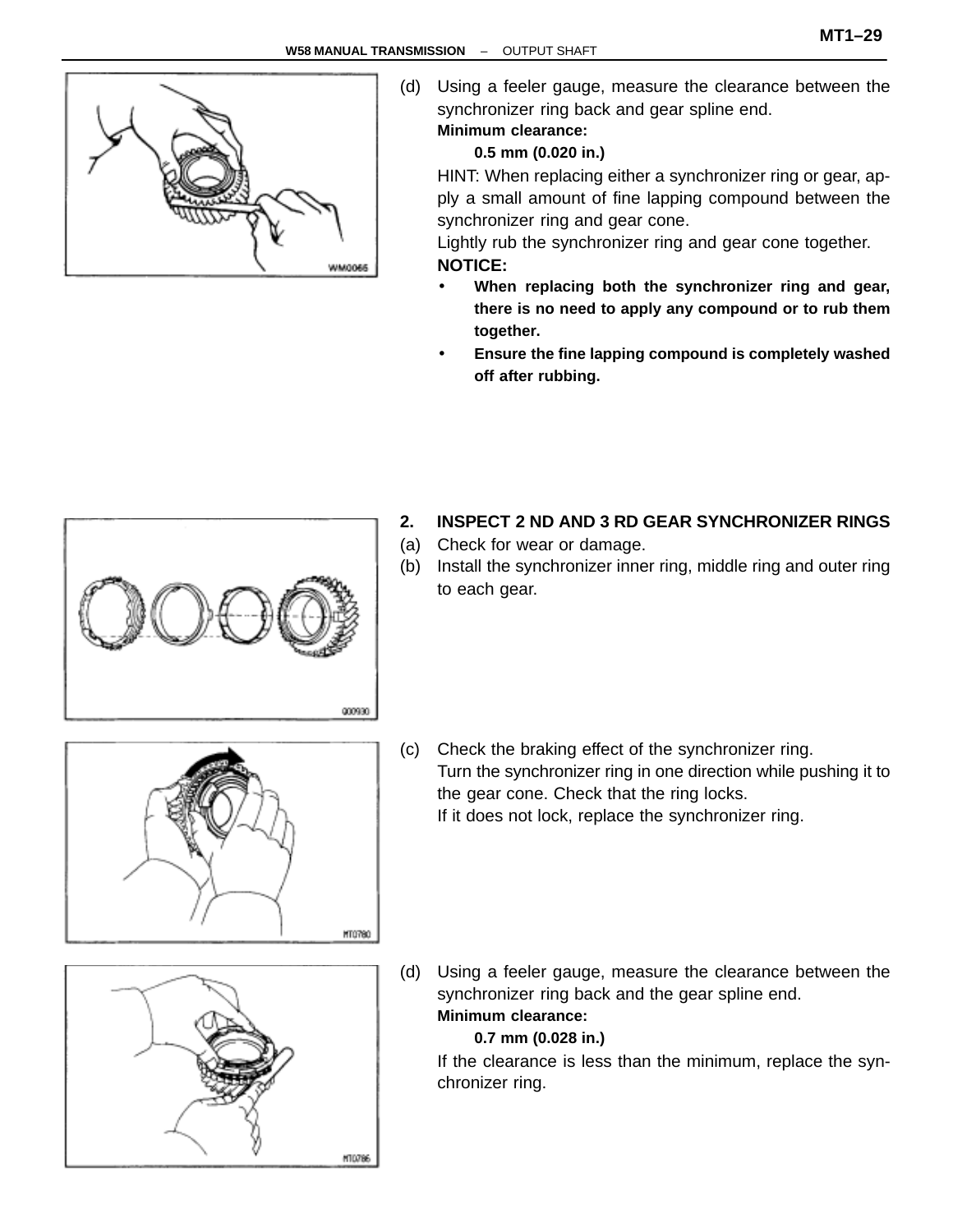

000860

000861





# **3. INSPECT CLEARANCE OF SHIFT FORKS AND HUB**

Using a feeler gauge, measure the clearance between the hub sleeve and shift fork.

If the clearance exceeds the maximum, replace the shift fork

#### **4. INSPECT OUTPUT SHAFT AND INNER RACE**

(a) Using vernier calipers, measure the output shaft flange

#### **5.60 mm (0.2205 in.)**

If the thickness is less than the minimum, replace the output

(b) Using vernier calipers, measure the inner race flange thickness.

### **Minimum thickness:**

#### **4.78 mm (0.1882 in.)**

If the thickness is less than the minimum, replace the inner race.

(c) Using a micrometer, measure the outer diameter of the output shaft journal.

#### **Minimum diameter:**

#### **2nd gear**

**42.975 mm (1.6919 in.)**

**3rd gear**

#### **31.969 mm (1.2586 in.)**

If the outer diameter is less than the minimum, replace the output shaft.

(d) Using a micrometer, measure the outer diameter of the inner race. **Minimum diameter:**

### **42.975 mm (1.6919 in.)**

If the outer diameter is less than the minimum, replace the inner race.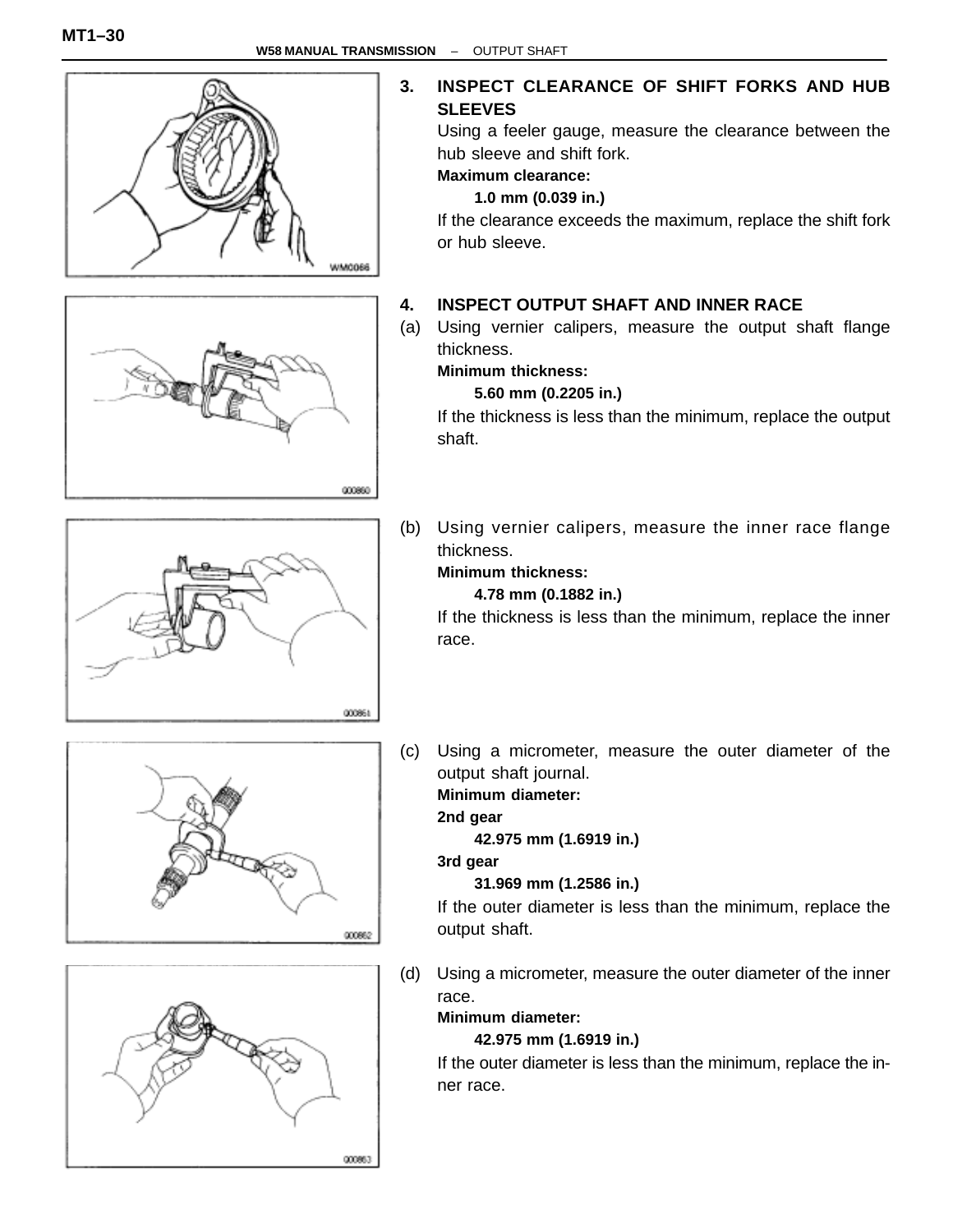



(e) Using a dial indicator, check the shaft runout. **Maximum runout:**

#### **0.06 mm (0.0024 in.)**

If the runout exceeds the maximum, replace the output shaft.



### **OUTPUT SHAFT ASSEMBLY**

HINT: Coat all of the sliding and rotating surface with gear oil before assembly.

- **1. INSTALL NO.1 AND NO.2 CLUTCH HUB INTO HUB SLEEVE**
- (a) Install the 3 shifting key springs to the clutch hub.
- (b) While pushing the shifting key spring with a screw–driver, install the 3 shifting keys.
- (c) While pushing the 3 shifting keys, install the clutch hub to the hub sleeve, as shown.



### **2. INSTALL 3RD GEAR AND NO.2 CLUTCH HUB ON OUTPUT SHAFT**

- (a) Apply gear oil to the shaft.
- (b) Place the synchronizer ring on the gear and align the ring slots with the shifting keys.

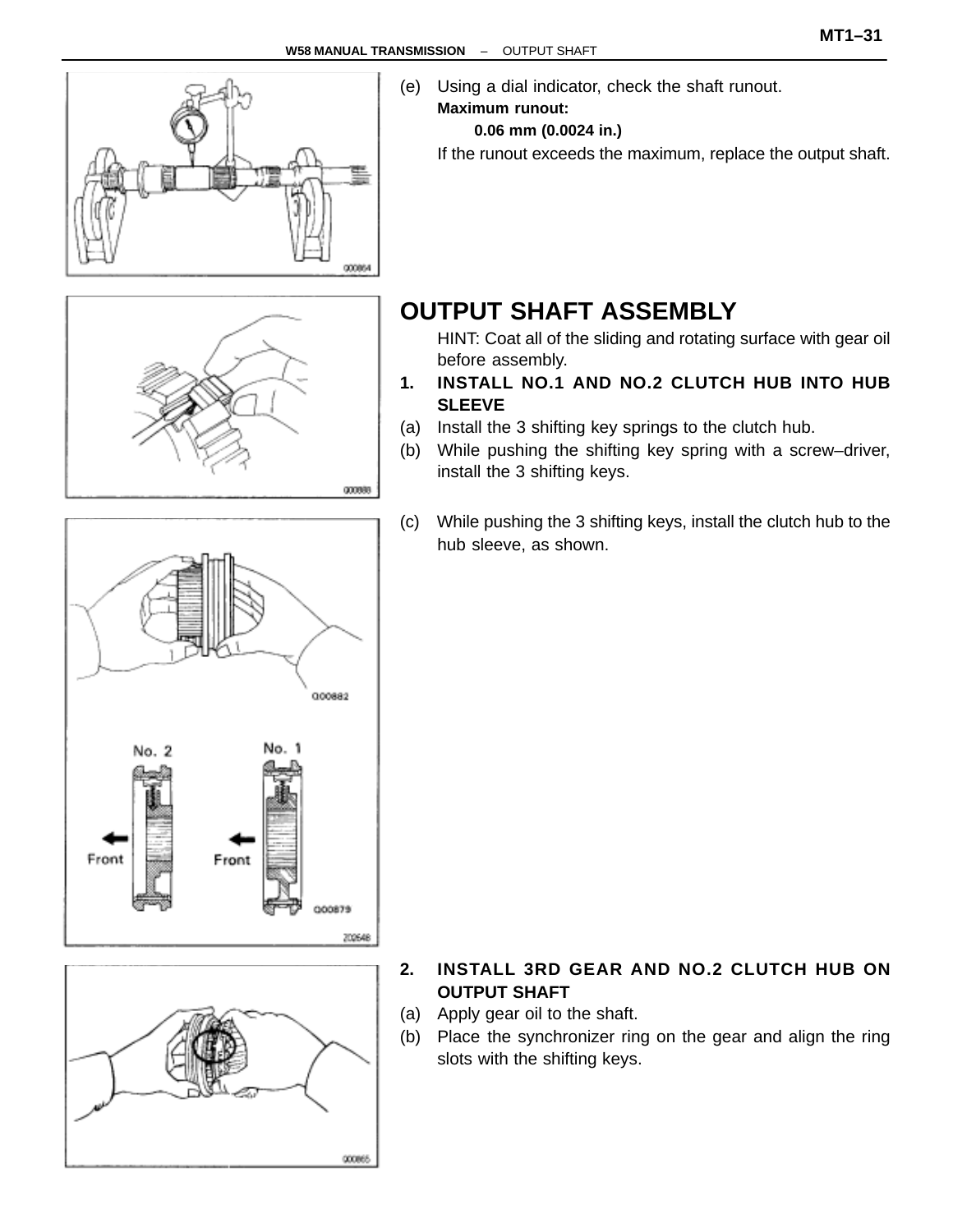

- (c) Using a press, install the 3rd gear and No.2 clutch hub.
- **3. INSTALL SNAP RING**
- (a) Select a snap ring that will allow minimum axial play.

| Mark  | Thickness mm (in.)        |
|-------|---------------------------|
| $C-1$ | 1.75-1.80 (0.0689-0.0709) |
|       | 1.80-1.85 (0.0709-0.0728) |
| 11    | 1.86-1.91 (0.0732-0.0752) |
| 12    | 1.92-1.97 (0.0756-0.0776) |
| 13    | 1.98-2.03 (0.0780-0.0799) |
| 14    | 2.04-2.09 (0.0803-0.0823) |
| 15    | 2.10-2.15 (0.0827-0.0846) |

(b) Using a snap ring expander, install the snap ring.

# **4. INSPECT 3RD GEAR THRUST CLEARANCE**

Using a feeler gauge, measure the 3rd gear thrust clearance. **Standard clearance:**

**0.10–0.25 mm (0.0039–0.0098 in.)**

#### **5. INSTALL 2ND GEAR AND NO.1 CLUTCH HUB**

- (a) Apply gear oil to the shaft and needle roller bearing.
- (b) Place the synchronizer ring on the gear and align the ring slots with the shifting keys.
- (c) Install the needle roller bearing in the 2nd gear.



000866

(d) Using a press, install the 2nd gear and No.1 clutch hub.

**6. INSPECT 2ND GEAR THRUST CLEARANCE** Using a feeler gauge, measure the 2nd gear thrust clearance.

**Standard clearance:**

**0.10–0.25 mm (0.0039–0.0098 in.)**

### **7. INSTALL LOCKING BALL AND 1ST GEAR ASSEMBLY**

- (a) Install the locking ball in the shaft.
- (b) Apply gear oil to the bearing.
- (c) Assemble the 1st gear, synchronizer ring, needle roller bearing and bearing inner race.

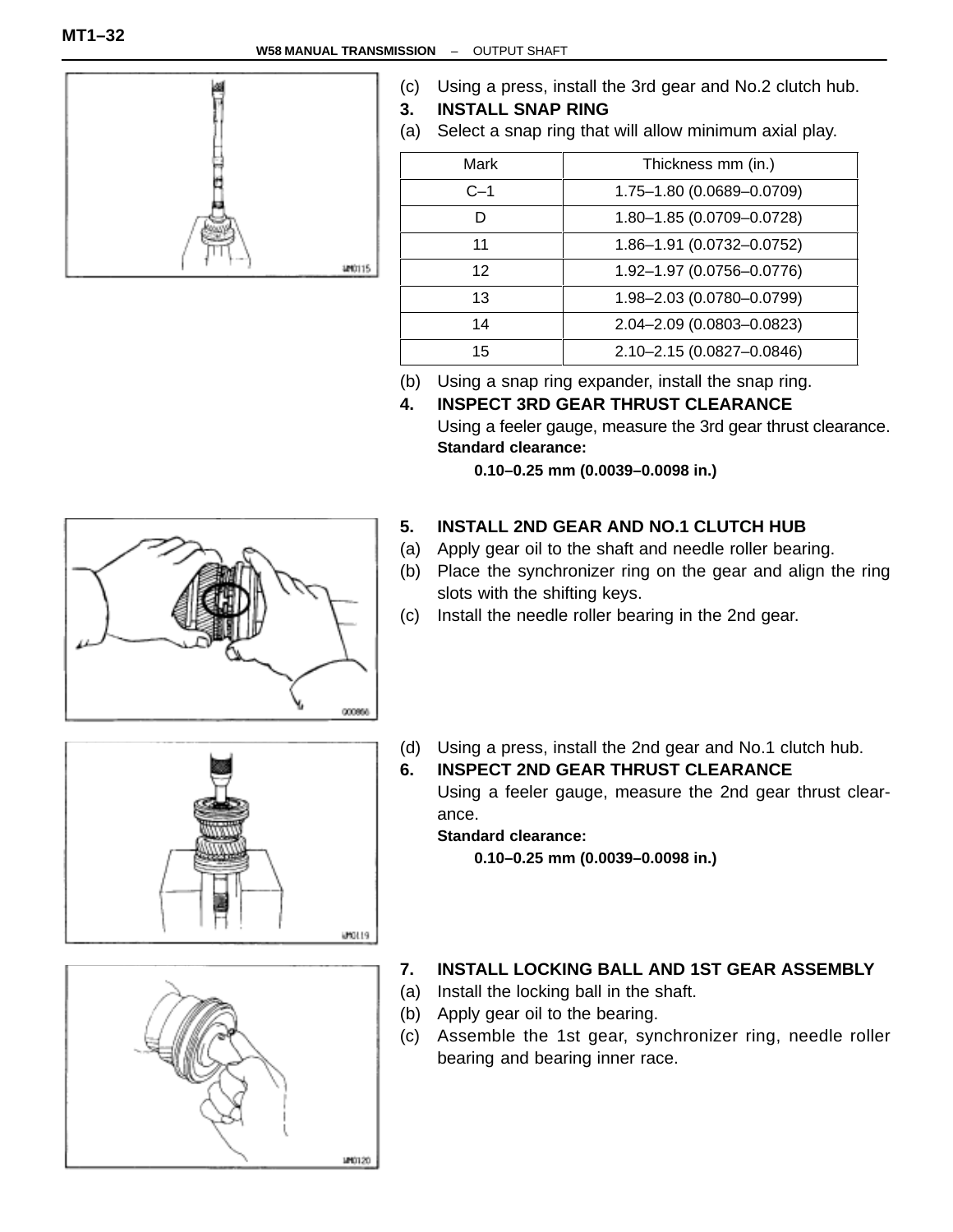

(d) Install the assembly on the output shaft with the synchronizer ring slots aligned with the shifting keys and turn the inner race to align it with the locking ball.



#### **8. INSTALL OUTPUT SHAFT CENTER BEARING**

Using SST and a press, install the bearing on the output shaft with the outer race snap ring groove toward the rear. HINT: Hold the 1st gear inner race to prevent it from falling. SST 09506–35010

#### **9. INSPECT 1ST GEAR THRUST CLEARANCE**

Using a feeler gauge, measure the 1st gear thrust clearance. **Standard clearance:**

**0.10–0.25 mm (0.0039–0.0098 in.)**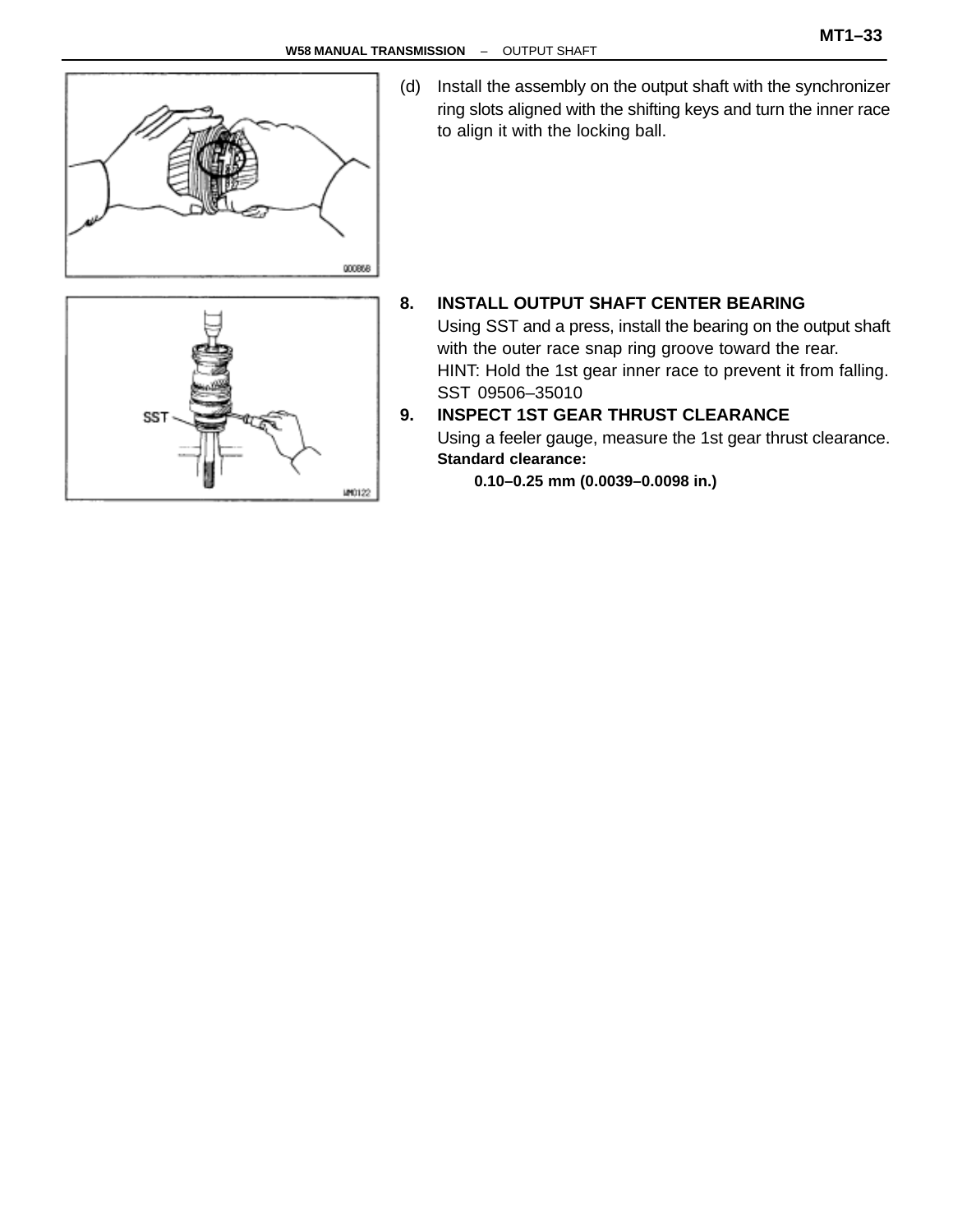# **COUNTER GEAR AND REVERSE IDLER GEAR COMPONENTS**





### **COUNTER GEAR COMPONENT PARTS DISASSEMBLY**

**REMOVE NO.3 HUB SLEEVE, SHIFTING KEYS AND SPRINGS FROM SYNCHRONIZER RING**

(a) Remove the synchronizer ring assembly from the No.3 hub sleeve.



(b) Turn the reverse synchronizer pull ring.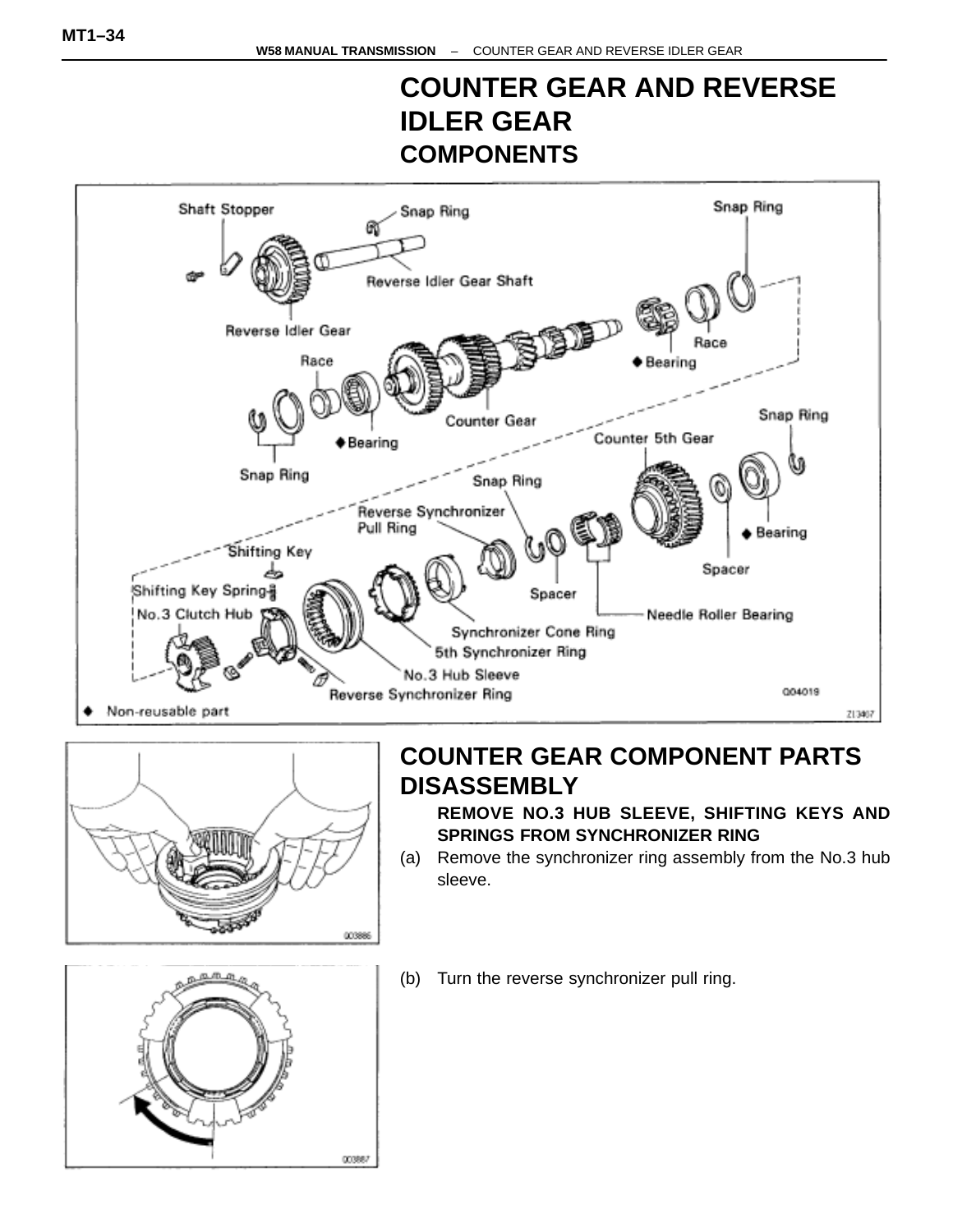

(c) Remove the reverse synchronizer ring and 5th synchronizer ring from the synchronizer pull ring and cone ring.

- 000873
- (d) Turn the reverse synchronizer pull ring, separate the pull ring and cone ring.

- 004010
- (e) While pushing the shifting key spring to out slide with 2 screwdrivers, remove the 3 shifting keys and key springs, from the reverse synchronizer ring.



### **COUNTER GEAR AND REVERSE IDLER GEAR COMPONENT PARTS INSPECTION**

- **1. INSPECT COUNTER 5 TH GEAR RADIAL CLEARANCE**
- (a) Install the spacer, counter 5th gear and needle roller bearing to the counter gear.
- (b) Using a dial indicator, measure the counter 5th gear radial clearance.

#### **Standard clearance:**

**0.009–0.060 mm (0.0004–0.0024 in.)**

#### **Maximum clearance:**

#### **0.150 mm (0.0059 in.)**

If the clearance exceeds the maximum, replace the counter gear or needle roller bearing or counter 5th gear.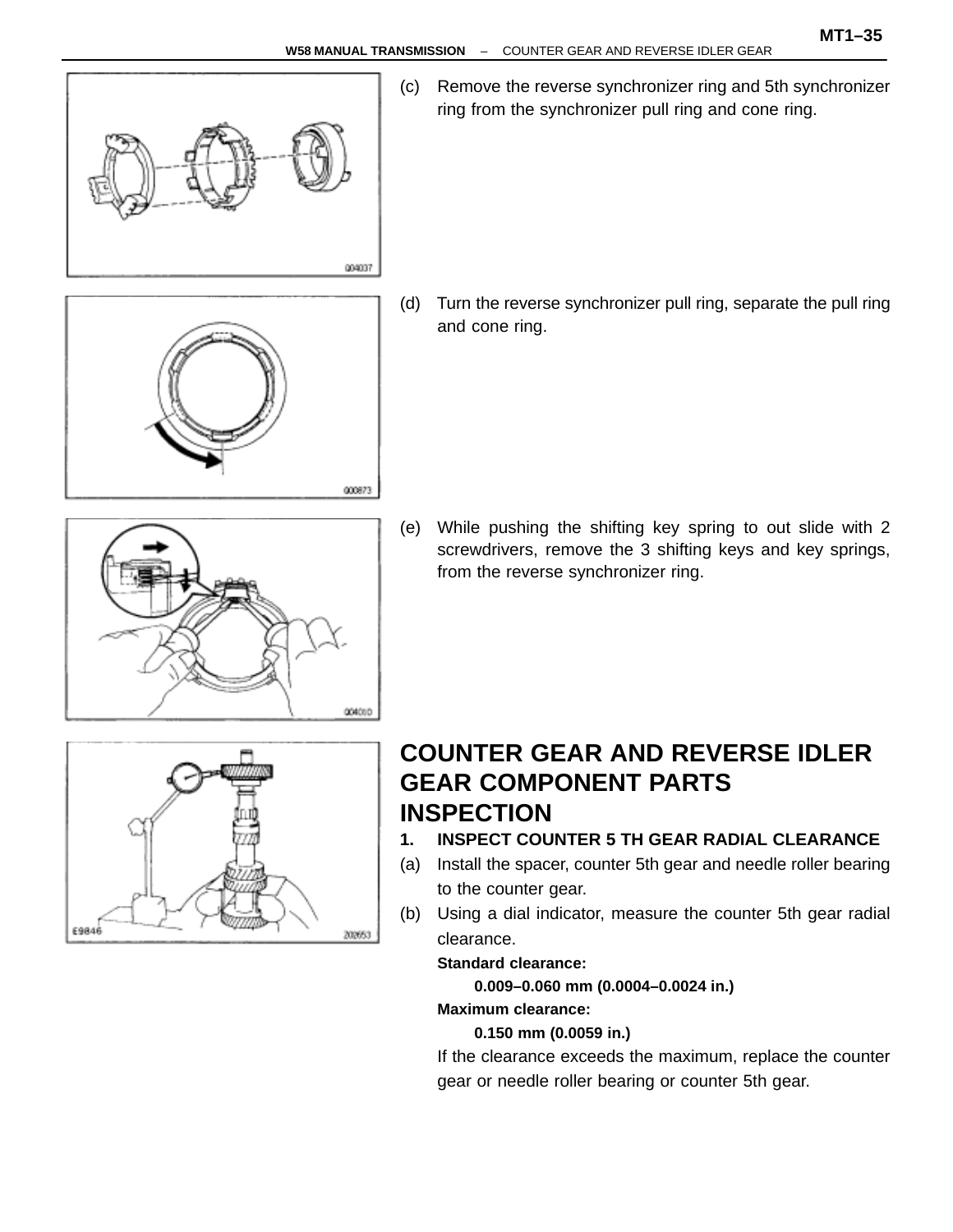









#### **2. INSPECT COUNTER GEAR**

Using a micrometer, measure the outer diameter of the counter shaft journal.

#### **Minimum diameter:**

#### **Part A**

**26.975 mm (1.0620 in.)**

#### **Part B**

**29.950 mm (1.1791 in.)**

#### **3. INSPECT REVERSE IDLER GEAR RADIAL CLEARANCE**

Using a dial indicator, measure the reverse idler gear radial clearance.

#### **Standard clearance:**

**0.041–0.074 mm (0.0016–0.0029 in.)**

#### **Maximum clearance:**

**0.194 mm (0.0076 in.)**

If the clearance exceeds the maximum, replace the gear or shaft.

#### **4. INSPECT CLEARANCE OF REVERSE IDLER GEAR AND SHIFT ARM SHOE**

Using a feeler gauge, measure the clearance between the reverse idler gear and shift arm shoe.

#### **Standard clearance:**

**0.20–0.41 mm (0.008–0.0161 in.)**

#### **Maximum clearance:**

#### **0.9 mm (0.0354 in.)**

If the clearance exceeds the maximum, replace the shift arm shoe or reverse idler gear.

#### **5. INSPECT 5TH GEAR SYNCHRONIZER RING**

- (a) Check for wear or damage.
- (b) Install the synchronizer pull ring, cone ring and outer ring to the 5th gear.

(c) Check the braking effect of the synchronizer ring. Turn the synchronizer ring in one direction while pushing it to the gear cone. Check that the ring locks.

If it does not lock, replace the synchronizer ring.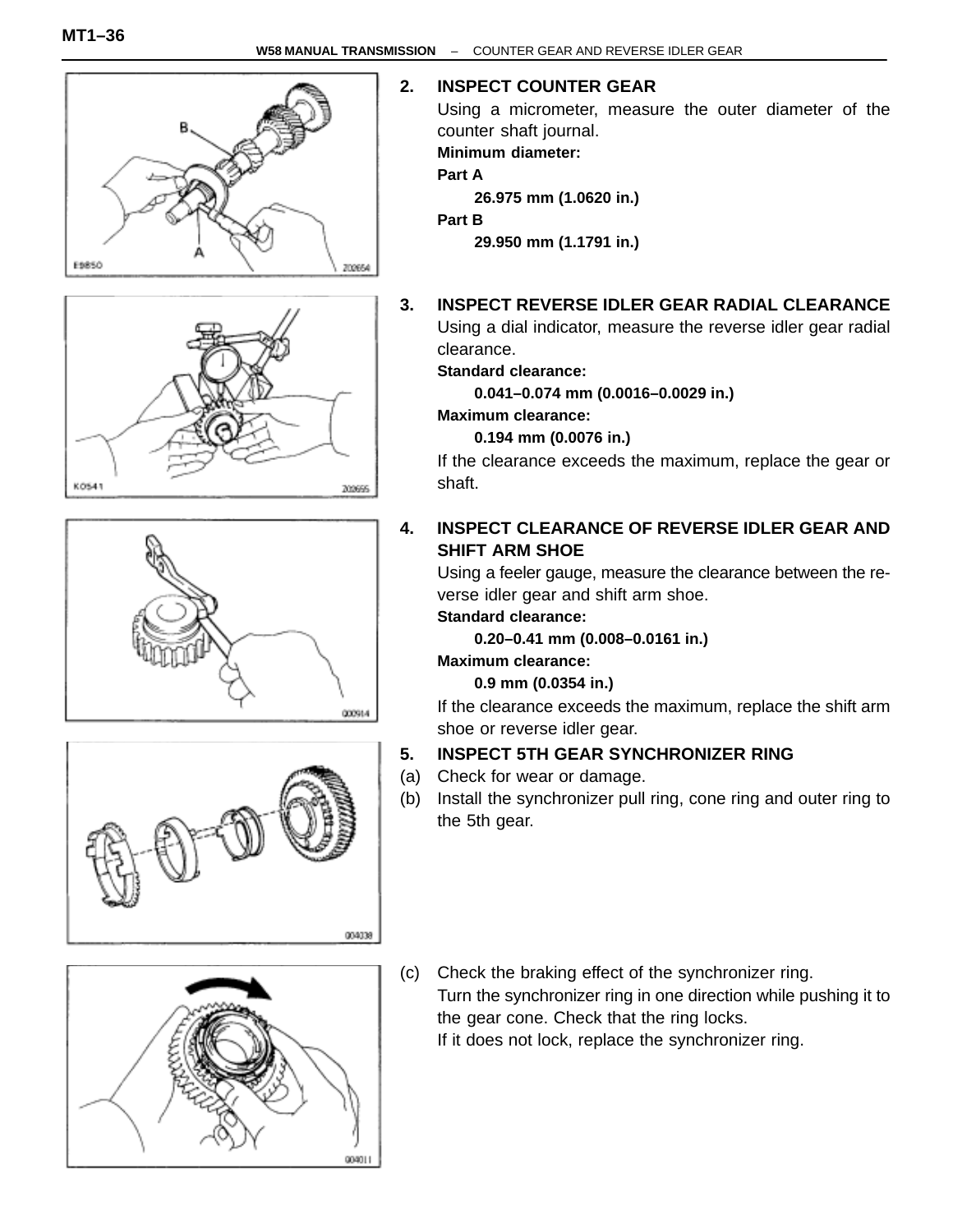



Socket Wrench

SST

1910013

#### **6. INSPECT CLEARANCE OF SHIFT FORKS AND HUB SLEEVES**

Using a feeler gauge, measure the clearance between the hub sleeve and shift fork.

### **Maximum clearance:**

**1.0 mm (0.039 in.)**

If the clearance exceeds the maximum, replace the shift fork or hub sleeve.

### **BEARING REPLACEMENT**

- **1. IF NECESSARY, REPLACE COUNTER GEAR FRONT BEARING AND SIDE RACE**
- (a) Using a snap ring expander, remove the snap ring.
- (b) Using SST and a press, press out the bearing. SST 09950–00020
- (c) Check the side race for wear or damage.
- (d) If necessary, remove the side race.
	- Using SST and a socket wrench, remove the side race. SST 09950–40010



- (e) Using a socket wrench, press in a new bearing, side race and inner race.
- (f) Select a snap ring that will allow minimum axial play.

| Mark | Thickness mm (in.)        |
|------|---------------------------|
| Α    | 2.05-2.10 (0.0807-0.0827) |
| в    | 2.10-2.15 (0.0827-0.0846) |
| C.   | 2.15-2.20 (0.0846-0.0866) |
|      | 2.20-2.25 (0.0866-0.0886) |
| F    | 2.25-2.30 (0.0886-0.0906) |
|      | 2.30-2.35 (0.0906-0.0925) |

(g) Using a snap ring expander, install the snap ring.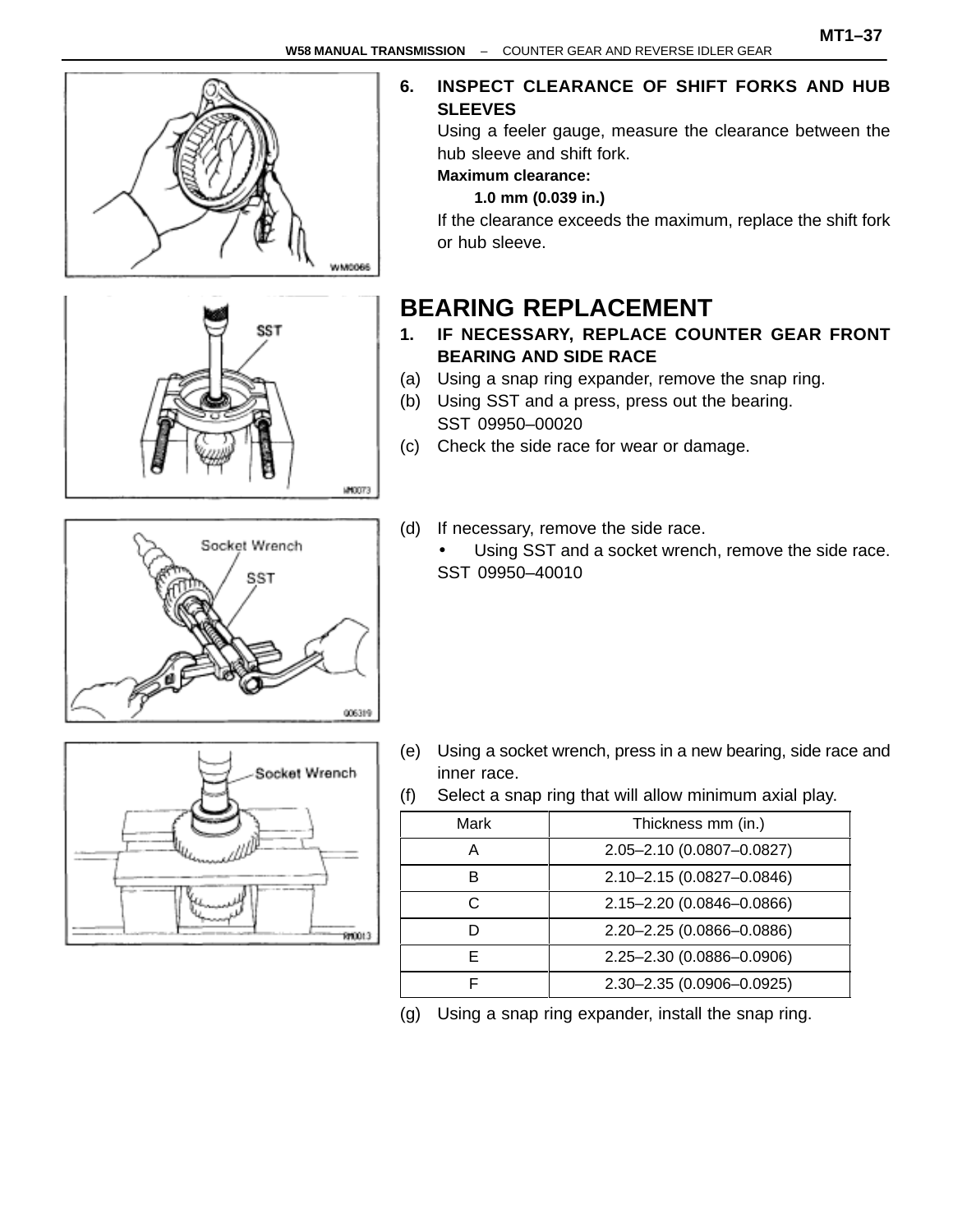

#### **2. IF NECESSARY, REPLACE COUNTER GEAR CENTER BEARING**

- (a) Remove the bearing from the counter gear.
- (b) Install a new bearing on the counter gear. HINT: Engage the roller cages.
- **SST** urgo78
	- (c) Using SST, tap out the bearing outer race. SST 09608–35014 (09608–06020, 09608–06090) HINT: The outer race will be installed later, as the transmission is assembled.



### **COUNTER GEAR ASSEMBLY**

- **INSTALL SYNCHRONIZER RING ASSEMBLY TO NO.3 HUB SLEEVE**
- (a) Push the synchronizer key spring, install the shifting key and key spring to the reverse synchronizer ring.
- (b) Using a screwdriver, push the 3 key springs into the synchronizer ring spring gaps.





000873

(c) Install the synchronizer cone ring to the reverse synchronizer pull ring and turn the pull ring.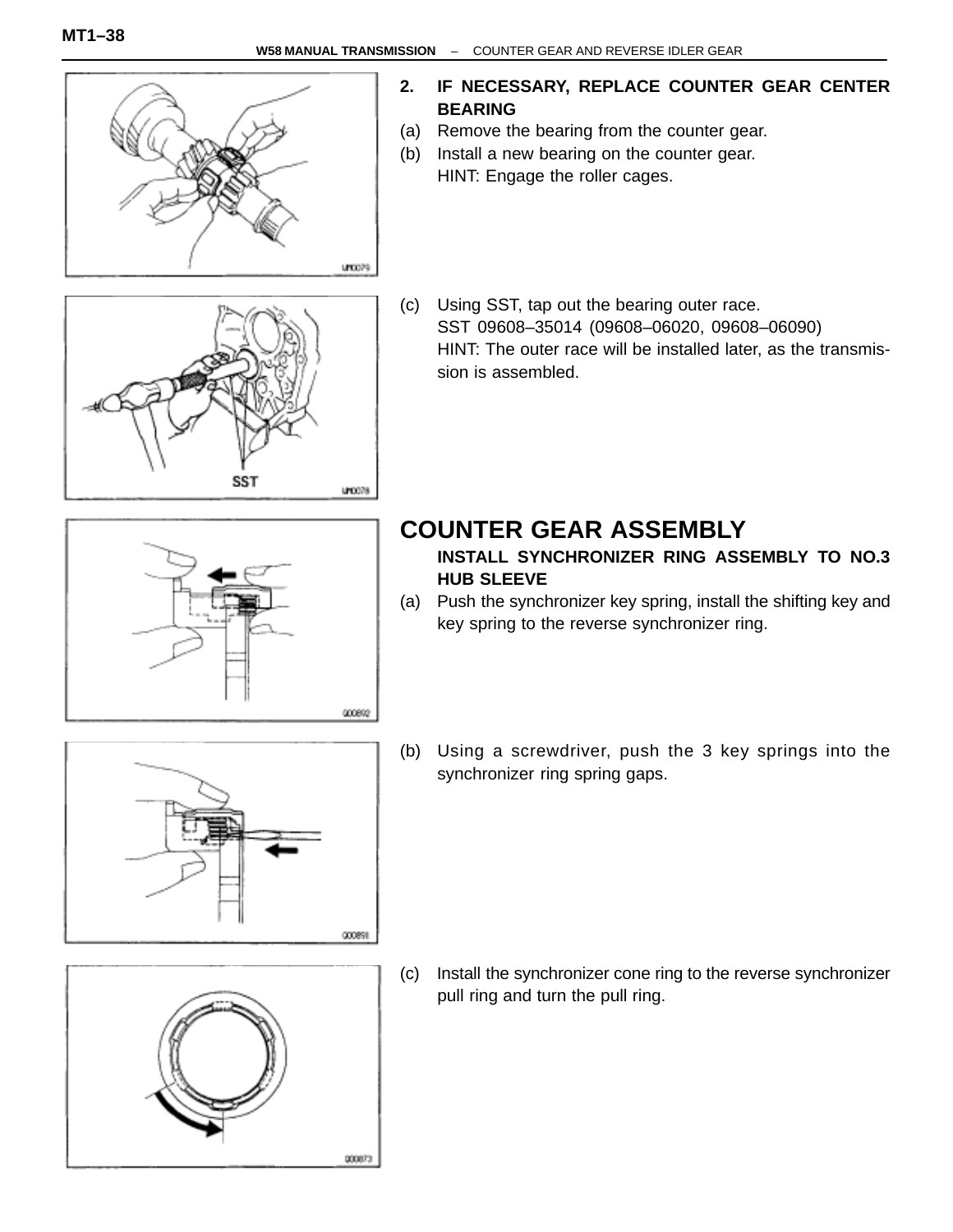

(d) Install the 5th synchronizer ring. (e) Install the reverse synchronizer ring.

(f) Turn the reverse synchronizer pull ring.

000874

Front Q04009<br>Q00881 208961

(g) While pushing 3 shifting keys, install the synchronizer ring assembly to the No.3 hub sleeve.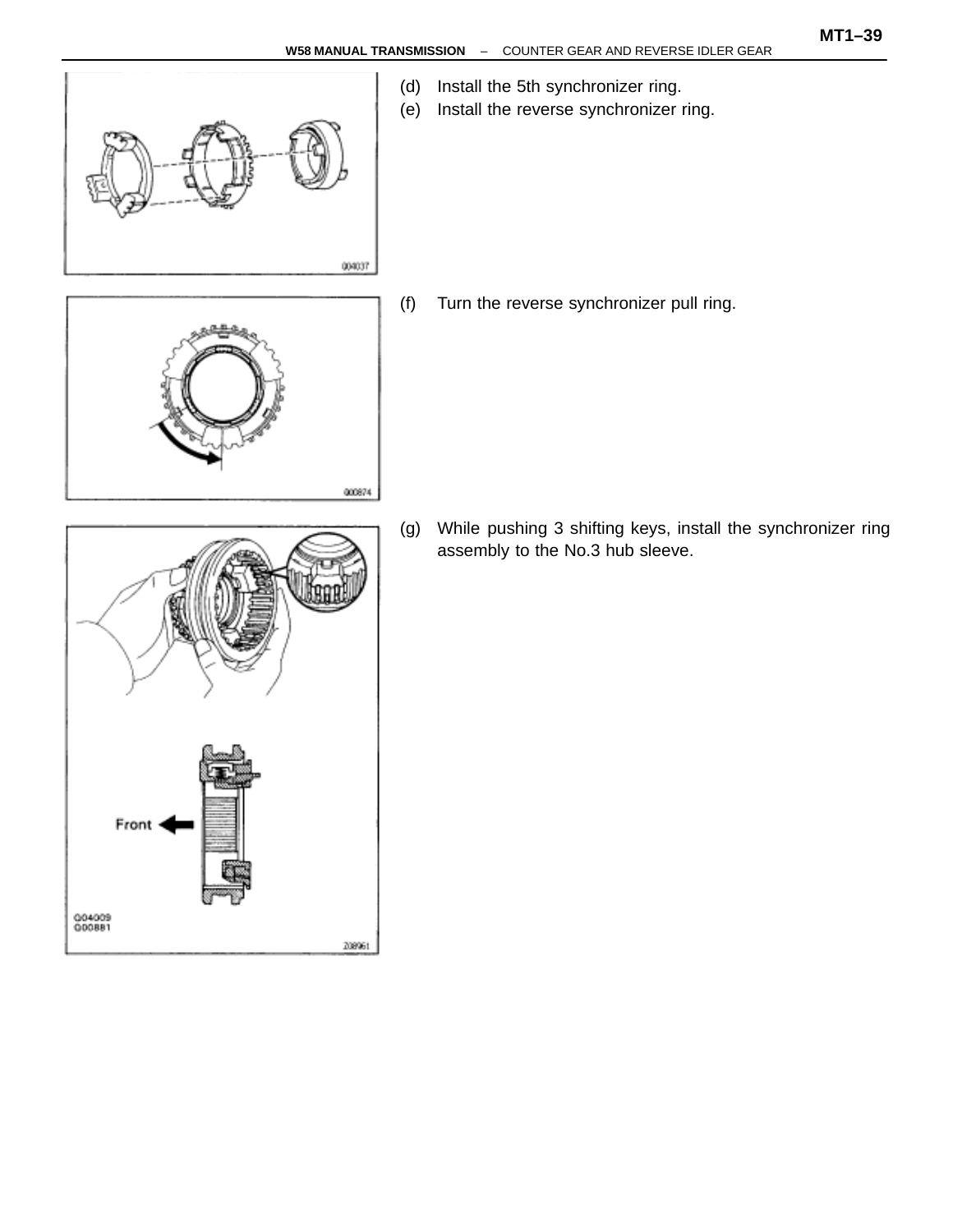### **FRONT BEARING RETAINER COMPONENTS**

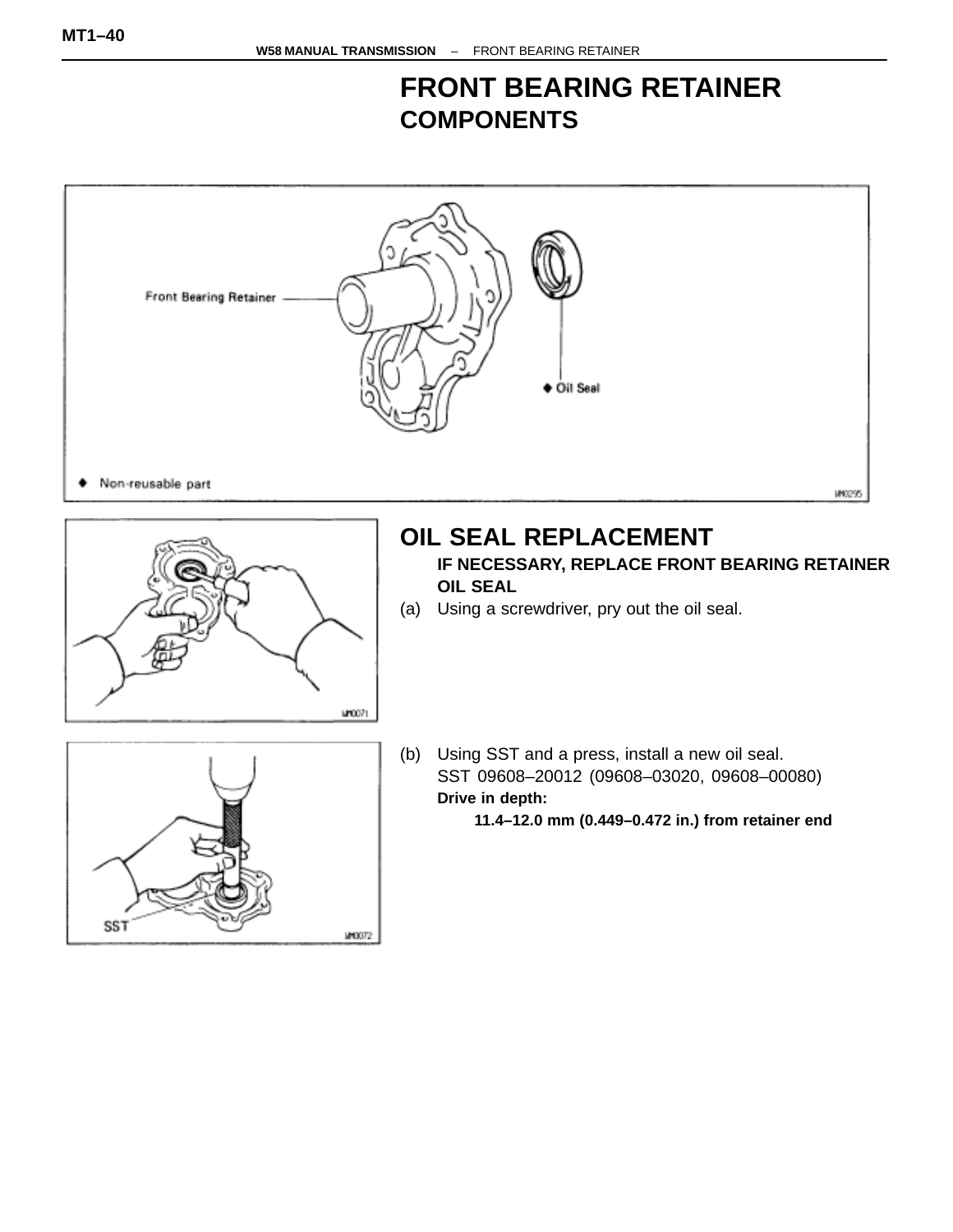### **EXTENSION HOUSING COMPONENTS**





### **REVERSE RESTRICT PIN REPLACEMENT**

- **1. REMOVE REVERSE RESTRICT PIN**
- (a) Using a hexagon wrench, remove the screw plug.



- (b) Using a pin punch and hammer, drive out the slotted spring pin.
- (c) Pull off the lever housing and slide out the shaft.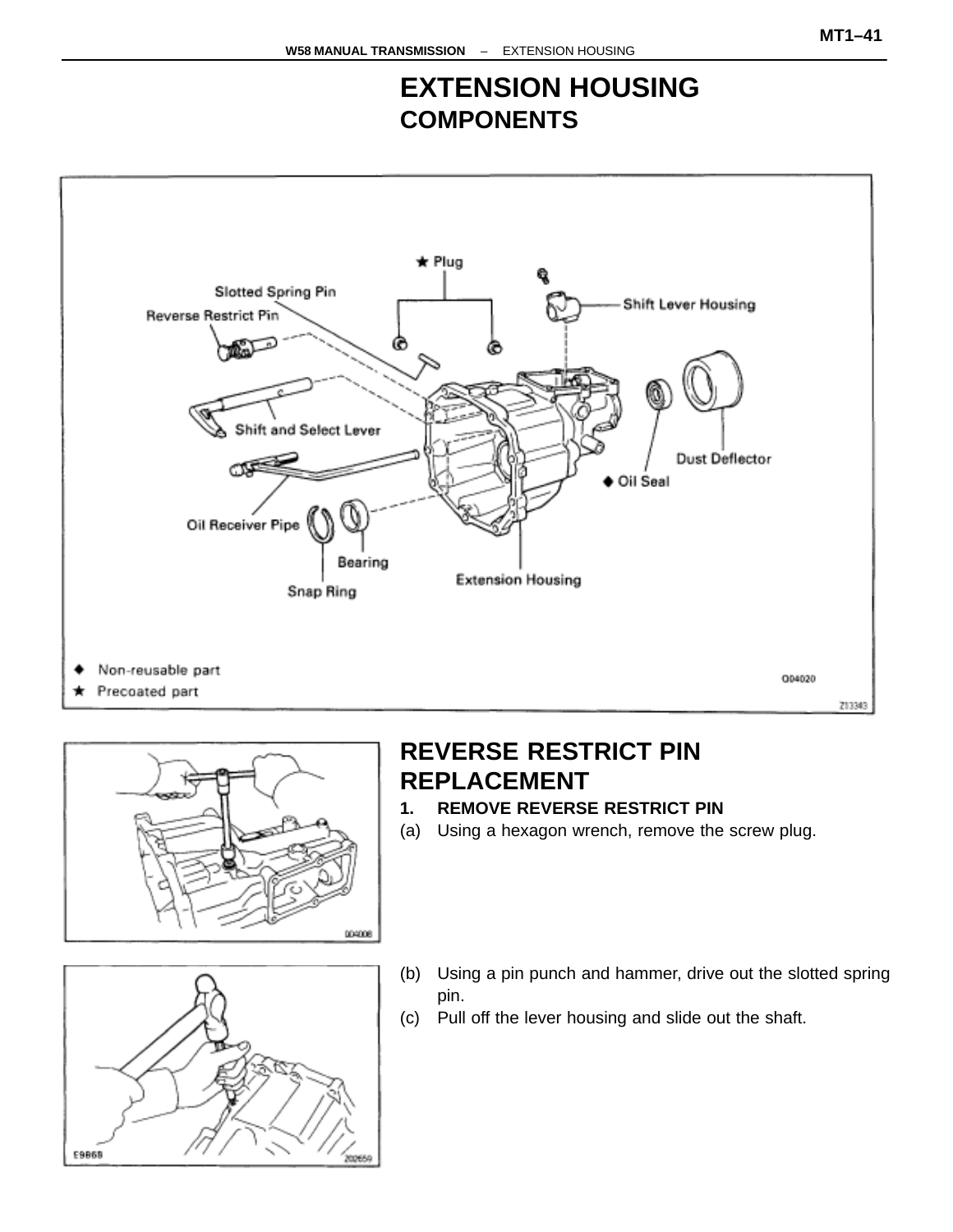

W10096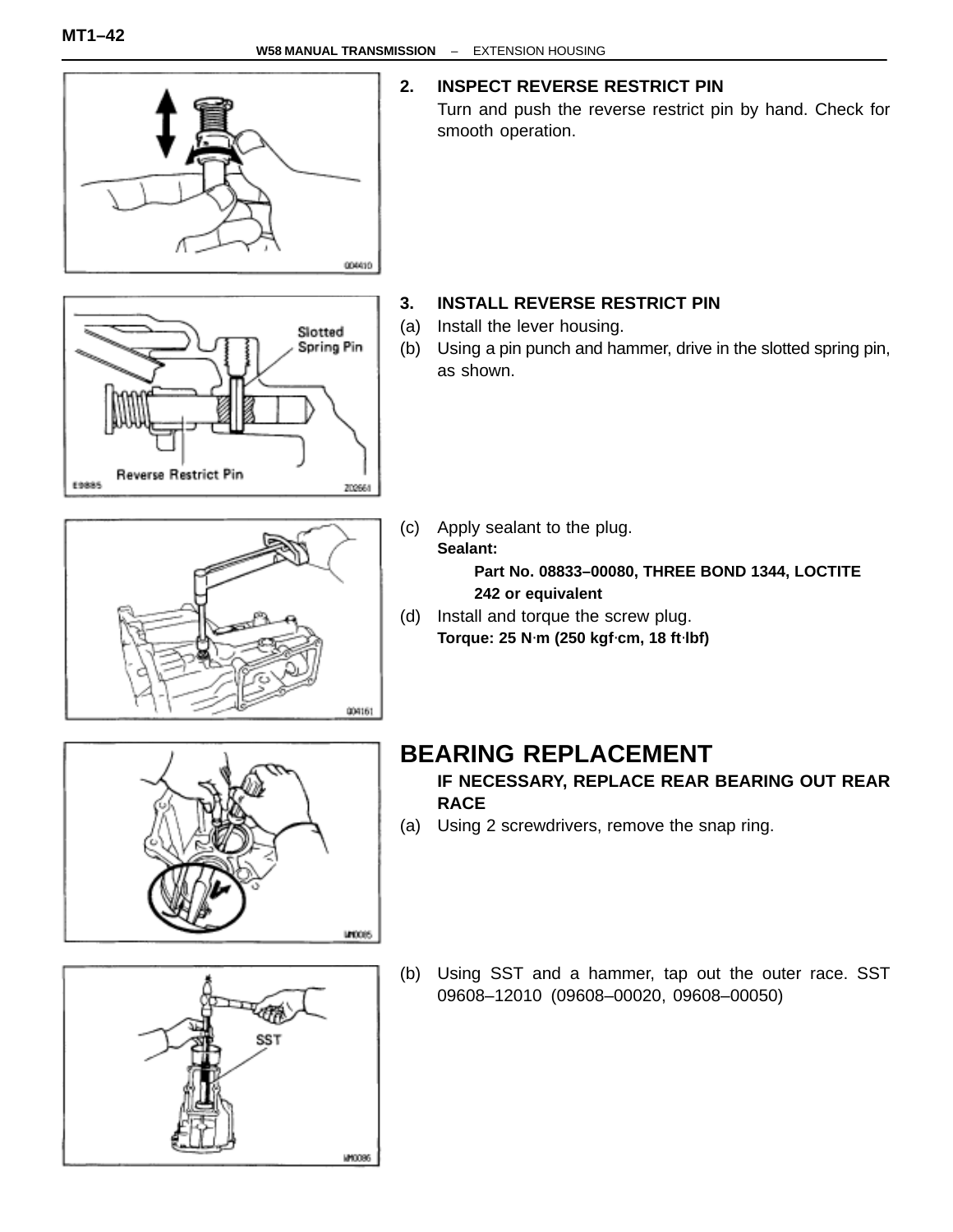

(c) Using SST, install a new outer race. SST 09608–35014 (09608–06020, 09608–06100)



(d) Using a screwdriver, install the snap ring.



SST

**INC112** 

### **OIL SEAL REPLACEMENT**

- **IF NECESSARY, REPLACE OIL SEAL**
- (a) Using SST, remove the oil seal. SST 09308–00010 or 09308–10010 w/ output shaft installed
- (b) Using SST and a hammer, drive in a new oil seal. SST 09325–20010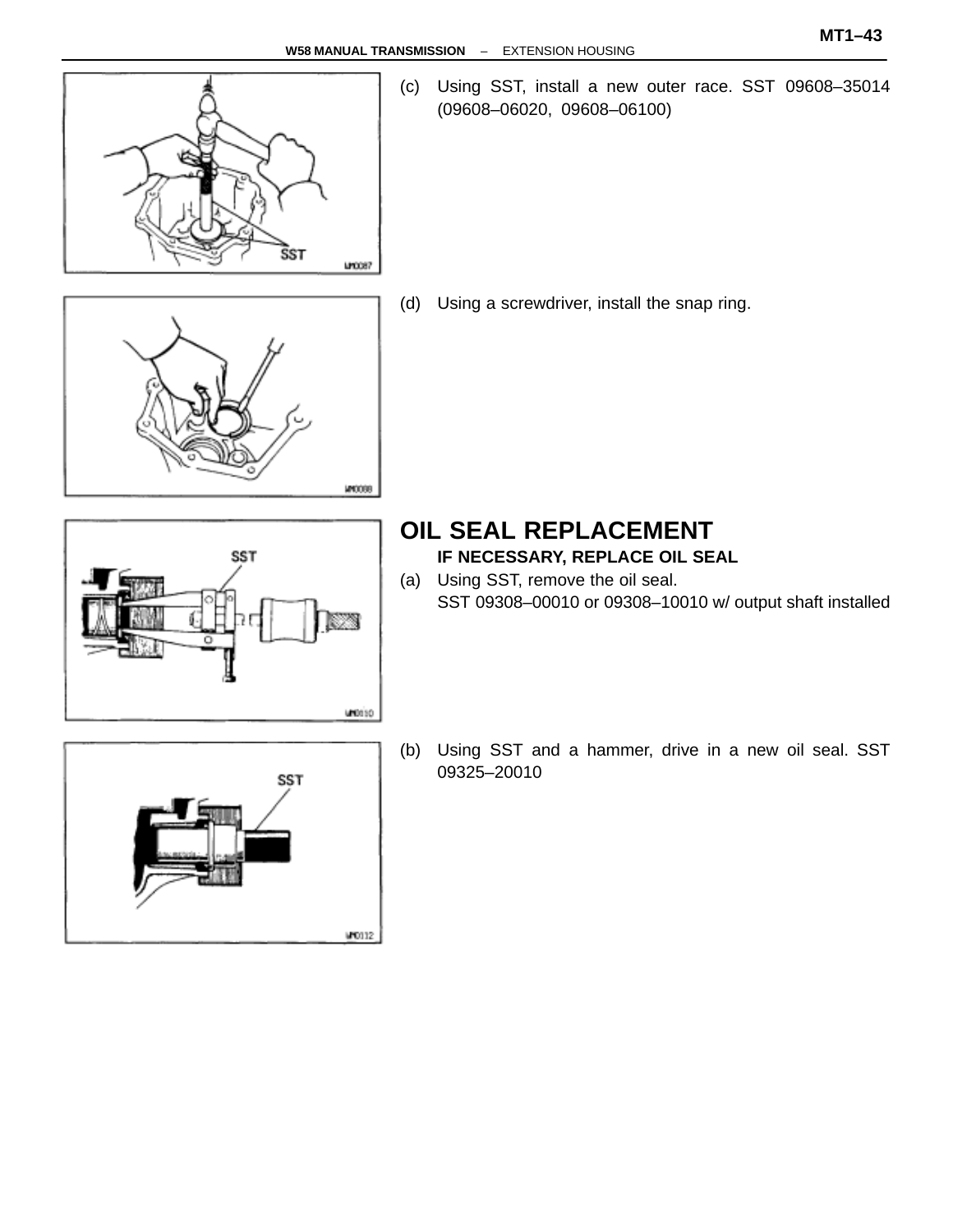### **CONTROL SHIFT LEVER RETAINER COMPONENTS**





### **OIL SEAL REPLACEMENT**

#### **IF NECESSARY, REPLACE CONTROL SHIFT LEVER RE-TAINER OIL SEAL**

- (a) Remove the No. 2 inner shift lever set bolt.
- (b) Remove the No. 2 inner shift lever and control shaft from the control shift lever retainer.



(c) Using a screwdriver, pry out the oil seal.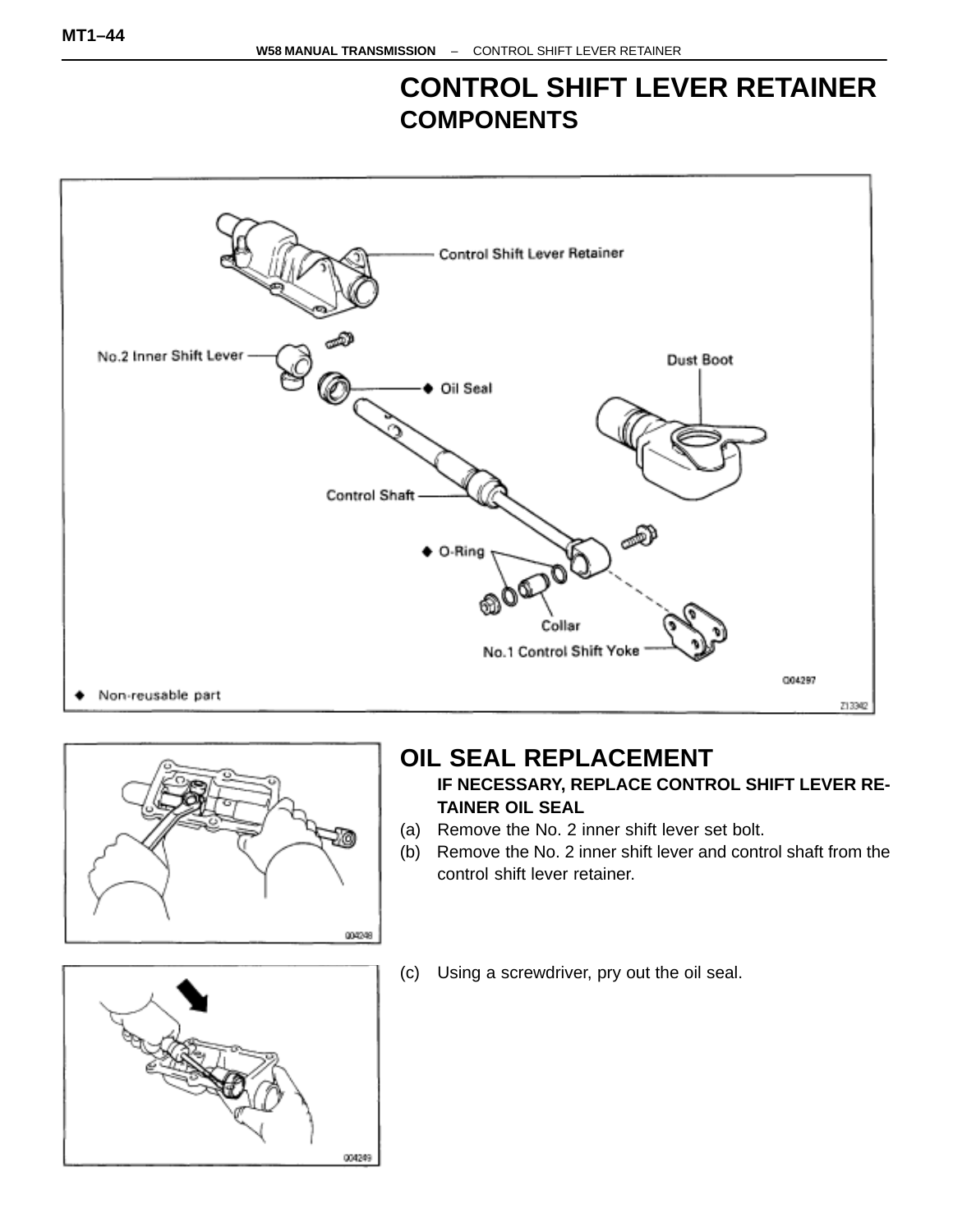

(d) Using SST and a hammer, install a new oil seal. SST 09304–12012 **Drive in depth: 55.4–56.0 mm (2.181–2.205 in.)**

- (e) Install the control shaft and No. 2 inner shift lever to the control shift lever retainer.
- (f) Install and torque the No. 2 inner shift lever set bolt. **Torque: 39 N**⋅**m (400 kgf**⋅**cm, 29 ft**⋅**lbf)**

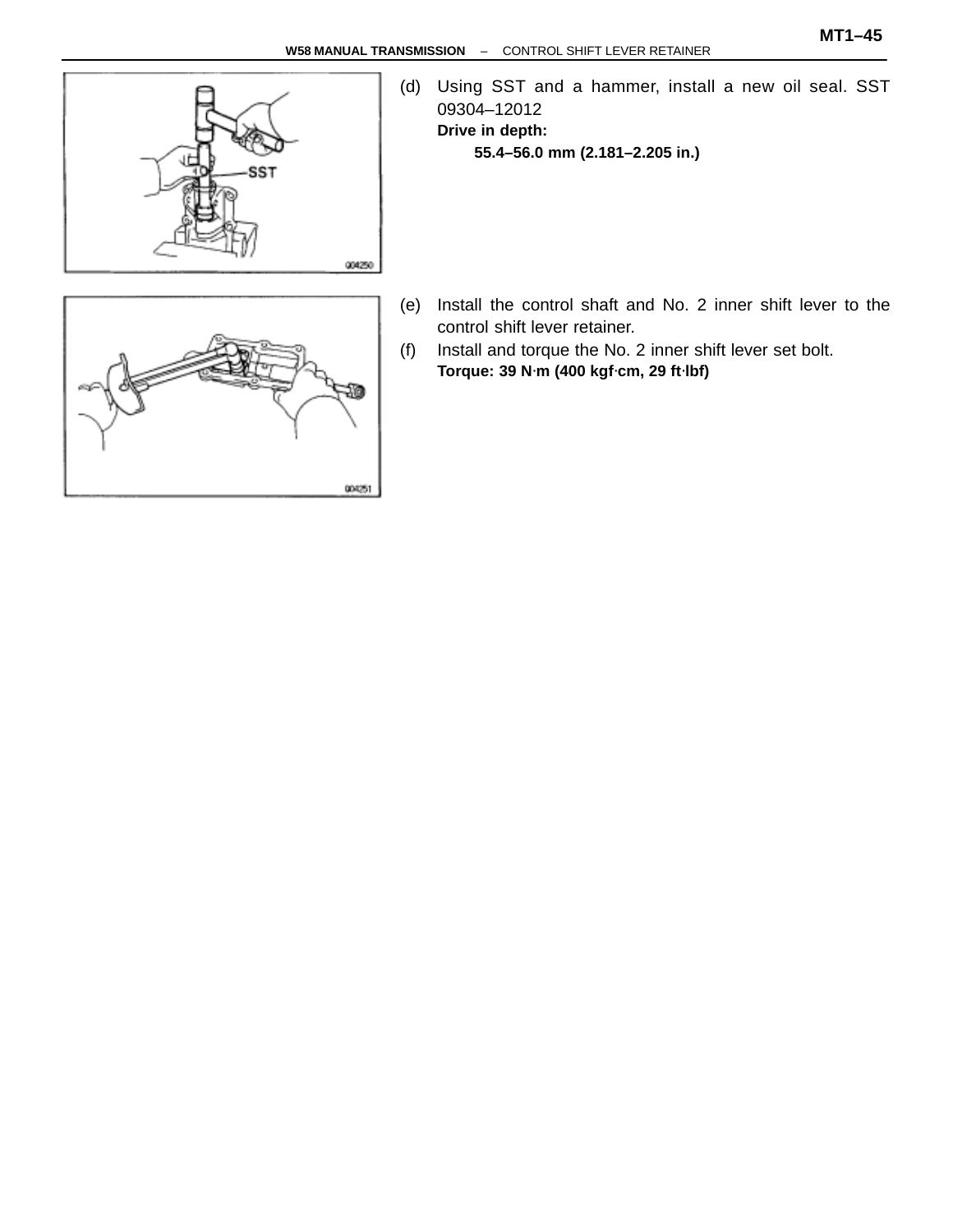### **SERVICE SPECIFICATIONS SERVICE DATA**

| Output shaft 2nd gear journal diameter          |                                      |  |
|-------------------------------------------------|--------------------------------------|--|
| Min                                             | 42.975 mm (1.6919 in.)               |  |
| Output shaft 3rd gear journal diameter          |                                      |  |
| Min                                             | 31.969 mm (1.2586 in.)               |  |
| Output shaft flange thickness                   |                                      |  |
| Min                                             | 5.60 mm (0.2205 in.)                 |  |
| Output shaft runout                             |                                      |  |
| Max                                             | 0.06 mm (0.0024 in.)                 |  |
| 1st gear inner race flange thickness            |                                      |  |
| Min                                             | 4.78 mm (0.1882 in.)                 |  |
| 1st gear inner race outer diameter              |                                      |  |
| Min                                             | 42.975 mm (1.6919 in.)               |  |
| Counter gear bearing journal diameter           |                                      |  |
| Min                                             | 29.950 mm (1.1791 in.)               |  |
| Counter 5th gear journal diameter               |                                      |  |
| Min                                             | 26.975 mm (1.0620 in.)               |  |
| 1st, 2nd and 3rd Gear thrust clearance          |                                      |  |
| <b>STD</b>                                      | 0.10-0.25 mm (0.0039-0.0098 in.)     |  |
| Max                                             | 0.30 mm (0.0118 in.)                 |  |
| Counter 5th gear thrust clearance               |                                      |  |
| <b>STD</b>                                      | $0.10 - 0.41$ mm (0.0039-0.0161 in.) |  |
| Max                                             | 0.46 mm (0.0181 in.)                 |  |
| 1st, 2nd and counter 5th gear radial clearance  |                                      |  |
| <b>STD</b>                                      | 0.009-0.060 mm (0.0004-0.0024 in.)   |  |
| Max                                             | 0.150 mm (0.0059 in.)                |  |
| 3rd gear radial clearance                       |                                      |  |
| <b>STD</b>                                      | 0.015-0.066 mm (0.0006-0.0026 in.)   |  |
| Max                                             | 0.200 mm (0.0079 in.)                |  |
| Reverse idler gear radial clearance             |                                      |  |
| <b>STD</b>                                      | 0.041-0.074 mm (0.0016-0.0029 in.)   |  |
| Max                                             | 0.194 mm (0.0076 in.)                |  |
| Reverse idler gear and shift arm shoe clearance |                                      |  |
| <b>STD</b>                                      | 0.20-0.41 mm (0.008-0.0161 in.)      |  |
| Max                                             | 0.9 mm (0.0354 in.)                  |  |
| Shift fork to hub sleeve clearance              |                                      |  |
| Max                                             | 1.0 mm (0.039 in.)                   |  |
| Synchronizer ring to 1st and 4th gear clearance |                                      |  |
| Max                                             | 0.5 mm (0.020 in.)                   |  |
| Synchronizer ring to 2nd and 3rd gear clearance |                                      |  |
| Max                                             | 0.7 mm (0.028 in.)                   |  |
| Input shaft snap ring thickness                 |                                      |  |
| Mark 1                                          | 2.05-2.10 mm (0.0807-0.0827 in.)     |  |
| Mark 2                                          | 2.10-2.15 mm (0.0827-0.0846 in.)     |  |
| Mark 3                                          | 2.15-2.20 mm (0.0846-0.0866 in.)     |  |
| Mark 4                                          | 2.20-2.25 mm (0.0866-0.0886 in.)     |  |
| Mark 5                                          | 2.25-2.30 mm (0.0886-0.0906 in.)     |  |
|                                                 |                                      |  |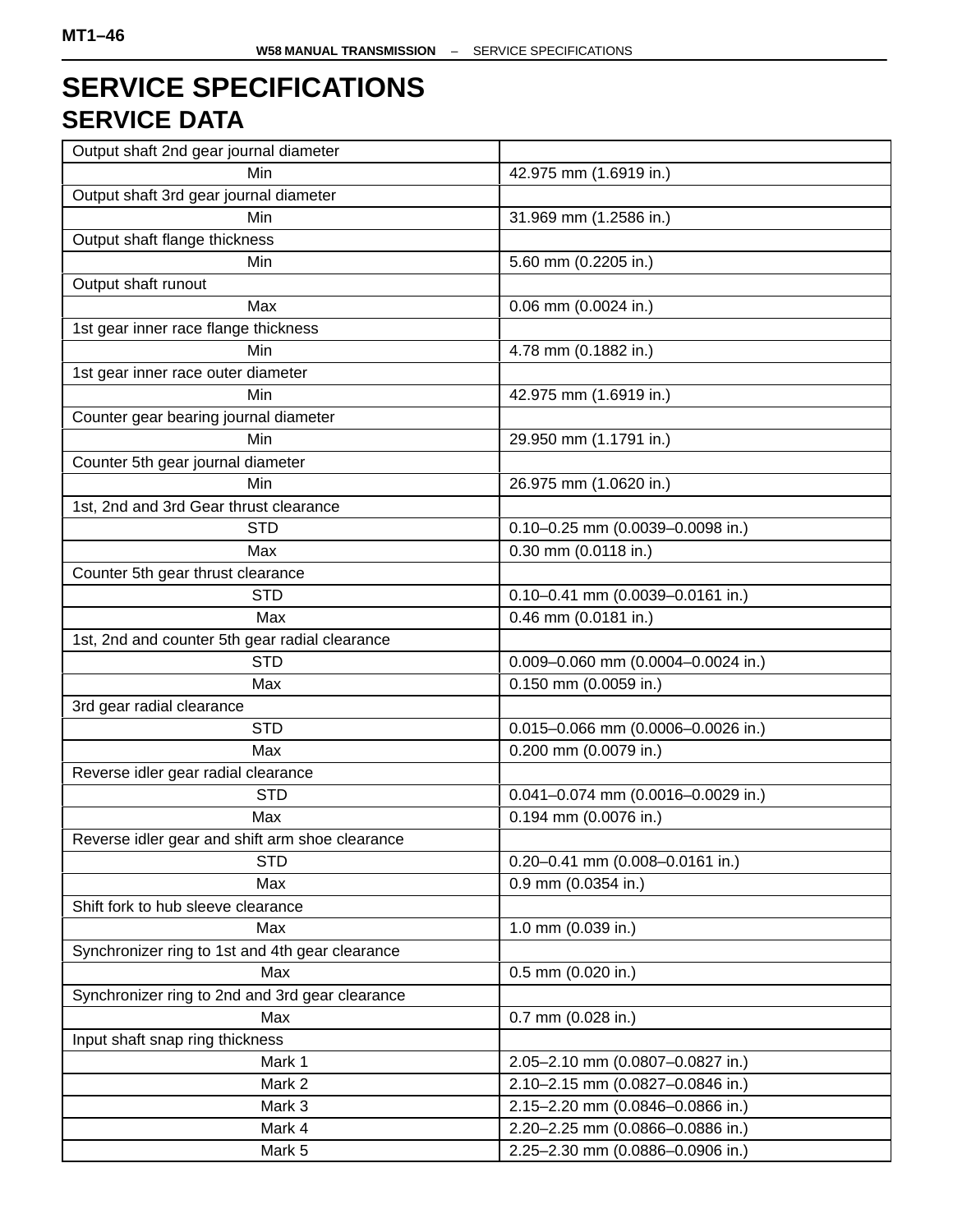|                                  | Mark 11          | 2.30-2.35 mm (0.0906-0.0925 in.)                                     |
|----------------------------------|------------------|----------------------------------------------------------------------|
|                                  | Mark 12          | 2.35-2.40 mm (0.0925-0.0945 in.)                                     |
| Output shaft snap ring thickness |                  |                                                                      |
| No.2 clutch hub                  | Mark C-1         | 1.75-1.80 mm (0.0689-0.0709 in.)                                     |
| No.2 clutch hub No.2             | Mark D           | 1.80-1.85 mm (0.0709-0.0728 in.)                                     |
| No.2 clutch hub                  | Mark 11          | 1.86-1.91 mm (0.0732-0.0752 in.)                                     |
| No.2 clutch hub                  | Mark 12          | 1.92-1.97 mm (0.0756-0.0776 in.)                                     |
| No.2 clutch hub                  | Mark 13          | 1.98-2.03 mm (0.0780-0.0799 in.)                                     |
| No.2 clutch hub                  | Mark 14          | 2.04-2.09 mm (0.0803-0.0823 in.)                                     |
| No.2 clutch hub                  | Mark 15          | 2.10-2.15 mm (0.0827-0.0846 in.)                                     |
| Rear bearing                     | Mark 8           | 2.31-2.36 mm (0.0909-0.0929 in.)                                     |
| Rear bearing                     | Mark 9           | 2.37-2.42 mm (0.0933-0.0953 in.)                                     |
| Rear bearing                     | Mark 10          | 2.43-2.48 mm (0.0957-0.0976 in.)                                     |
| Rear bearing                     | Mark 11          | 2.49-2.54 mm (0.0980-0.1000 in.)                                     |
| Rear bearing                     | Mark 12          | 2.55-2.60 mm (0.1004-0.1024 in.)                                     |
|                                  | Mark 13          | 2.61-2.66 mm (0.1028-0.1047 in.)                                     |
| Rear bearing                     | Mark 14          |                                                                      |
| Rear bearing                     | Mark 15          | 2.68-2.73 mm (0.1055-0.1075 in.)<br>2.74-2.79 mm (0.1079-0.1098 in.) |
| Rear bearing                     |                  |                                                                      |
| Reverse gear                     | Mark 5           | 2.25-2.30 mm (0.0886-0.0906 in.)                                     |
| Reverse gear                     | Mark 11          | 2.30-2.35 mm (0.0906-0.0925 in.)                                     |
| Reverse gear                     | Mark 12          | 2.35-2.40 mm (0.0925-0.0945 in.)                                     |
| Reverse gear                     | Mark 13          | 2.40-2.45 mm (0.0945-0.0965 in.)                                     |
| Reverse gear                     | Mark 14          | 2.45-2.50 mm (0.0965-0.0984 in.)                                     |
| Reverse gear                     | Mark 15          | 2.50-2.55 mm (0.0984-0.1004 in.)                                     |
| Reverse gear                     | Mark 16          | 2.55-2.60 mm (0.1004-0.1024 in.)                                     |
| Reverse gear                     | Mark 17          | 2.61-2.66 mm (0.1028-0.1047 in.)                                     |
| Reverse gear                     | Mark 18          | 2.67-2.72 mm (0.1051-0.1071 in.)                                     |
| Reverse gear                     | Mark 19          | 2.73-2.78 mm (0.1075-0.1094 in.)                                     |
| Reverse gear                     | Mark 20          | 2.79-2.84 mm (0.1098-0.1118 in.)                                     |
| Reverse gear                     | Mark 21          | 2.85-2.90 mm (0.1122-0.1142 in.)                                     |
| Reverse gear                     | Mark 22          | 2.91-2.96 mm (0.1146-0.1165 in.)                                     |
| Reverse gear                     | Mark 23          | 2.97-3.02 mm (0.1169-0.1189 in.)                                     |
| Counter gear snap ring thickness |                  |                                                                      |
| Front bearing                    | Mark A           | 2.05-2.10 mm (0.0807-0.0827 in.)                                     |
| Front bearing                    | Mark B           | 2.10-2.15 mm (0.0827-0.0846 in.)                                     |
| Front bearing                    | Mark C           | 2.15-2.20 mm (0.0846-0.0866 in.)                                     |
| Front bearing                    | Mark D           | 2.20-2.25 mm (0.0866-0.0886 in.)                                     |
| Front bearing                    | Mark E           | 2.25-2.30 mm (0.0886-0.0906 in.)                                     |
| Front bearing                    | Mark F           | 2.30-2.35 mm (0.0906-0.0925 in.)                                     |
| No.3 clutch hub                  | Mark 2           | 2.06-2.11 mm (0.0811-0.0831 in.)                                     |
| No.3 clutch hub                  | Mark 3           | 2.12-2.17 mm (0.0835-0.0854 in.)                                     |
| No.3 clutch hub                  | Mark 4           | 2.18-2.23 mm (0.0858-0.0878 in.)                                     |
| No.3 clutch hub                  | Mark 5           | 2.24-2.29 mm (0.0882-0.0902 in.)                                     |
| Rear bearing                     | Mark 1           | 1.90-1.95 mm (0.0748-0.0768 in.)                                     |
| Rear bearing                     | Mark 2           | 1.96-2.01 mm (0.0772-0.0791 in.)                                     |
|                                  | Mark 3           | 2.02-2.07 mm (0.0795-0.0815 in.)                                     |
|                                  |                  |                                                                      |
| Rear bearing                     |                  |                                                                      |
| Rear bearing<br>Rear bearing     | Mark 4<br>Mark 5 | 2.08-2.13 mm (0.0819-0.0839 in.)<br>2.14-2.19 mm (0.0843-0.0862 in.) |